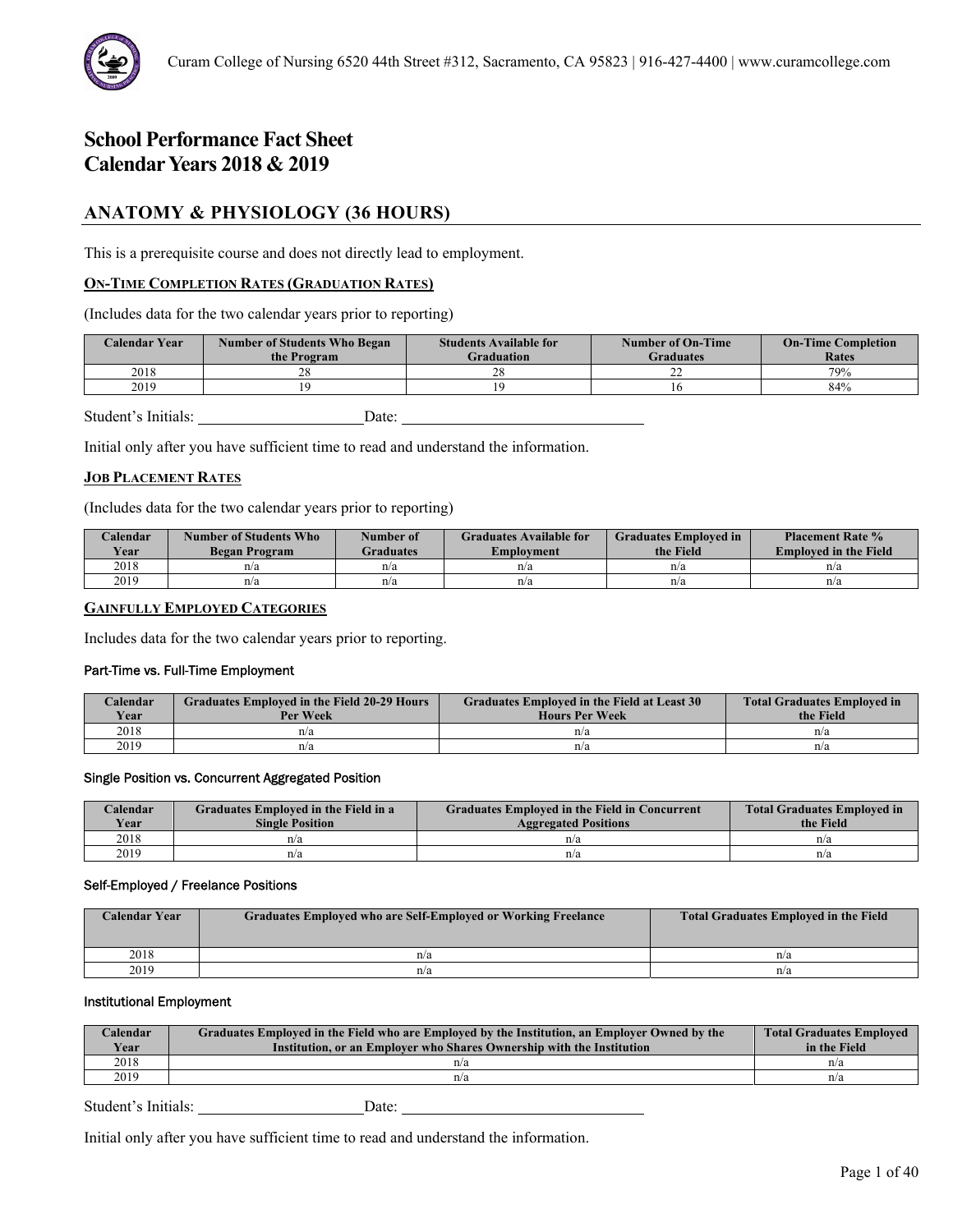

Includes data for the two calendar years prior to reporting. This is a prerequisite course and does not have a state certification or licensing examination.

| <b>Calendar</b><br>Year | Number of Graduates in<br>Calendar Year | <b>Number of Graduates</b><br><b>Taking Exam</b> | <b>Number Who Passed First</b><br><b>Available Exam</b> | <b>Number Who Failed First</b><br><b>Available Exam</b> | Passage<br>Rate |
|-------------------------|-----------------------------------------|--------------------------------------------------|---------------------------------------------------------|---------------------------------------------------------|-----------------|
| 2018                    | n/a                                     | n/a                                              | n/a                                                     | n/a                                                     | n/a             |
| 2019                    | n/a                                     | n/a                                              | n/a                                                     | n/a                                                     | n/a             |

Licensure examination passage data is not available from the state agency administering the examination. We are unable to collect date from # graduates.

Student's Initials: Date: Date:

Initial only after you have sufficient time to read and understand the information.

#### **SALARY AND WAGE INFORMATION**

Includes data for the two calendar years prior to reporting.

# Annual salary and wages reported for graduates employed in the field.

| Calendar<br><b>Year</b> | Graduates Available for<br>Emplovment | Graduates<br><b>Employed in Field</b> | $$20.001-$<br>\$25,000 | $$35,001 -$<br>\$40,000 | $$40.001 -$<br>\$45,000 | \$45,001<br>\$50,000 | <b>No Salary Information</b><br><b>Reported</b> |
|-------------------------|---------------------------------------|---------------------------------------|------------------------|-------------------------|-------------------------|----------------------|-------------------------------------------------|
| 2018                    | n/a                                   | n/a                                   | n/a                    | n/a                     | n/a                     | n/a                  | n/a                                             |
| 2019                    | n/a                                   | n/a                                   | n/a                    | n/a                     | n/a                     | n/a                  | n/a                                             |

A list of sources used to substantiate salary disclosures is available from the school. (Refer to the "The Standard Occupational Classification (SOC) code" section on page one for more information)

Student's Initials: Date:

Initial only after you have sufficient time to read and understand the information.

# **COST OF EDUCATIONAL PROGRAM**

Total charges for the program for students completing on-time in (2018: \$557.00 ) (2019: \$562.00). Additional charges may be incurred if the program is not completed on-time.

Student's Initials: Date:

Initial only after you have sufficient time to read and understand the information.

#### **FEDERAL STUDENT LOAN DEBT**

Students at Curam College of Nursing are not eligible for federal student loans. This institution does not meet the U.S. Department of Education criteria that would allow its students to participate in federal student aid programs.

Student's Initials: Date: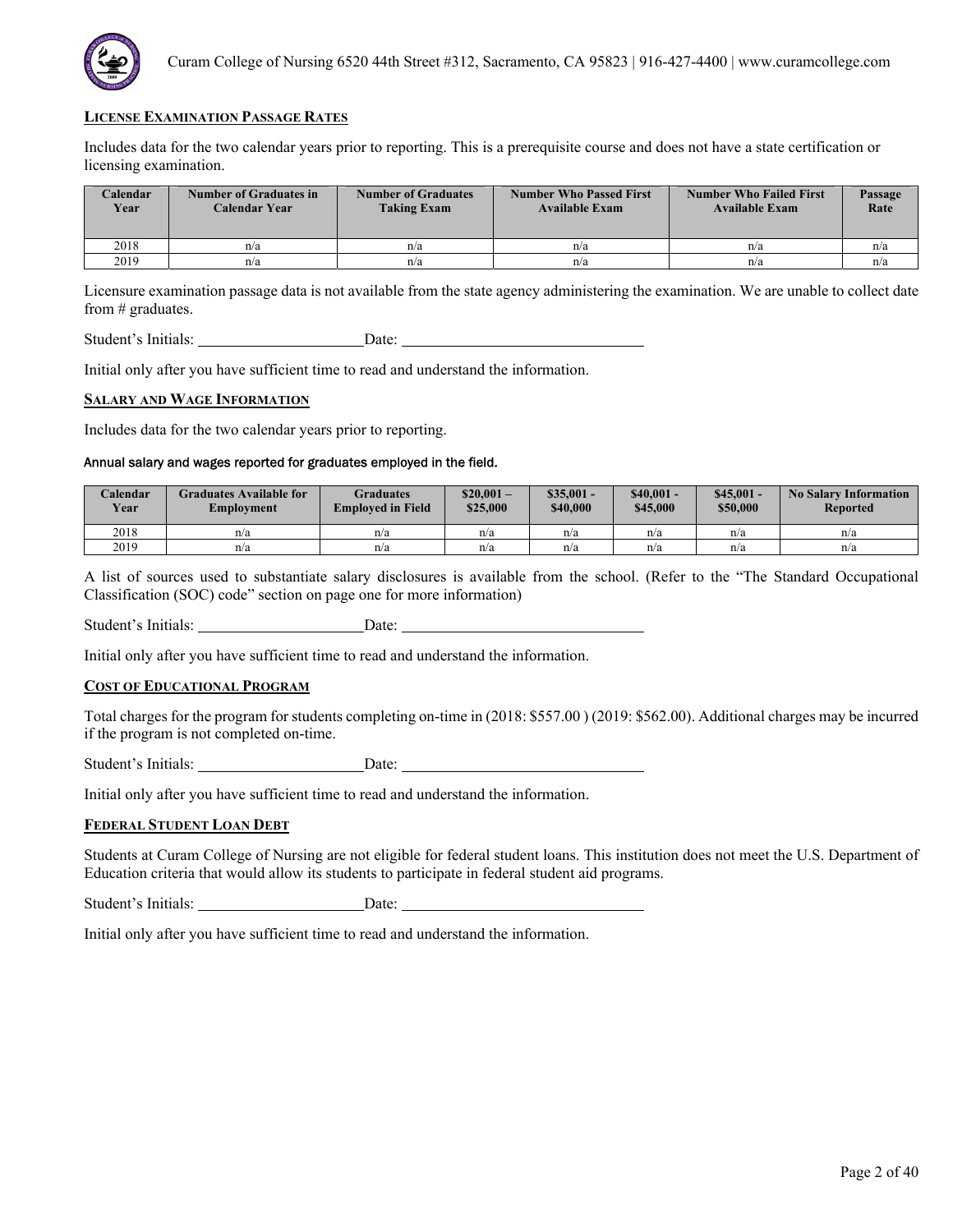

Any questions a student may have regarding this fact sheer that have not been satisfactorily answered by the institution may be directed to the:

# **Bureau for Private Postsecondary Education**

1747 North Market Blvd., Suite 225 Sacramento, CA 95834 www.bppe.ca.gov Toll-free telephone number: (888) 370-7589 Fax: (916) 263-1897

Student Name – Print

Student Signature Date

School Official Date

# **"STUDENT'S RIGHT TO CANCEL"**

The student has the right to cancel his or her enrollment agreement for a course of instruction, without any penalty or obligations, through attendance at the first class session, or the seventh day after enrollment, whichever is later. A student may not cancel by telephoning the school or not attending the class. After the end of cancellation period, the student also has the right to stop school at any time; and has the right to receive a pro rata refund if the student has completed 60 percent or less of the program less the registration fee and uniforms. The refund is to be paid within 30 days after cancellation date. Cancellation must be made in writing and delivered via U.S Postal Service or hand delivered to the following address: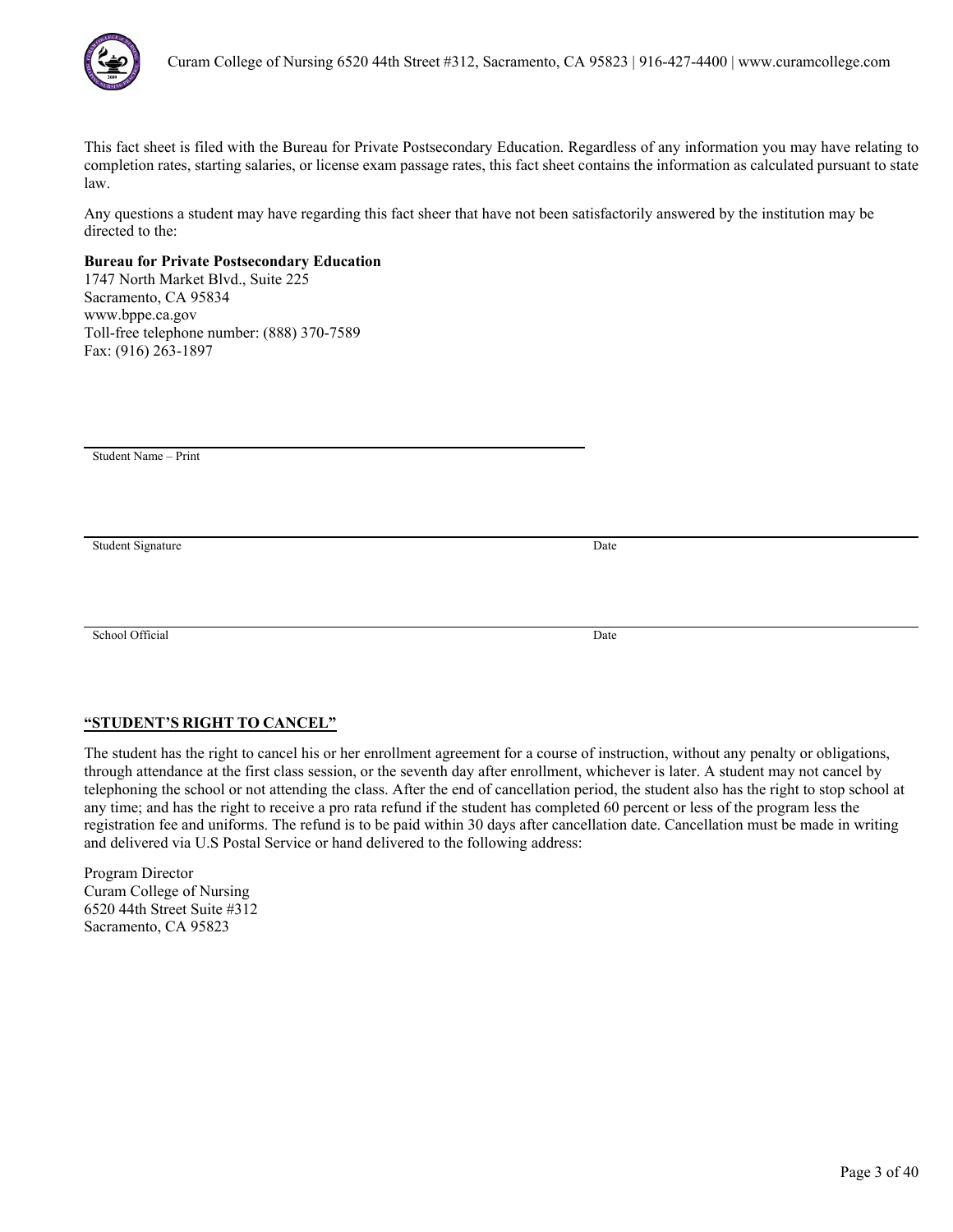

- "**Number of Students Who Began the Program**" means the number of students who began a program who were scheduled to complete the program within 100% of the published program length within the reporting calendar year and excludes all students who cancelled during the cancellation period.
- "**Students Available for Graduation**" is the number of students who began the program minus the number of students who have died, been incarcerated, or been called to active military duty.
- "**Number of On-time Graduates**" is the number of students who completed the program within 100% of the published program length within the reporting calendar year.
- "**On-time Completion Rate**" is the number of on-time graduates divided by the number of students available for graduation.
- "**150% Graduates**" is the number of students who completed the program within 150% of the program length (includes on-time graduates).
- "**150% Completion Rate**" is the number of students who completed the program in the reported calendar year within 150% of the published program length, including on-time graduates, divided by the number of students available for graduation.
- "**Graduates Available for Employment**" means the number of graduates minus the number of graduates unavailable for employment.
- "**Graduates Unavailable for Employment**" means the graduates who, after graduation, die, become incarcerated, are called to active military duty, are international students that leave the United States or do not have a visa allowing employment in the United States, or are continuing their education in an accredited or bureau-approved postsecondary institution.
- "**Graduates Employed in the Field**" means graduates who beginning within six months after a student completes the applicable educational program are gainfully employed, whose employment has been reported, and for whom the institution has documented verification of employment. For occupations for which the state requires passing an examination, the six months period begins after the announcement of the examination results for the first examination available after a student completes an applicable educational program.
- "**Placement Rate Employed in the Field**" is calculated by dividing the number of graduates gainfully employed in the field by the number of graduates available for employment.
- "**Number of Graduates Taking Exam**" is the number of graduates who took the first available exam in the reported calendar year.
- "**First Available Exam Date**" is the date for the first available exam after a student completed a program.
- "**Passage Rate**" is calculated by dividing the number of graduates who passed the exam by the number of graduates who took the reported licensing exam.
- "**Number Who Passed First Available Exam**" is the number of graduates who took and passed the first available licensing exam after completing the program.
- "**Salary**" is as reported by graduate or graduate's employer.
- "**No Salary Information Reported**" is the number of graduates for whom, after making reasonable attempts, the school was not able to obtain salary information.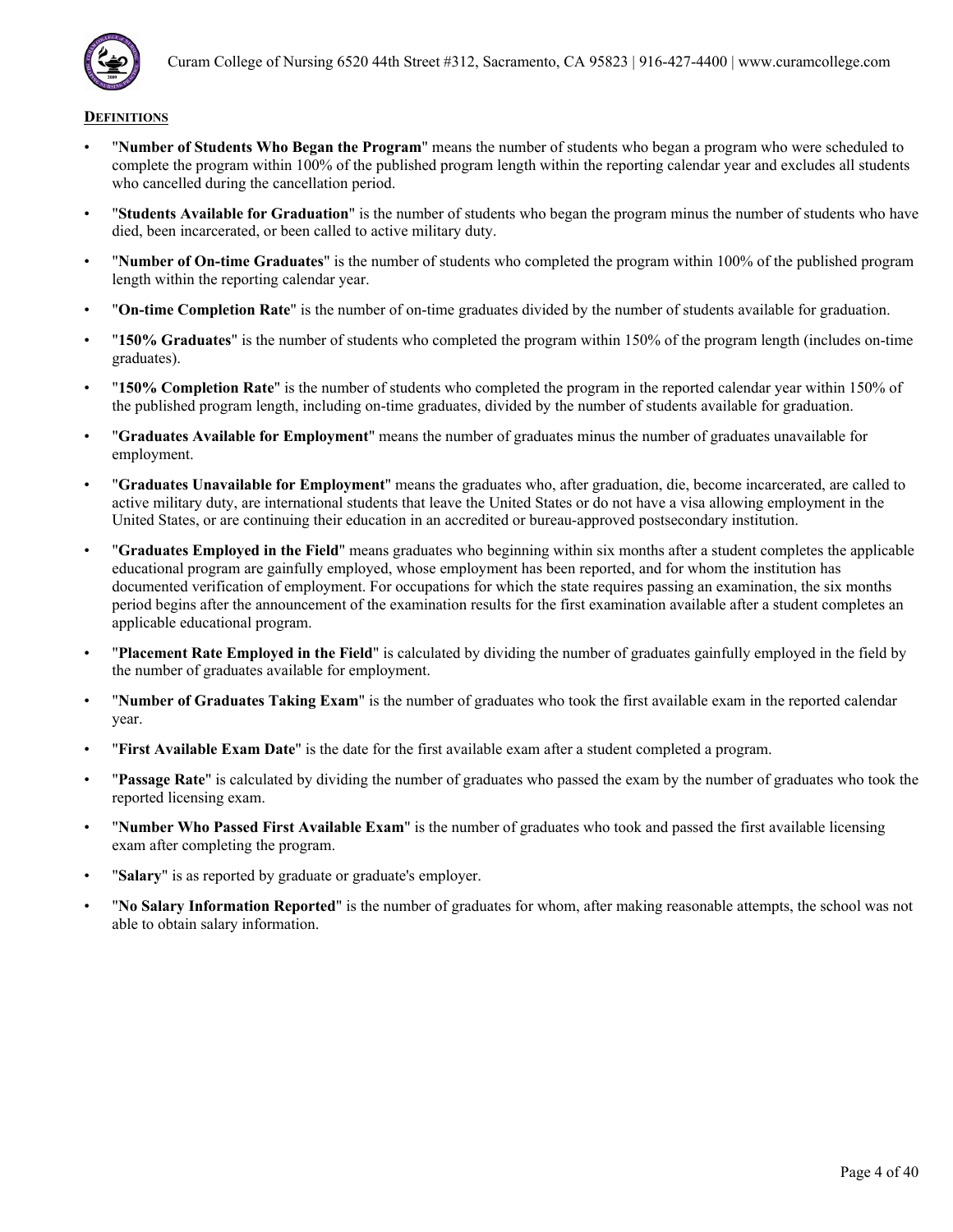

# **BLOOD WITHDRAWAL (6 HOURS)**

This is a prerequisite course and does not directly lead to employment.

# **ON-TIME COMPLETION RATES (GRADUATION RATES)**

(Includes data for the two calendar years prior to reporting)

| <b>Calendar Year</b> | <b>Number of Students Who Began</b><br>the Program | <b>Students Available for</b><br>Graduation | <b>Number of On-Time</b><br>Graduates | <b>On-Time Completion</b><br>Rates |
|----------------------|----------------------------------------------------|---------------------------------------------|---------------------------------------|------------------------------------|
| 2018                 |                                                    |                                             |                                       | $100\%$                            |
| 2019                 |                                                    |                                             |                                       | 100%                               |

Student's Initials: Date:

Initial only after you have sufficient time to read and understand the information.

### **JOB PLACEMENT RATES**

(Includes data for the two calendar years prior to reporting)

| Calendar<br>Year | Number of Students Who<br>Began Program | Number of<br><b>Graduates</b> | <b>Graduates Available for</b><br>Emplovment | <b>Graduates Employed in</b><br>the Field | <b>Placement Rate %</b><br><b>Employed in the Field</b> |
|------------------|-----------------------------------------|-------------------------------|----------------------------------------------|-------------------------------------------|---------------------------------------------------------|
| 2018             | n/a                                     | n/a                           | n/a                                          | n/a                                       | n/a                                                     |
| 2019             | n/a                                     | n/a                           | n/a                                          | n/a                                       | n/a                                                     |

# **GAINFULLY EMPLOYED CATEGORIES**

Includes data for the two calendar years prior to reporting.

#### Part-Time vs. Full-Time Employment

| Calendar<br>Year | <b>Graduates Employed in the Field 20-29 Hours</b><br>Per Week | Graduates Employed in the Field at Least 30<br><b>Hours Per Week</b> | <b>Total Graduates Employed in</b><br>the Field |
|------------------|----------------------------------------------------------------|----------------------------------------------------------------------|-------------------------------------------------|
| 2018             | n/a                                                            | n/a                                                                  | n/a                                             |
| 2019             | n/a                                                            | n/a                                                                  | n/a                                             |

#### Single Position vs. Concurrent Aggregated Position

| Calendar    | Graduates Employed in the Field in a | <b>Graduates Employed in the Field in Concurrent</b> | <b>Total Graduates Employed in</b> |
|-------------|--------------------------------------|------------------------------------------------------|------------------------------------|
| <b>Vear</b> | <b>Single Position</b>               | <b>Aggregated Positions</b>                          | the Field                          |
| 2018        | n/a                                  | n/a                                                  | n/a                                |
| 2019        | n/a                                  | n/a                                                  | n/a                                |

#### Self-Employed / Freelance Positions

| <b>Calendar Year</b> | <b>Graduates Employed who are Self-Employed or Working Freelance</b> | <b>Total Graduates Employed in the Field</b> |
|----------------------|----------------------------------------------------------------------|----------------------------------------------|
| 2018                 | n/a                                                                  | n/a                                          |
| 2019                 | n/a                                                                  | n/a                                          |

# Institutional Employment

| Calendar<br>Year | Graduates Employed in the Field who are Employed by the Institution, an Employer Owned by the<br>Institution, or an Employer who Shares Ownership with the Institution | <b>Total Graduates Employed</b><br>in the Field |
|------------------|------------------------------------------------------------------------------------------------------------------------------------------------------------------------|-------------------------------------------------|
| 2018             | n/a                                                                                                                                                                    | n/a                                             |
| 2019             | n/a                                                                                                                                                                    | n/a                                             |

Student's Initials: Date: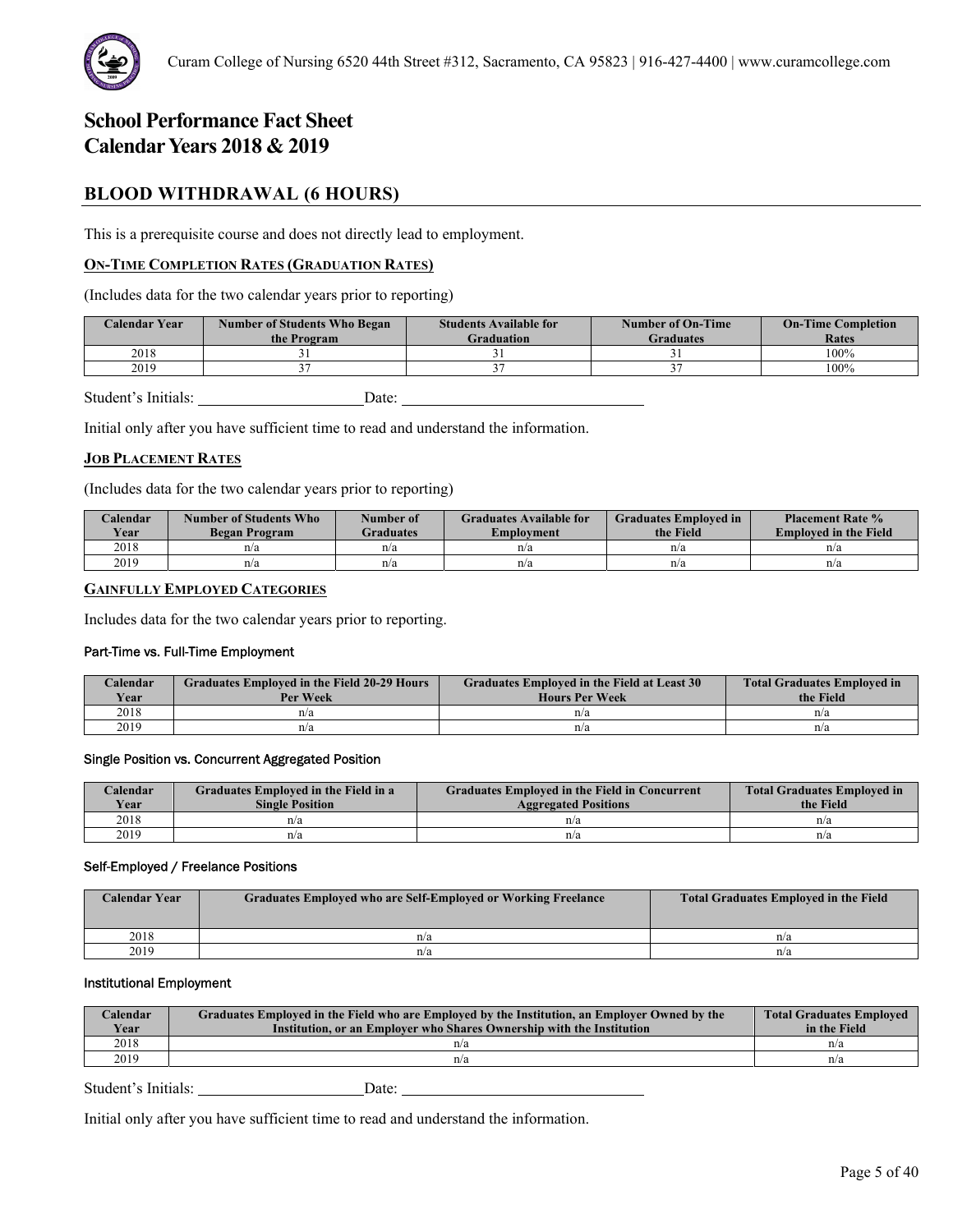

Includes data for the two calendar years prior to reporting. This is a prerequisite course and does not have a state certification or licensing examination.

| <b>Calendar</b><br>Year | Number of Graduates in<br>Calendar Year | <b>Number of Graduates</b><br><b>Taking Exam</b> | <b>Number Who Passed First</b><br><b>Available Exam</b> | <b>Number Who Failed First</b><br><b>Available Exam</b> | Passage<br>Rate |
|-------------------------|-----------------------------------------|--------------------------------------------------|---------------------------------------------------------|---------------------------------------------------------|-----------------|
| 2018                    | n/a                                     | n/a                                              | n/a                                                     | n/a                                                     | n/a             |
| 2019                    | n/a                                     | n/a                                              | n/a                                                     | n/a                                                     | n/a             |

Licensure examination passage data is not available from the state agency administering the examination. We are unable to collect date from # graduates.

Student's Initials: Date: Date:

Initial only after you have sufficient time to read and understand the information.

#### **SALARY AND WAGE INFORMATION**

Includes data for the two calendar years prior to reporting.

# Annual salary and wages reported for graduates employed in the field.

| Calendar<br><b>Year</b> | Graduates Available for<br>Emplovment | Graduates<br><b>Employed in Field</b> | $$20.001-$<br>\$25,000 | $$35,001 -$<br>\$40,000 | $$40.001 -$<br>\$45,000 | \$45,001<br>\$50,000 | <b>No Salary Information</b><br><b>Reported</b> |
|-------------------------|---------------------------------------|---------------------------------------|------------------------|-------------------------|-------------------------|----------------------|-------------------------------------------------|
| 2018                    | n/a                                   | n/a                                   | n/a                    | n/a                     | n/a                     | n/a                  | n/a                                             |
| 2019                    | n/a                                   | n/a                                   | n/a                    | n/a                     | n/a                     | n/a                  | n/a                                             |

A list of sources used to substantiate salary disclosures is available from the school. (Refer to the "The Standard Occupational Classification (SOC) code" section on page one for more information)

Student's Initials: Date:

Initial only after you have sufficient time to read and understand the information.

### **COST OF EDUCATIONAL PROGRAM**

Total charges for the program for students completing on-time in (2018: \$255.00 ) (2019: \$250.00). Additional charges may be incurred if the program is not completed on-time.

Student's Initials: Date:

Initial only after you have sufficient time to read and understand the information.

#### **FEDERAL STUDENT LOAN DEBT**

Students at Curam College of Nursing are not eligible for federal student loans. This institution does not meet the U.S. Department of Education criteria that would allow its students to participate in federal student aid programs.

Student's Initials: Date: Date: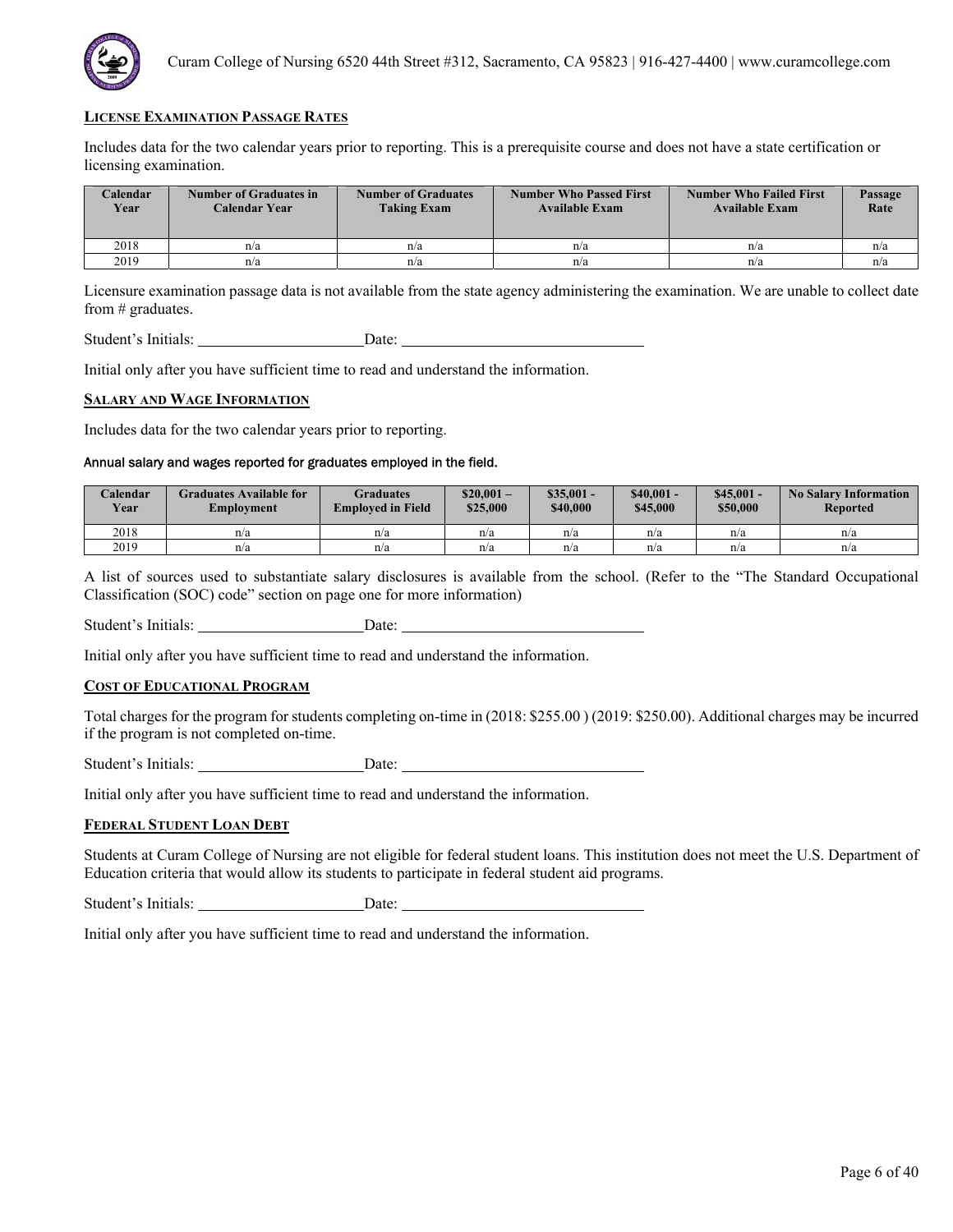

Any questions a student may have regarding this fact sheer that have not been satisfactorily answered by the institution may be directed to the:

# **Bureau for Private Postsecondary Education**

1747 North Market Blvd., Suite 225 Sacramento, CA 95834 www.bppe.ca.gov Toll-free telephone number: (888) 370-7589 Fax: (916) 263-1897

Student Name – Print

Student Signature Date

School Official Date

# **"STUDENT'S RIGHT TO CANCEL"**

The student has the right to cancel his or her enrollment agreement for a course of instruction, without any penalty or obligations, through attendance at the first class session, or the seventh day after enrollment, whichever is later. A student may not cancel by telephoning the school or not attending the class. After the end of cancellation period, the student also has the right to stop school at any time; and has the right to receive a pro rata refund if the student has completed 60 percent or less of the program less the registration fee and uniforms. The refund is to be paid within 30 days after cancellation date. Cancellation must be made in writing and delivered via U.S Postal Service or hand delivered to the following address: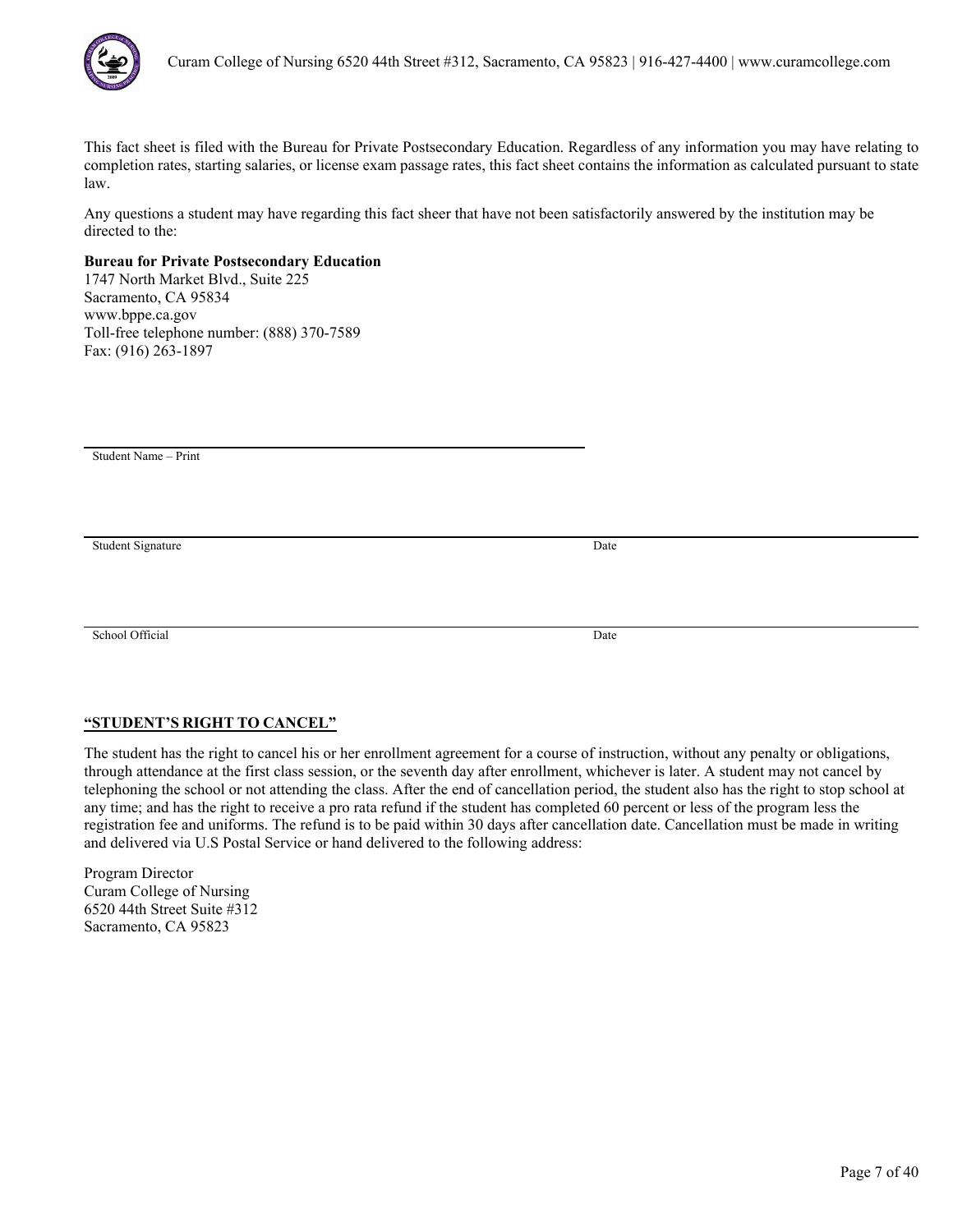

- "**Number of Students Who Began the Program**" means the number of students who began a program who were scheduled to complete the program within 100% of the published program length within the reporting calendar year and excludes all students who cancelled during the cancellation period.
- "**Students Available for Graduation**" is the number of students who began the program minus the number of students who have died, been incarcerated, or been called to active military duty.
- "**Number of On-time Graduates**" is the number of students who completed the program within 100% of the published program length within the reporting calendar year.
- "**On-time Completion Rate**" is the number of on-time graduates divided by the number of students available for graduation.
- "**150% Graduates**" is the number of students who completed the program within 150% of the program length (includes on-time graduates).
- "**150% Completion Rate**" is the number of students who completed the program in the reported calendar year within 150% of the published program length, including on-time graduates, divided by the number of students available for graduation.
- "**Graduates Available for Employment**" means the number of graduates minus the number of graduates unavailable for employment.
- "**Graduates Unavailable for Employment**" means the graduates who, after graduation, die, become incarcerated, are called to active military duty, are international students that leave the United States or do not have a visa allowing employment in the United States, or are continuing their education in an accredited or bureau-approved postsecondary institution.
- "**Graduates Employed in the Field**" means graduates who beginning within six months after a student completes the applicable educational program are gainfully employed, whose employment has been reported, and for whom the institution has documented verification of employment. For occupations for which the state requires passing an examination, the six months period begins after the announcement of the examination results for the first examination available after a student completes an applicable educational program.
- "**Placement Rate Employed in the Field**" is calculated by dividing the number of graduates gainfully employed in the field by the number of graduates available for employment.
- "**Number of Graduates Taking Exam**" is the number of graduates who took the first available exam in the reported calendar year.
- "**First Available Exam Date**" is the date for the first available exam after a student completed a program.
- "**Passage Rate**" is calculated by dividing the number of graduates who passed the exam by the number of graduates who took the reported licensing exam.
- "**Number Who Passed First Available Exam**" is the number of graduates who took and passed the first available licensing exam after completing the program.
- "**Salary**" is as reported by graduate or graduate's employer.
- "**No Salary Information Reported**" is the number of graduates for whom, after making reasonable attempts, the school was not able to obtain salary information.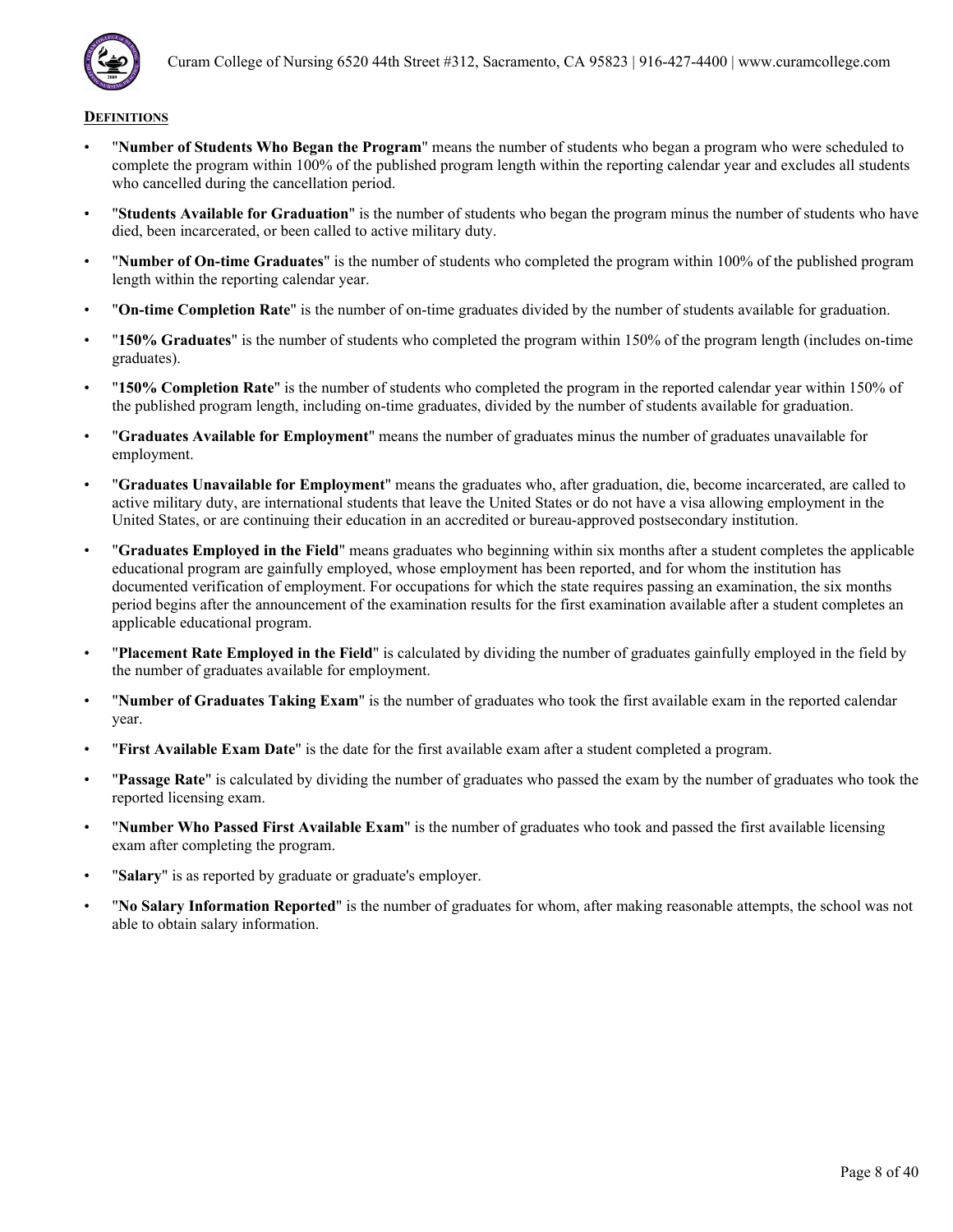# **HOME HEALTH AIDE PROGRAM (40 HOURS)**

# **ON-TIME COMPLETION RATES (GRADUATION RATES)**

(Includes data for the two calendar years prior to reporting)

| <b>Calendar Year</b> | <b>Number of Students Who Began</b><br>the Program | <b>Students Available for</b><br><b>Graduation</b> | Number of On-Time<br><b>Graduates</b> | <b>On-Time Completion</b><br>Rates |
|----------------------|----------------------------------------------------|----------------------------------------------------|---------------------------------------|------------------------------------|
| 2018                 |                                                    |                                                    |                                       | 96%                                |
| 2019                 | o۵                                                 |                                                    |                                       | 95%                                |
|                      |                                                    |                                                    |                                       |                                    |

Student's Initials: Date: Date:

Initial only after you have sufficient time to read and understand the information.

# **JOB PLACEMENT RATES**

(Includes data for the two calendar years prior to reporting)

| <b>Calendar</b><br><b>Year</b> | Number of Students Who<br><b>Began Program</b> | Number of<br><b>Graduates</b> | <b>Graduates Available for</b><br>Employment | <b>Graduates Employed in</b><br>the Field | <b>Placement Rate %</b><br><b>Employed in the Field</b> |
|--------------------------------|------------------------------------------------|-------------------------------|----------------------------------------------|-------------------------------------------|---------------------------------------------------------|
| 2018                           | --                                             |                               | رے                                           |                                           | 100%                                                    |
| 2019                           | 20                                             |                               |                                              |                                           | 58%                                                     |

### **GAINFULLY EMPLOYED CATEGORIES**

Includes data for the two calendar years prior to reporting.

#### Part-Time vs. Full-Time Employment

| Calendar    | <b>Graduates Employed in the Field 20-29 Hours</b> | <b>Graduates Employed in the Field at Least 30</b> | <b>Total Graduates Employed in</b> |
|-------------|----------------------------------------------------|----------------------------------------------------|------------------------------------|
| <b>Year</b> | Per Week                                           | <b>Hours Per Week</b>                              | the Field                          |
| 2018        |                                                    |                                                    |                                    |
| 2019        |                                                    |                                                    |                                    |

#### Single Position vs. Concurrent Aggregated Position

| Calendar    | Graduates Employed in the Field in a | <b>Graduates Employed in the Field in Concurrent</b> | <b>Total Graduates Employed in</b> |
|-------------|--------------------------------------|------------------------------------------------------|------------------------------------|
| <b>Vear</b> | <b>Single Position</b>               | <b>Aggregated Positions</b>                          | the Field                          |
| 2018        |                                      |                                                      | <b>__</b>                          |
| 2019        |                                      |                                                      |                                    |

#### Self-Employed / Freelance Positions

| <b>Calendar Year</b> | Graduates Employed who are Self-Employed or Working Freelance | <b>Total Graduates Employed in the Field</b> |
|----------------------|---------------------------------------------------------------|----------------------------------------------|
| 2018                 |                                                               |                                              |
| 2019                 |                                                               |                                              |

#### Institutional Employment

| Calendar<br>Year | Graduates Employed in the Field who are Employed by the Institution, an Employer Owned by the<br>Institution, or an Employer who Shares Ownership with the Institution | <b>Total Graduates Employed</b><br>in the Field |
|------------------|------------------------------------------------------------------------------------------------------------------------------------------------------------------------|-------------------------------------------------|
| 2018             |                                                                                                                                                                        |                                                 |
| 2019             |                                                                                                                                                                        |                                                 |
|                  |                                                                                                                                                                        |                                                 |

Student's Initials: Date: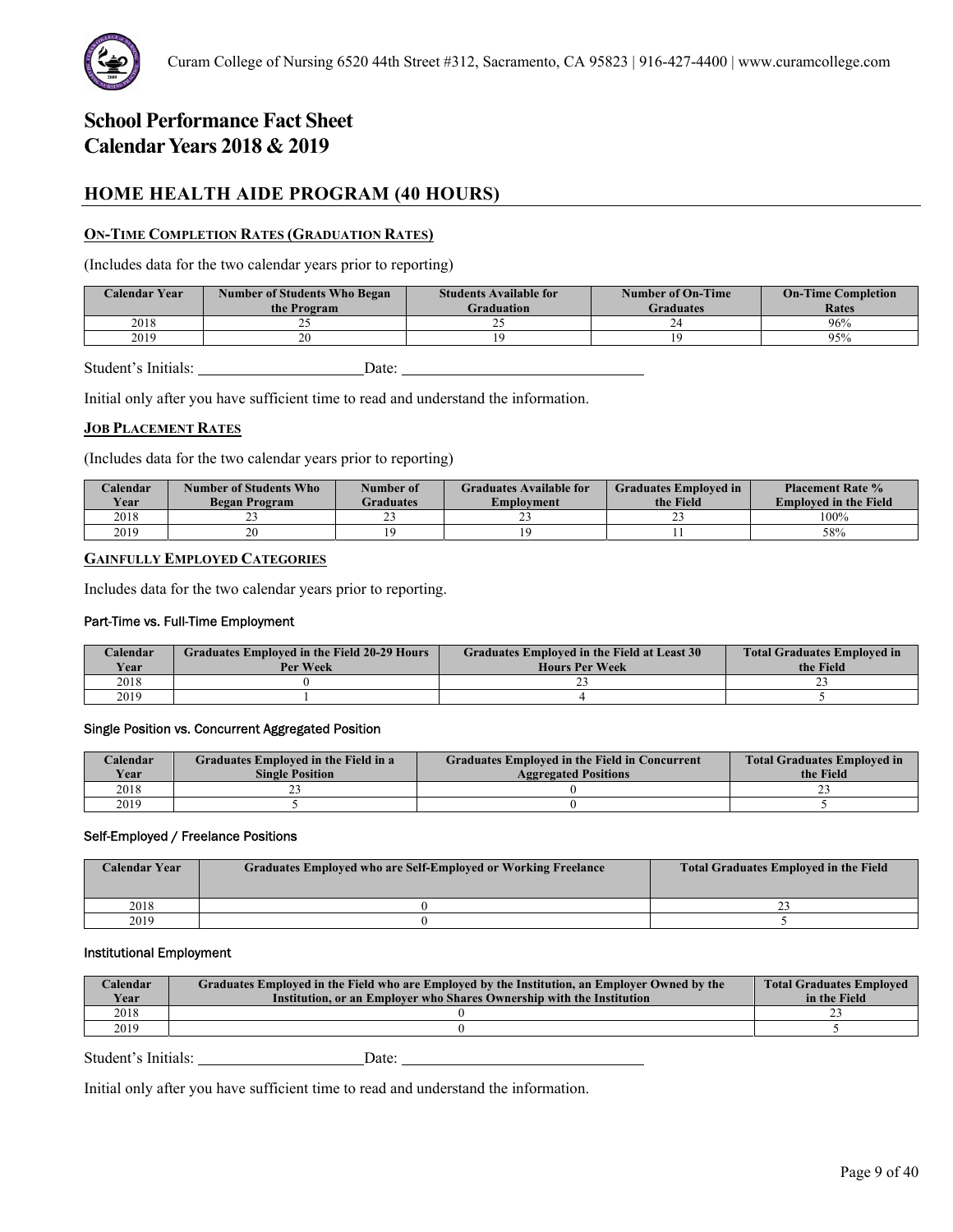

Includes data for the two calendar years prior to reporting. This is a prerequisite course and does not have a state certification or licensing examination.

| <b>Calendar</b><br>Year | Number of Graduates in<br>Calendar Year | <b>Number of Graduates</b><br><b>Taking Exam</b> | <b>Number Who Passed First</b><br><b>Available Exam</b> | <b>Number Who Failed First</b><br><b>Available Exam</b> | Passage<br>Rate |
|-------------------------|-----------------------------------------|--------------------------------------------------|---------------------------------------------------------|---------------------------------------------------------|-----------------|
| 2018                    | n/a                                     | n/a                                              | n/a                                                     | n/a                                                     | n/a             |
| 2019                    | n/a                                     | n/a                                              | n/a                                                     | n/a                                                     | n/a             |

Licensure examination passage data is not available from the state agency administering the examination. We are unable to collect date from # graduates.

Student's Initials: Date: Date:

Initial only after you have sufficient time to read and understand the information.

#### **SALARY AND WAGE INFORMATION**

Includes data for the two calendar years prior to reporting.

# Annual salary and wages reported for graduates employed in the field.

| Calendar<br><b>Year</b> | Graduates Available for<br>Employment | Graduates<br><b>Employed in Field</b> | $$20.001-$<br>\$25,000 | $$35,001 -$<br>\$40,000 | $$40,001-$<br>\$45,000 | $$45.001 -$<br>\$50,000 | <b>No Salary Information</b><br><b>Reported</b> |
|-------------------------|---------------------------------------|---------------------------------------|------------------------|-------------------------|------------------------|-------------------------|-------------------------------------------------|
| 2018                    | <u>∠ 1</u>                            | $\sim$<br>້⊥                          | $\sim$ 1               |                         |                        |                         |                                                 |
| 2019                    | رے                                    |                                       |                        |                         |                        |                         |                                                 |

A list of sources used to substantiate salary disclosures is available from the school. (Refer to the "The Standard Occupational Classification (SOC) code" section on page one for more information)

Student's Initials: Date:

Initial only after you have sufficient time to read and understand the information.

### **COST OF EDUCATIONAL PROGRAM**

Total charges for the program for students completing on-time in (2018: \$607.00 ) (2019: \$637.00). Additional charges may be incurred if the program is not completed on-time.

Student's Initials: Date:

Initial only after you have sufficient time to read and understand the information.

#### **FEDERAL STUDENT LOAN DEBT**

Students at Curam College of Nursing are not eligible for federal student loans. This institution does not meet the U.S. Department of Education criteria that would allow its students to participate in federal student aid programs.

Student's Initials: Date: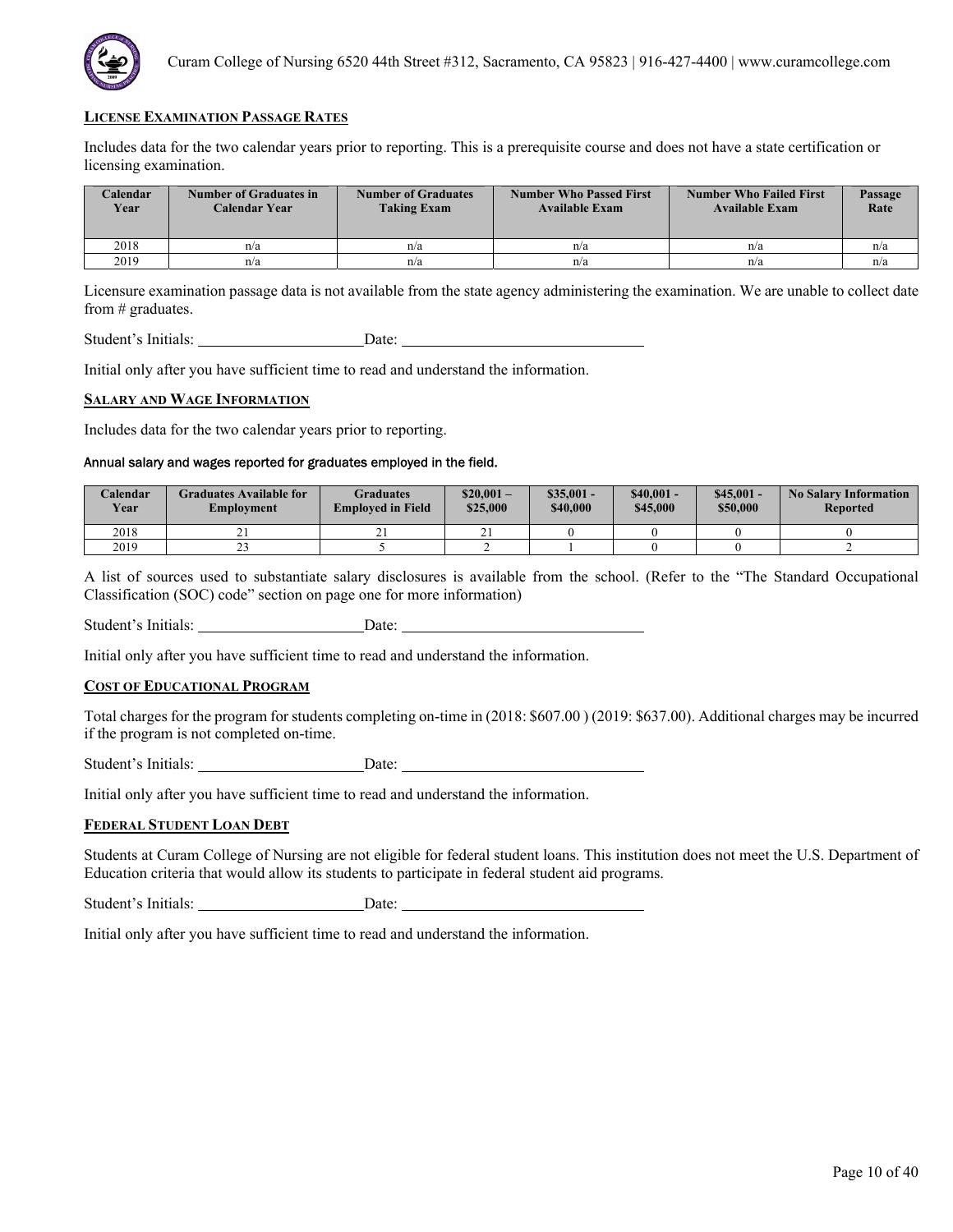

Any questions a student may have regarding this fact sheer that have not been satisfactorily answered by the institution may be directed to the:

# **Bureau for Private Postsecondary Education**

1747 North Market Blvd., Suite 225 Sacramento, CA 95834 www.bppe.ca.gov Toll-free telephone number: (888) 370-7589 Fax: (916) 263-1897

Student Name – Print

Student Signature Date

School Official Date

# **"STUDENT'S RIGHT TO CANCEL"**

The student has the right to cancel his or her enrollment agreement for a course of instruction, without any penalty or obligations, through attendance at the first class session, or the seventh day after enrollment, whichever is later. A student may not cancel by telephoning the school or not attending the class. After the end of cancellation period, the student also has the right to stop school at any time; and has the right to receive a pro rata refund if the student has completed 60 percent or less of the program less the registration fee and uniforms. The refund is to be paid within 30 days after cancellation date. Cancellation must be made in writing and delivered via U.S Postal Service or hand delivered to the following address: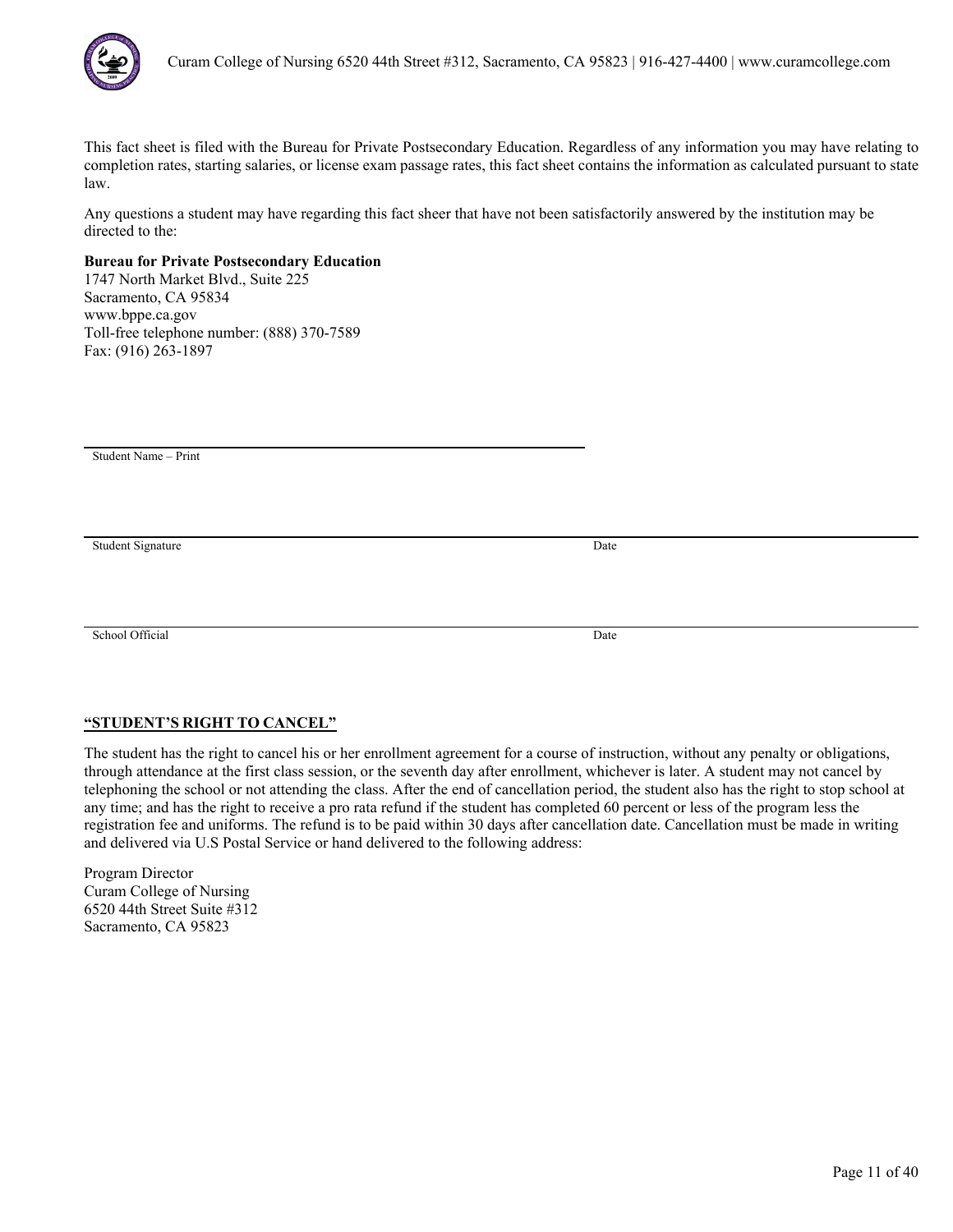

- "**Number of Students Who Began the Program**" means the number of students who began a program who were scheduled to complete the program within 100% of the published program length within the reporting calendar year and excludes all students who cancelled during the cancellation period.
- "**Students Available for Graduation**" is the number of students who began the program minus the number of students who have died, been incarcerated, or been called to active military duty.
- "**Number of On-time Graduates**" is the number of students who completed the program within 100% of the published program length within the reporting calendar year.
- "**On-time Completion Rate**" is the number of on-time graduates divided by the number of students available for graduation.
- "**150% Graduates**" is the number of students who completed the program within 150% of the program length (includes on-time graduates).
- "**150% Completion Rate**" is the number of students who completed the program in the reported calendar year within 150% of the published program length, including on-time graduates, divided by the number of students available for graduation.
- "**Graduates Available for Employment**" means the number of graduates minus the number of graduates unavailable for employment.
- "**Graduates Unavailable for Employment**" means the graduates who, after graduation, die, become incarcerated, are called to active military duty, are international students that leave the United States or do not have a visa allowing employment in the United States, or are continuing their education in an accredited or bureau-approved postsecondary institution.
- "**Graduates Employed in the Field**" means graduates who beginning within six months after a student completes the applicable educational program are gainfully employed, whose employment has been reported, and for whom the institution has documented verification of employment. For occupations for which the state requires passing an examination, the six months period begins after the announcement of the examination results for the first examination available after a student completes an applicable educational program.
- "**Placement Rate Employed in the Field**" is calculated by dividing the number of graduates gainfully employed in the field by the number of graduates available for employment.
- "**Number of Graduates Taking Exam**" is the number of graduates who took the first available exam in the reported calendar year.
- "**First Available Exam Date**" is the date for the first available exam after a student completed a program.
- "**Passage Rate**" is calculated by dividing the number of graduates who passed the exam by the number of graduates who took the reported licensing exam.
- "**Number Who Passed First Available Exam**" is the number of graduates who took and passed the first available licensing exam after completing the program.
- "**Salary**" is as reported by graduate or graduate's employer.
- "**No Salary Information Reported**" is the number of graduates for whom, after making reasonable attempts, the school was not able to obtain salary information.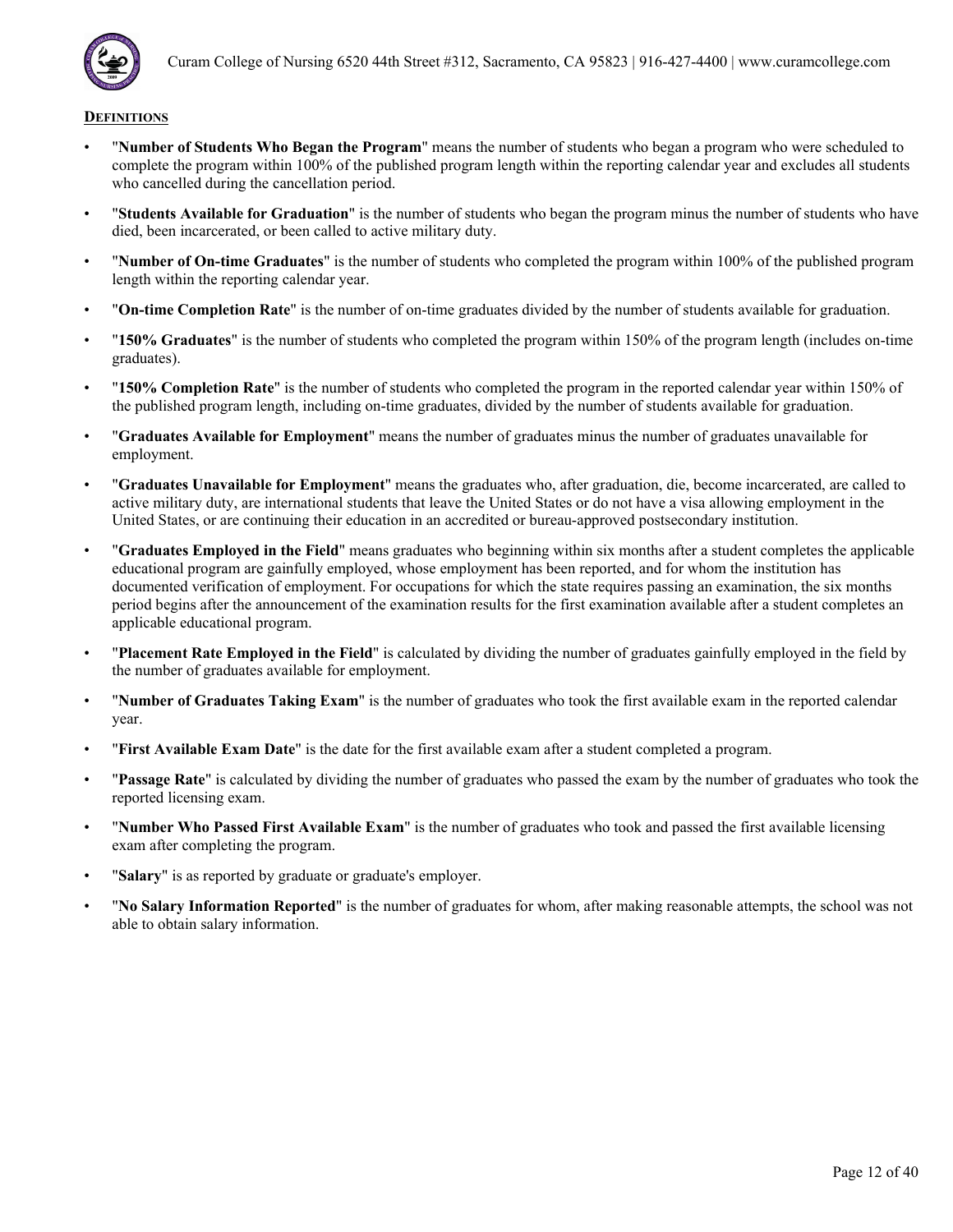

# **INTRAVENOUS THERAPY (30 HOURS)**

This is a prerequisite course and does not directly lead to employment.

# **ON-TIME COMPLETION RATES (GRADUATION RATES)**

(Includes data for the two calendar years prior to reporting)

| <b>Calendar Year</b> | <b>Number of Students Who Began</b><br>the Program | <b>Students Available for</b><br><b>Graduation</b> | <b>Number of On-Time</b><br><b>Graduates</b> | <b>On-Time Completion</b><br>Rates |
|----------------------|----------------------------------------------------|----------------------------------------------------|----------------------------------------------|------------------------------------|
| 2018                 | ے ر                                                | - -                                                |                                              | 100%                               |
| 2019                 |                                                    |                                                    | эc                                           | 100%                               |

Student's Initials: Date:

Initial only after you have sufficient time to read and understand the information.

#### **JOB PLACEMENT RATES**

(Includes data for the two calendar years prior to reporting)

| Calendar<br>Year | Number of Students Who<br>Began Program | Number of<br><b>Graduates</b> | <b>Graduates Available for</b><br>Emplovment | <b>Graduates Employed in</b><br>the Field | <b>Placement Rate %</b><br><b>Employed in the Field</b> |
|------------------|-----------------------------------------|-------------------------------|----------------------------------------------|-------------------------------------------|---------------------------------------------------------|
| 2018             | n/a                                     | n/a                           | n/a                                          | n/a                                       | n/a                                                     |
| 2019             | n/a                                     | n/a                           | n/a                                          | n/a                                       | n/a                                                     |

# **GAINFULLY EMPLOYED CATEGORIES**

Includes data for the two calendar years prior to reporting.

#### Part-Time vs. Full-Time Employment

| Calendar<br>Year | <b>Graduates Employed in the Field 20-29 Hours</b><br>Per Week | Graduates Employed in the Field at Least 30<br><b>Hours Per Week</b> | <b>Total Graduates Employed in</b><br>the Field |
|------------------|----------------------------------------------------------------|----------------------------------------------------------------------|-------------------------------------------------|
| 2018             | n/a                                                            | n/a                                                                  | n/a                                             |
| 2019             | n/a                                                            | n/a                                                                  | n/a                                             |

#### Single Position vs. Concurrent Aggregated Position

| Calendar    | Graduates Employed in the Field in a | <b>Graduates Employed in the Field in Concurrent</b> | <b>Total Graduates Employed in</b> |
|-------------|--------------------------------------|------------------------------------------------------|------------------------------------|
| <b>Vear</b> | <b>Single Position</b>               | <b>Aggregated Positions</b>                          | the Field                          |
| 2018        | n/a                                  | n/a                                                  | n/a                                |
| 2019        | n/a                                  | n/a                                                  | n/a                                |

#### Self-Employed / Freelance Positions

| <b>Calendar Year</b> | <b>Graduates Employed who are Self-Employed or Working Freelance</b> | <b>Total Graduates Employed in the Field</b> |
|----------------------|----------------------------------------------------------------------|----------------------------------------------|
| 2018                 | n/a                                                                  | n/a                                          |
| 2019                 | n/a                                                                  | n/a                                          |

# Institutional Employment

| Calendar<br>Year | Graduates Employed in the Field who are Employed by the Institution, an Employer Owned by the<br>Institution, or an Employer who Shares Ownership with the Institution | <b>Total Graduates Employed</b><br>in the Field |
|------------------|------------------------------------------------------------------------------------------------------------------------------------------------------------------------|-------------------------------------------------|
| 2018             | n/a                                                                                                                                                                    | n/a                                             |
| 2019             | n/a                                                                                                                                                                    | n/a                                             |

Student's Initials: Date: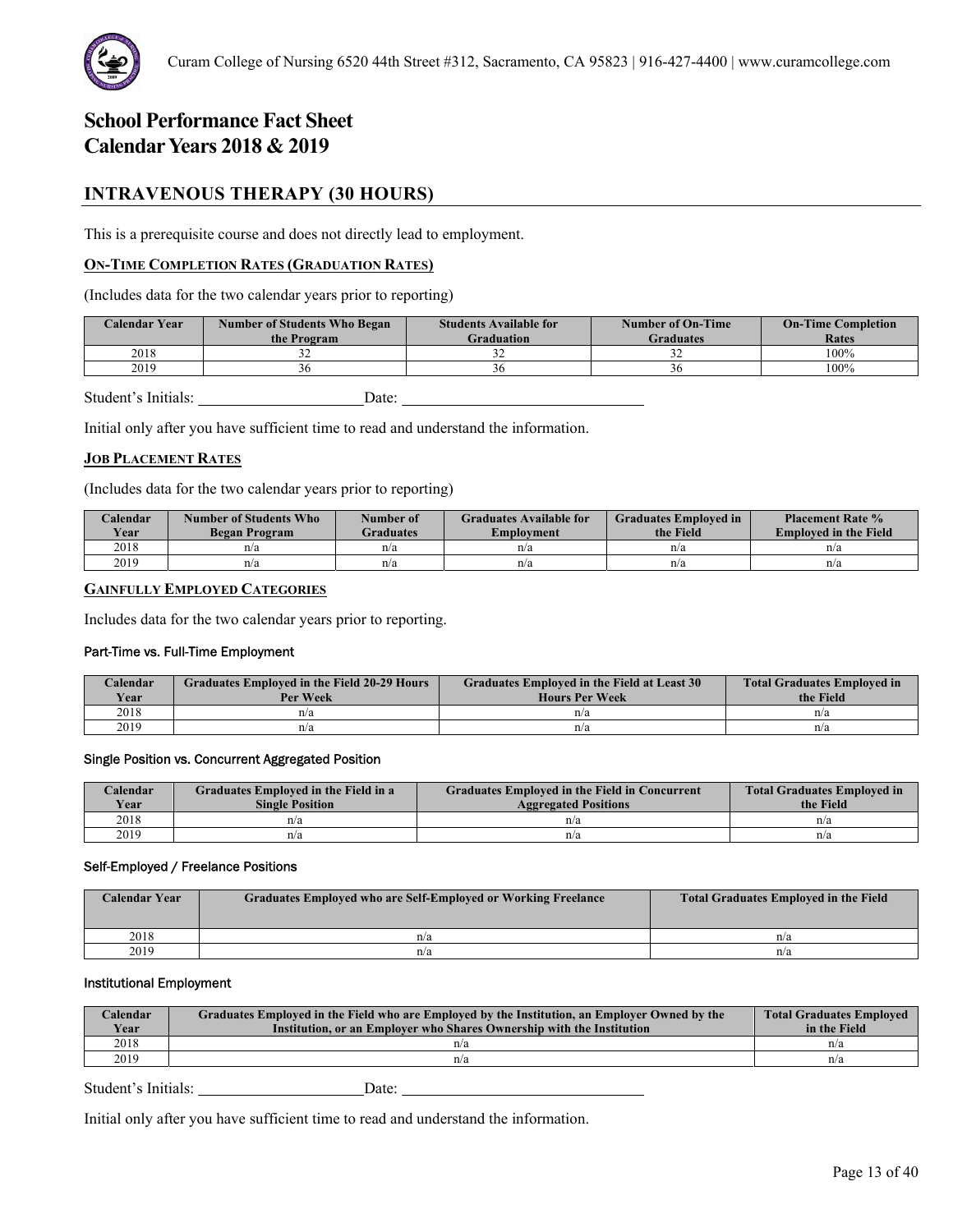

Includes data for the two calendar years prior to reporting. This is a prerequisite course and does not have a state certification or licensing examination.

| <b>Calendar</b><br>Year | Number of Graduates in<br>Calendar Year | <b>Number of Graduates</b><br><b>Taking Exam</b> | <b>Number Who Passed First</b><br><b>Available Exam</b> | <b>Number Who Failed First</b><br><b>Available Exam</b> | Passage<br>Rate |
|-------------------------|-----------------------------------------|--------------------------------------------------|---------------------------------------------------------|---------------------------------------------------------|-----------------|
| 2018                    | n/a                                     | n/a                                              | n/a                                                     | n/a                                                     | n/a             |
| 2019                    | n/a                                     | n/a                                              | n/a                                                     | n/a                                                     | n/a             |

Licensure examination passage data is not available from the state agency administering the examination. We are unable to collect date from # graduates.

Student's Initials: Date: Date:

Initial only after you have sufficient time to read and understand the information.

#### **SALARY AND WAGE INFORMATION**

Includes data for the two calendar years prior to reporting.

# Annual salary and wages reported for graduates employed in the field.

| Calendar<br><b>Year</b> | Graduates Available for<br>Employment | Graduates<br><b>Employed in Field</b> | $$20.001-$<br>\$25,000 | $\$35.001 -$<br>\$40,000 | $$40.001 -$<br>\$45,000 | $$45,001 -$<br>\$50,000 | <b>No Salary Information</b><br><b>Reported</b> |
|-------------------------|---------------------------------------|---------------------------------------|------------------------|--------------------------|-------------------------|-------------------------|-------------------------------------------------|
| 2018                    | n/a                                   | n/a                                   | n/a                    | n/a                      | n/a                     | n/a                     | n/a                                             |
| 2019                    | n/a                                   | n/a                                   | n/a                    | n/a                      | n/a                     | n/a                     | n/a                                             |

A list of sources used to substantiate salary disclosures is available from the school. (Refer to the "The Standard Occupational Classification (SOC) code" section on page one for more information)

Student's Initials: Date:

Initial only after you have sufficient time to read and understand the information.

### **COST OF EDUCATIONAL PROGRAM**

Total charges for the program for students completing on-time in (2018: \$475.00 ) (2019: \$475.00). Additional charges may be incurred if the program is not completed on-time.

Student's Initials: Date:

Initial only after you have sufficient time to read and understand the information.

#### **FEDERAL STUDENT LOAN DEBT**

Students at Curam College of Nursing are not eligible for federal student loans. This institution does not meet the U.S. Department of Education criteria that would allow its students to participate in federal student aid programs.

Student's Initials: Date: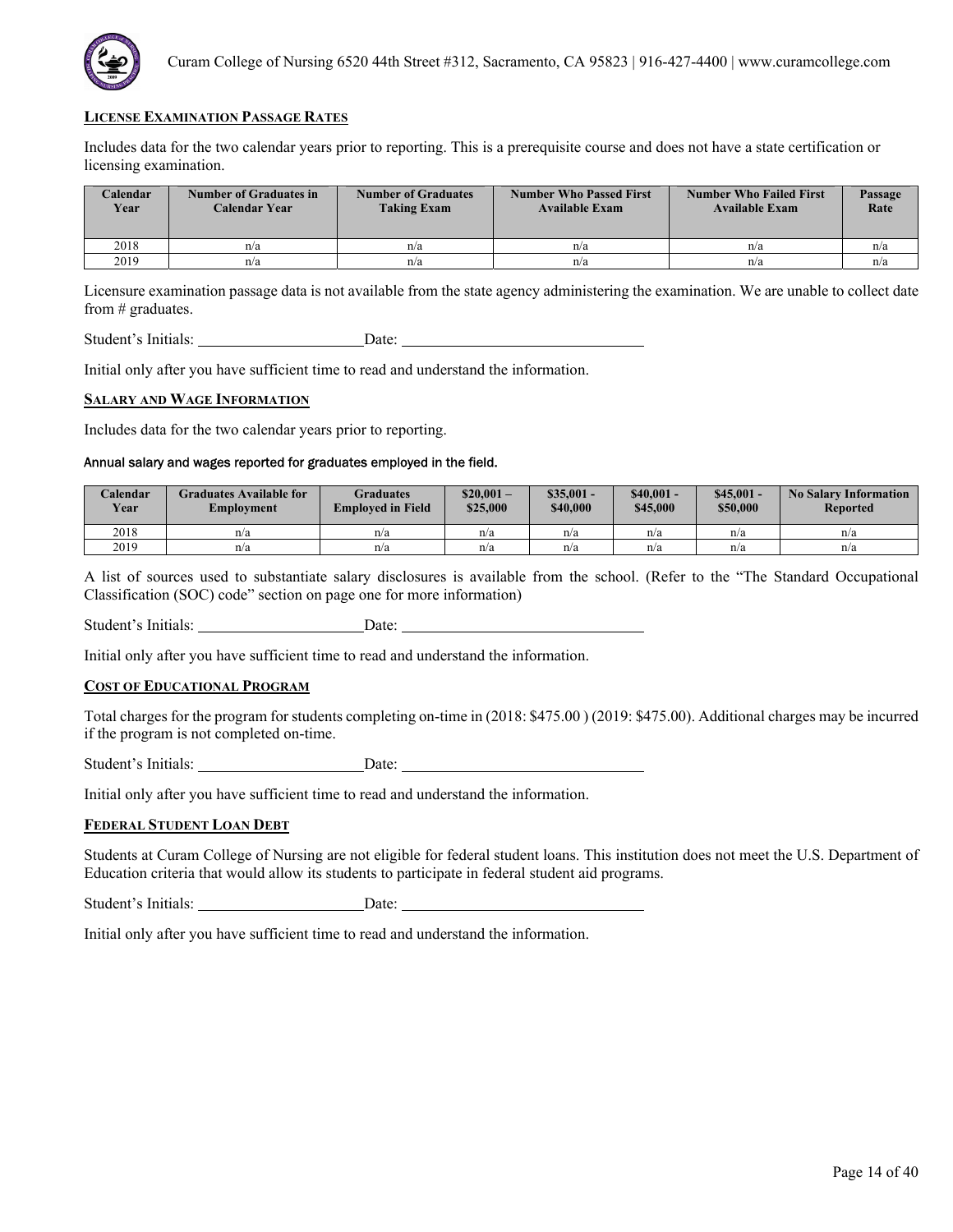

Any questions a student may have regarding this fact sheer that have not been satisfactorily answered by the institution may be directed to the:

# **Bureau for Private Postsecondary Education**

1747 North Market Blvd., Suite 225 Sacramento, CA 95834 www.bppe.ca.gov Toll-free telephone number: (888) 370-7589 Fax: (916) 263-1897

Student Name – Print

Student Signature Date

School Official Date

# **"STUDENT'S RIGHT TO CANCEL"**

The student has the right to cancel his or her enrollment agreement for a course of instruction, without any penalty or obligations, through attendance at the first class session, or the seventh day after enrollment, whichever is later. A student may not cancel by telephoning the school or not attending the class. After the end of cancellation period, the student also has the right to stop school at any time; and has the right to receive a pro rata refund if the student has completed 60 percent or less of the program less the registration fee and uniforms. The refund is to be paid within 30 days after cancellation date. Cancellation must be made in writing and delivered via U.S Postal Service or hand delivered to the following address: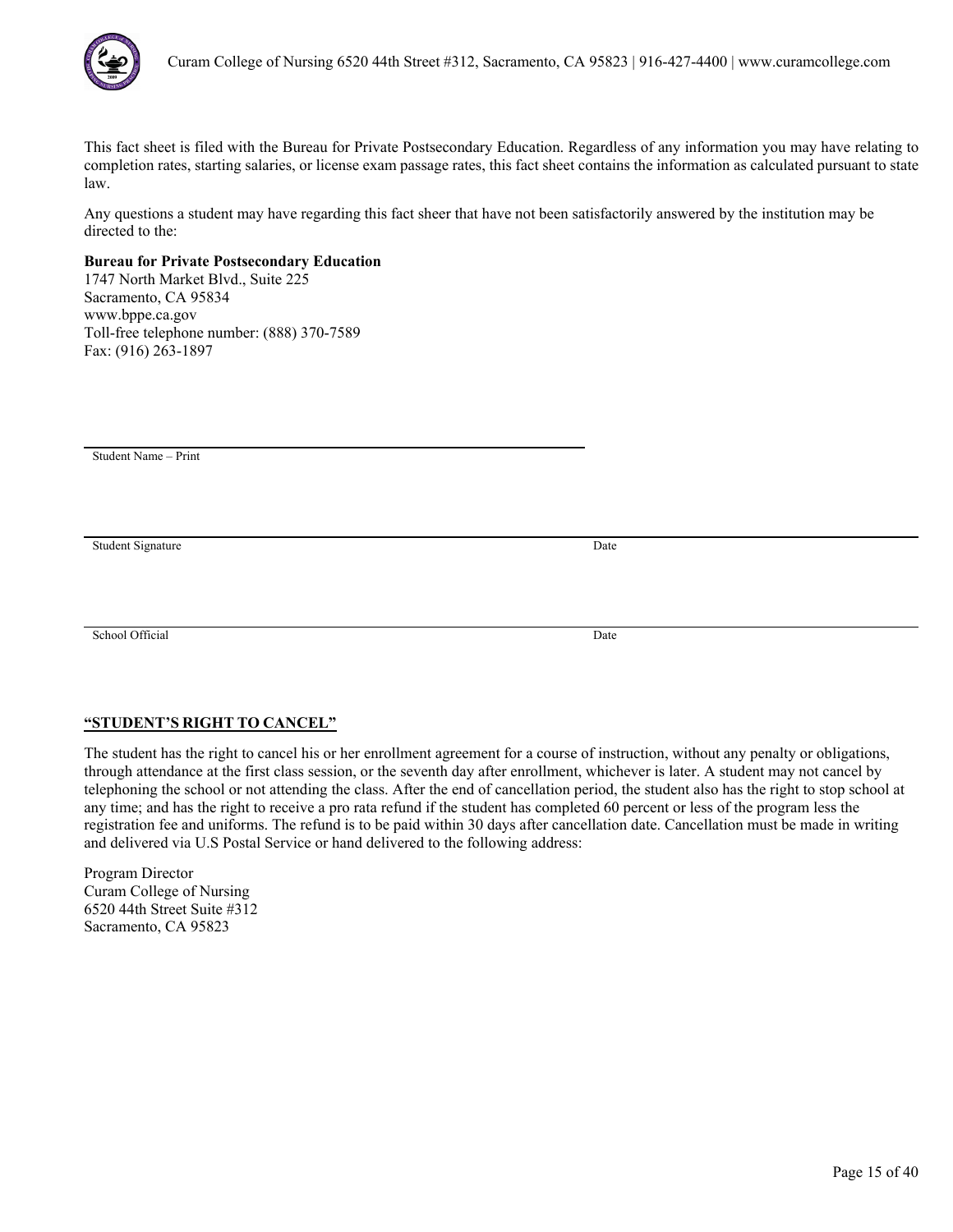

- "**Number of Students Who Began the Program**" means the number of students who began a program who were scheduled to complete the program within 100% of the published program length within the reporting calendar year and excludes all students who cancelled during the cancellation period.
- "**Students Available for Graduation**" is the number of students who began the program minus the number of students who have died, been incarcerated, or been called to active military duty.
- "**Number of On-time Graduates**" is the number of students who completed the program within 100% of the published program length within the reporting calendar year.
- "**On-time Completion Rate**" is the number of on-time graduates divided by the number of students available for graduation.
- "**150% Graduates**" is the number of students who completed the program within 150% of the program length (includes on-time graduates).
- "**150% Completion Rate**" is the number of students who completed the program in the reported calendar year within 150% of the published program length, including on-time graduates, divided by the number of students available for graduation.
- "**Graduates Available for Employment**" means the number of graduates minus the number of graduates unavailable for employment.
- "**Graduates Unavailable for Employment**" means the graduates who, after graduation, die, become incarcerated, are called to active military duty, are international students that leave the United States or do not have a visa allowing employment in the United States, or are continuing their education in an accredited or bureau-approved postsecondary institution.
- "**Graduates Employed in the Field**" means graduates who beginning within six months after a student completes the applicable educational program are gainfully employed, whose employment has been reported, and for whom the institution has documented verification of employment. For occupations for which the state requires passing an examination, the six months period begins after the announcement of the examination results for the first examination available after a student completes an applicable educational program.
- "**Placement Rate Employed in the Field**" is calculated by dividing the number of graduates gainfully employed in the field by the number of graduates available for employment.
- "**Number of Graduates Taking Exam**" is the number of graduates who took the first available exam in the reported calendar year.
- "**First Available Exam Date**" is the date for the first available exam after a student completed a program.
- "**Passage Rate**" is calculated by dividing the number of graduates who passed the exam by the number of graduates who took the reported licensing exam.
- "**Number Who Passed First Available Exam**" is the number of graduates who took and passed the first available licensing exam after completing the program.
- "**Salary**" is as reported by graduate or graduate's employer.
- "**No Salary Information Reported**" is the number of graduates for whom, after making reasonable attempts, the school was not able to obtain salary information.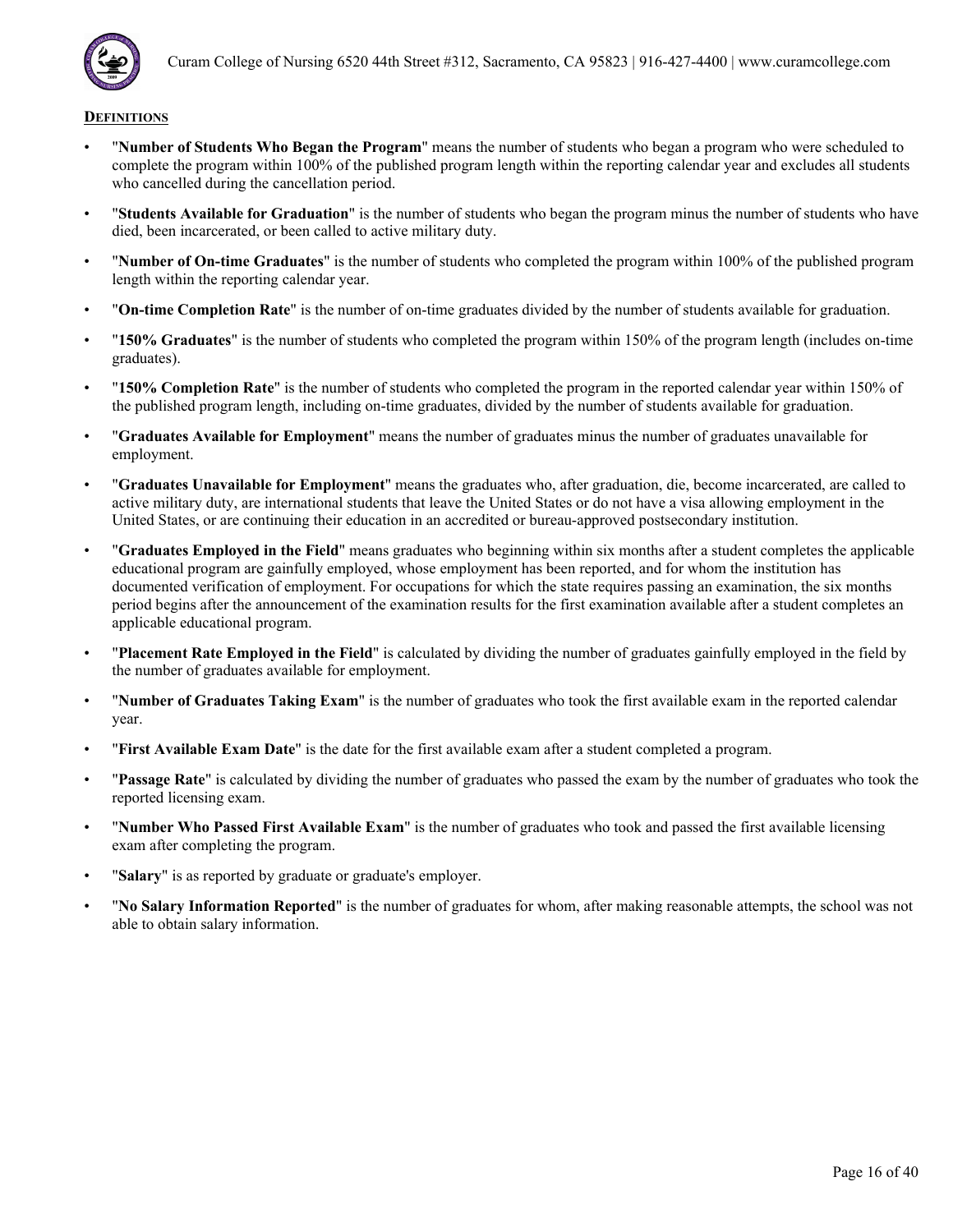

# **MATERNAL/CHILD NURSING (45 HOURS)**

This is a prerequisite course and does not directly lead to employment.

# **ON-TIME COMPLETION RATES (GRADUATION RATES)**

(Includes data for the two calendar years prior to reporting)

| Calendar Year | <b>Number of Students Who Began</b><br>the Program | <b>Students Available for</b><br>Graduation | <b>Number of On-Time</b><br>Graduates | <b>On-Time Completion</b><br>Rates |
|---------------|----------------------------------------------------|---------------------------------------------|---------------------------------------|------------------------------------|
| 2018          |                                                    |                                             | <u>_</u>                              | 96%                                |
| 2019          |                                                    |                                             |                                       | 100%                               |

Student's Initials: Date:

Initial only after you have sufficient time to read and understand the information.

#### **JOB PLACEMENT RATES**

(Includes data for the two calendar years prior to reporting)

| Calendar<br>Year | Number of Students Who<br>Began Program | Number of<br><b>Graduates</b> | <b>Graduates Available for</b><br>Emplovment | <b>Graduates Employed in</b><br>the Field | <b>Placement Rate %</b><br><b>Employed in the Field</b> |
|------------------|-----------------------------------------|-------------------------------|----------------------------------------------|-------------------------------------------|---------------------------------------------------------|
| 2018             | n/a                                     | n/a                           | n/a                                          | n/a                                       | n/a                                                     |
| 2019             | n/a                                     | n/a                           | n/a                                          | n/a                                       | n/a                                                     |

# **GAINFULLY EMPLOYED CATEGORIES**

Includes data for the two calendar years prior to reporting.

#### Part-Time vs. Full-Time Employment

| Calendar<br><b>Year</b> | <b>Graduates Employed in the Field 20-29 Hours</b><br>Per Week | Graduates Employed in the Field at Least 30<br><b>Hours Per Week</b> | <b>Total Graduates Employed in</b><br>the Field |
|-------------------------|----------------------------------------------------------------|----------------------------------------------------------------------|-------------------------------------------------|
| 2018                    | n/a                                                            | n/a                                                                  | n/a                                             |
| 2019                    | n/a                                                            | n/a                                                                  | n/a                                             |

#### Single Position vs. Concurrent Aggregated Position

| Calendar    | Graduates Employed in the Field in a | <b>Graduates Employed in the Field in Concurrent</b> | <b>Total Graduates Employed in</b> |
|-------------|--------------------------------------|------------------------------------------------------|------------------------------------|
| <b>Vear</b> | <b>Single Position</b>               | <b>Aggregated Positions</b>                          | the Field                          |
| 2018        | n/a                                  | n/a                                                  | n/a                                |
| 2019        | n/a                                  | n/a                                                  | n/a                                |

#### Self-Employed / Freelance Positions

| <b>Calendar Year</b> | <b>Graduates Employed who are Self-Employed or Working Freelance</b> | <b>Total Graduates Employed in the Field</b> |
|----------------------|----------------------------------------------------------------------|----------------------------------------------|
| 2018                 | n/a                                                                  | n/a                                          |
| 2019                 | n/a                                                                  | n/a                                          |

#### Institutional Employment

| Calendar<br>Year | Graduates Employed in the Field who are Employed by the Institution, an Employer Owned by the<br>Institution, or an Employer who Shares Ownership with the Institution | <b>Total Graduates Employed</b><br>in the Field |
|------------------|------------------------------------------------------------------------------------------------------------------------------------------------------------------------|-------------------------------------------------|
| 2018             | n/a                                                                                                                                                                    | n/a                                             |
| 2019             | n/a                                                                                                                                                                    | n/a                                             |

Student's Initials: Date: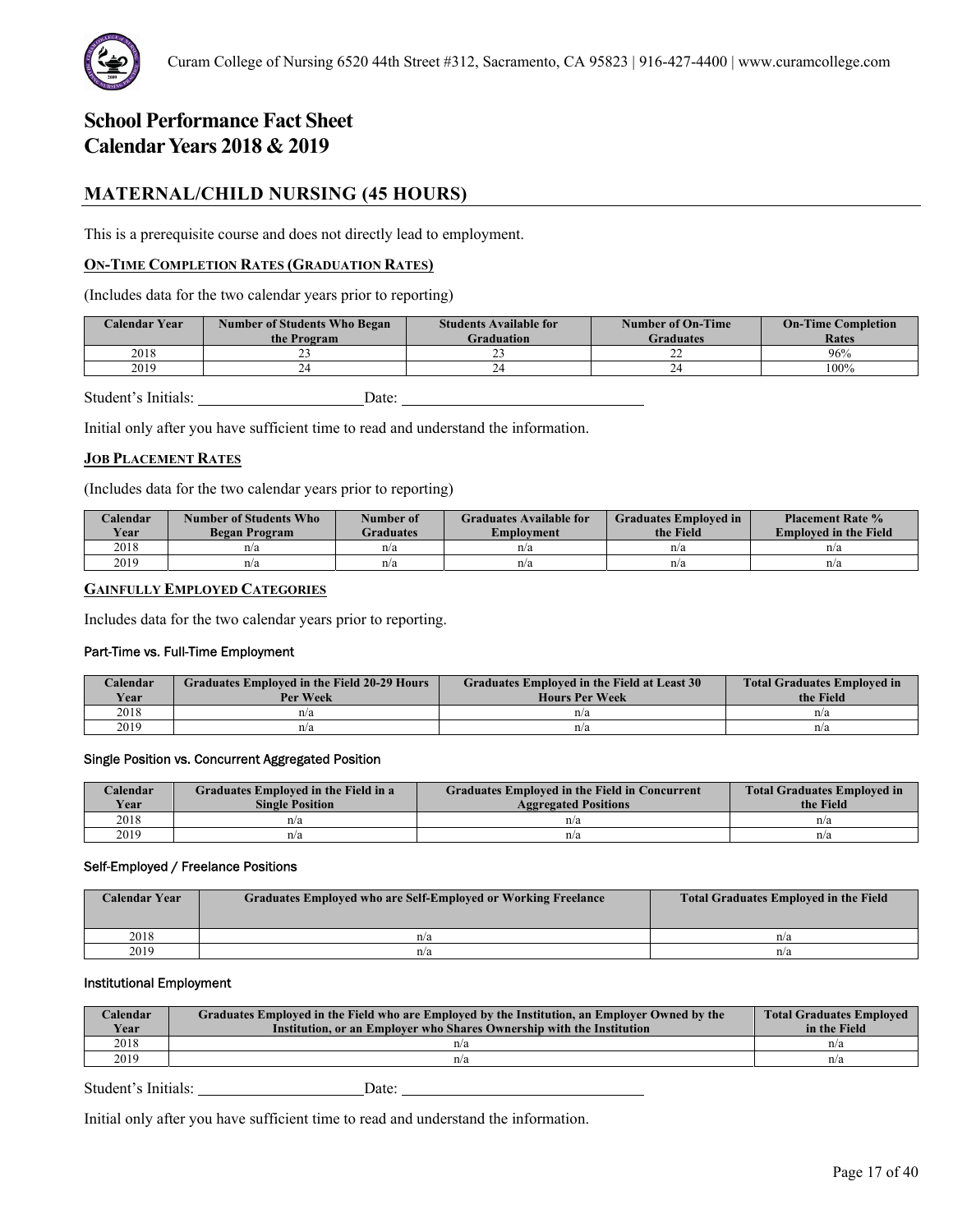

Includes data for the two calendar years prior to reporting. This is a prerequisite course and does not have a state certification or licensing examination.

| <b>Calendar</b><br>Year | <b>Number of Graduates in</b><br>Calendar Year | <b>Number of Graduates</b><br><b>Taking Exam</b> | <b>Number Who Passed First</b><br><b>Available Exam</b> | <b>Number Who Failed First</b><br><b>Available Exam</b> | Passage<br>Rate |
|-------------------------|------------------------------------------------|--------------------------------------------------|---------------------------------------------------------|---------------------------------------------------------|-----------------|
| 2018                    | n/a                                            | n/a                                              | n/a                                                     | n/a                                                     | n/a             |
| 2019                    | n/a                                            | n/a                                              | n/a                                                     | n/a                                                     | n/a             |

Licensure examination passage data is not available from the state agency administering the examination. We are unable to collect date from # graduates.

Student's Initials: Date: Date:

Initial only after you have sufficient time to read and understand the information.

#### **SALARY AND WAGE INFORMATION**

Includes data for the two calendar years prior to reporting.

# Annual salary and wages reported for graduates employed in the field.

| Calendar<br><b>Year</b> | Graduates Available for<br>Employment | Graduates<br><b>Employed in Field</b> | $$20.001-$<br>\$25,000 | $$35.001 -$<br>\$40,000 | $$40.001 -$<br>\$45,000 | $$45,001 -$<br>\$50,000 | <b>No Salary Information</b><br>Reported |
|-------------------------|---------------------------------------|---------------------------------------|------------------------|-------------------------|-------------------------|-------------------------|------------------------------------------|
| 2017                    | n/a                                   | n/a                                   | n/a                    | n/a                     | n/a                     | n/a                     | n/a                                      |
| 2018                    | n/a                                   | n/a                                   | n/a                    | n/a                     | n/a                     | n/a                     | n/a                                      |

A list of sources used to substantiate salary disclosures is available from the school. (Refer to the "The Standard Occupational Classification (SOC) code" section on page one for more information)

Student's Initials: Date:

Initial only after you have sufficient time to read and understand the information.

### **COST OF EDUCATIONAL PROGRAM**

Total charges for the program for students completing on-time in (2018: \$1385.00 ) (2019: \$1346.00). Additional charges may be incurred if the program is not completed on-time.

Student's Initials: Date:

Initial only after you have sufficient time to read and understand the information.

#### **FEDERAL STUDENT LOAN DEBT**

Students at Curam College of Nursing are not eligible for federal student loans. This institution does not meet the U.S. Department of Education criteria that would allow its students to participate in federal student aid programs.

Student's Initials: Date: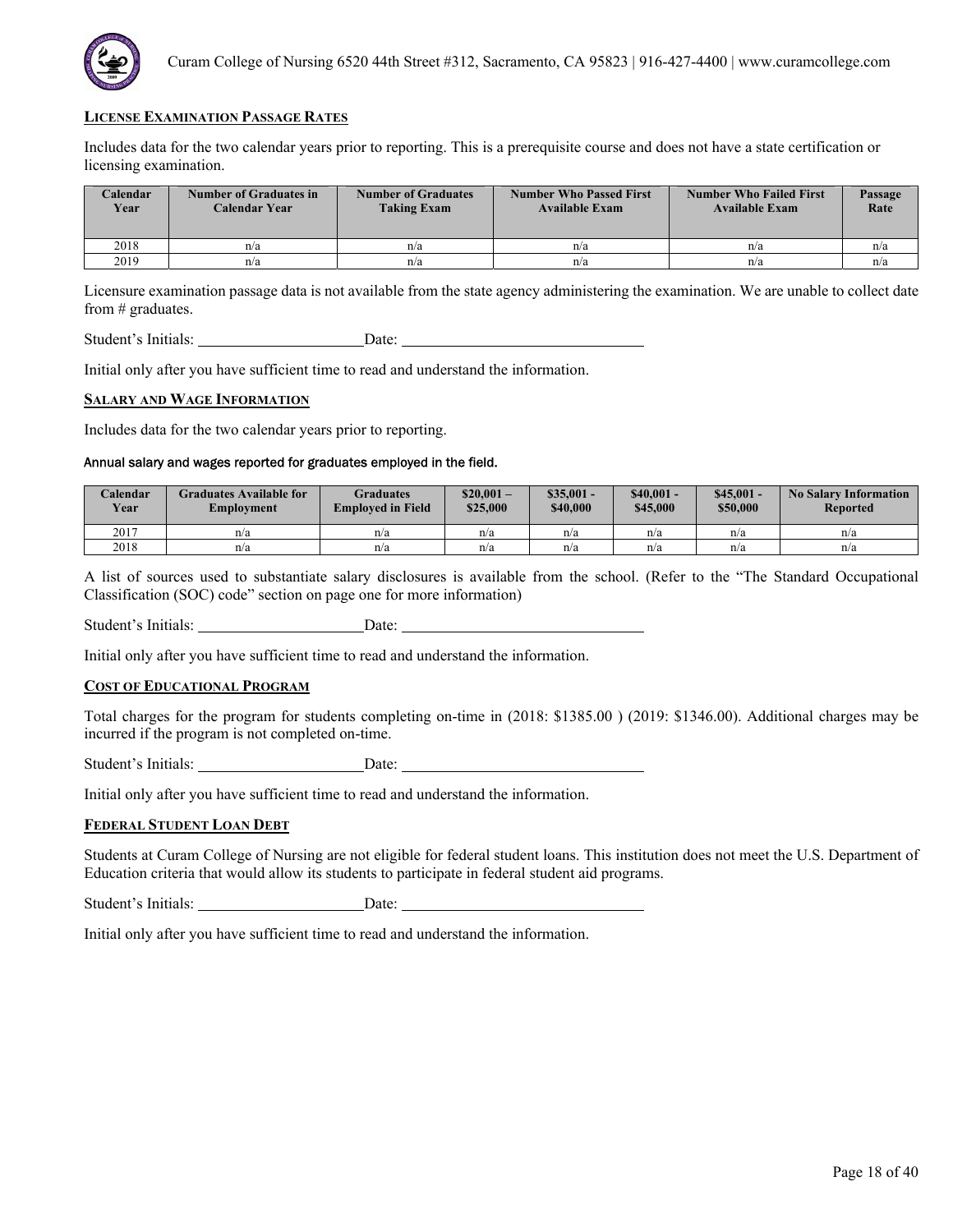

Any questions a student may have regarding this fact sheer that have not been satisfactorily answered by the institution may be directed to the:

# **Bureau for Private Postsecondary Education**

1747 North Market Blvd., Suite 225 Sacramento, CA 95834 www.bppe.ca.gov Toll-free telephone number: (888) 370-7589 Fax: (916) 263-1897

Student Name – Print

Student Signature Date

School Official Date

# **"STUDENT'S RIGHT TO CANCEL"**

The student has the right to cancel his or her enrollment agreement for a course of instruction, without any penalty or obligations, through attendance at the first class session, or the seventh day after enrollment, whichever is later. A student may not cancel by telephoning the school or not attending the class. After the end of cancellation period, the student also has the right to stop school at any time; and has the right to receive a pro rata refund if the student has completed 60 percent or less of the program less the registration fee and uniforms. The refund is to be paid within 30 days after cancellation date. Cancellation must be made in writing and delivered via U.S Postal Service or hand delivered to the following address: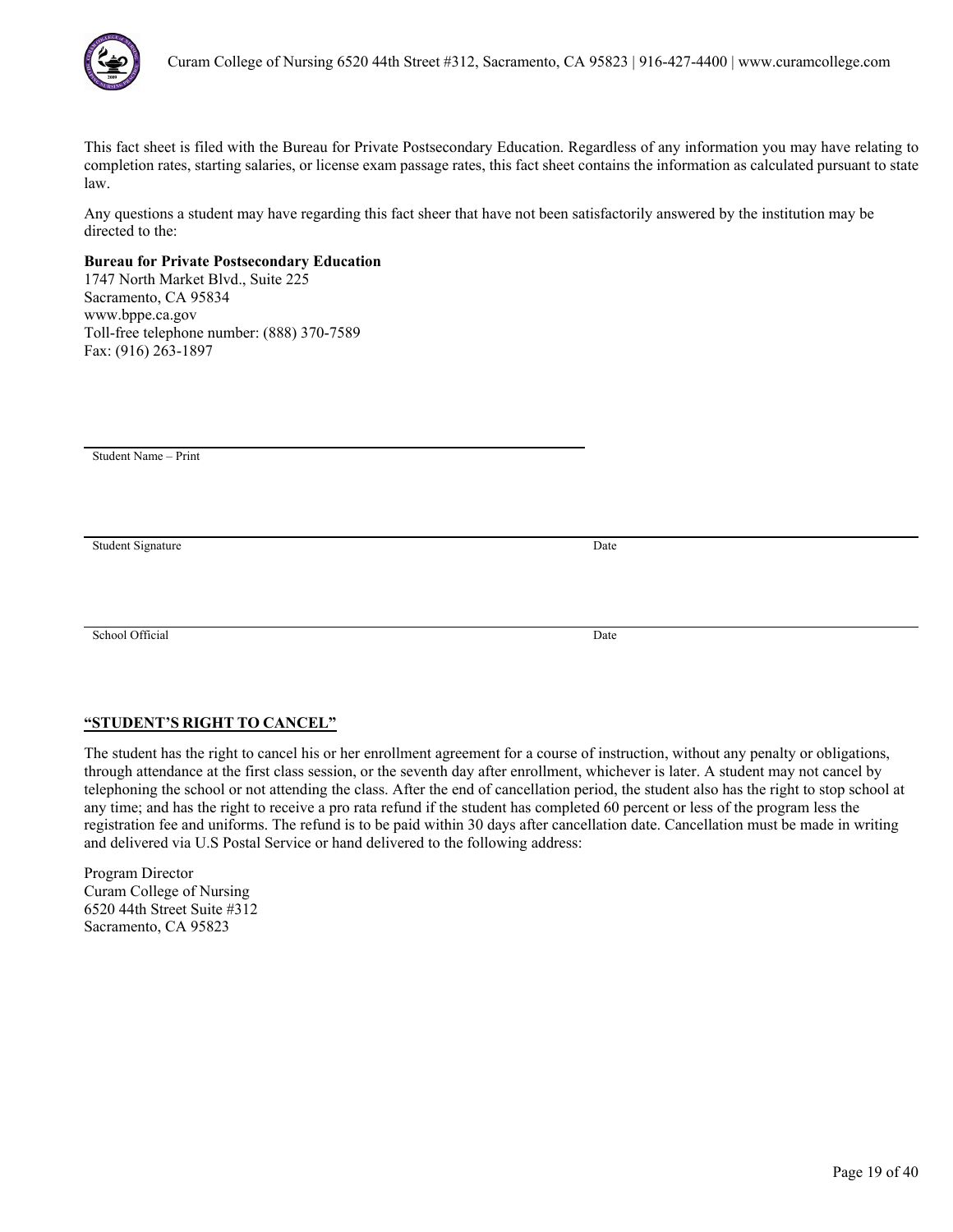

- "**Number of Students Who Began the Program**" means the number of students who began a program who were scheduled to complete the program within 100% of the published program length within the reporting calendar year and excludes all students who cancelled during the cancellation period.
- "**Students Available for Graduation**" is the number of students who began the program minus the number of students who have died, been incarcerated, or been called to active military duty.
- "**Number of On-time Graduates**" is the number of students who completed the program within 100% of the published program length within the reporting calendar year.
- "**On-time Completion Rate**" is the number of on-time graduates divided by the number of students available for graduation.
- "**150% Graduates**" is the number of students who completed the program within 150% of the program length (includes on-time graduates).
- "**150% Completion Rate**" is the number of students who completed the program in the reported calendar year within 150% of the published program length, including on-time graduates, divided by the number of students available for graduation.
- "**Graduates Available for Employment**" means the number of graduates minus the number of graduates unavailable for employment.
- "**Graduates Unavailable for Employment**" means the graduates who, after graduation, die, become incarcerated, are called to active military duty, are international students that leave the United States or do not have a visa allowing employment in the United States, or are continuing their education in an accredited or bureau-approved postsecondary institution.
- "**Graduates Employed in the Field**" means graduates who beginning within six months after a student completes the applicable educational program are gainfully employed, whose employment has been reported, and for whom the institution has documented verification of employment. For occupations for which the state requires passing an examination, the six months period begins after the announcement of the examination results for the first examination available after a student completes an applicable educational program.
- "**Placement Rate Employed in the Field**" is calculated by dividing the number of graduates gainfully employed in the field by the number of graduates available for employment.
- "**Number of Graduates Taking Exam**" is the number of graduates who took the first available exam in the reported calendar year.
- "**First Available Exam Date**" is the date for the first available exam after a student completed a program.
- "**Passage Rate**" is calculated by dividing the number of graduates who passed the exam by the number of graduates who took the reported licensing exam.
- "**Number Who Passed First Available Exam**" is the number of graduates who took and passed the first available licensing exam after completing the program.
- "**Salary**" is as reported by graduate or graduate's employer.
- "**No Salary Information Reported**" is the number of graduates for whom, after making reasonable attempts, the school was not able to obtain salary information.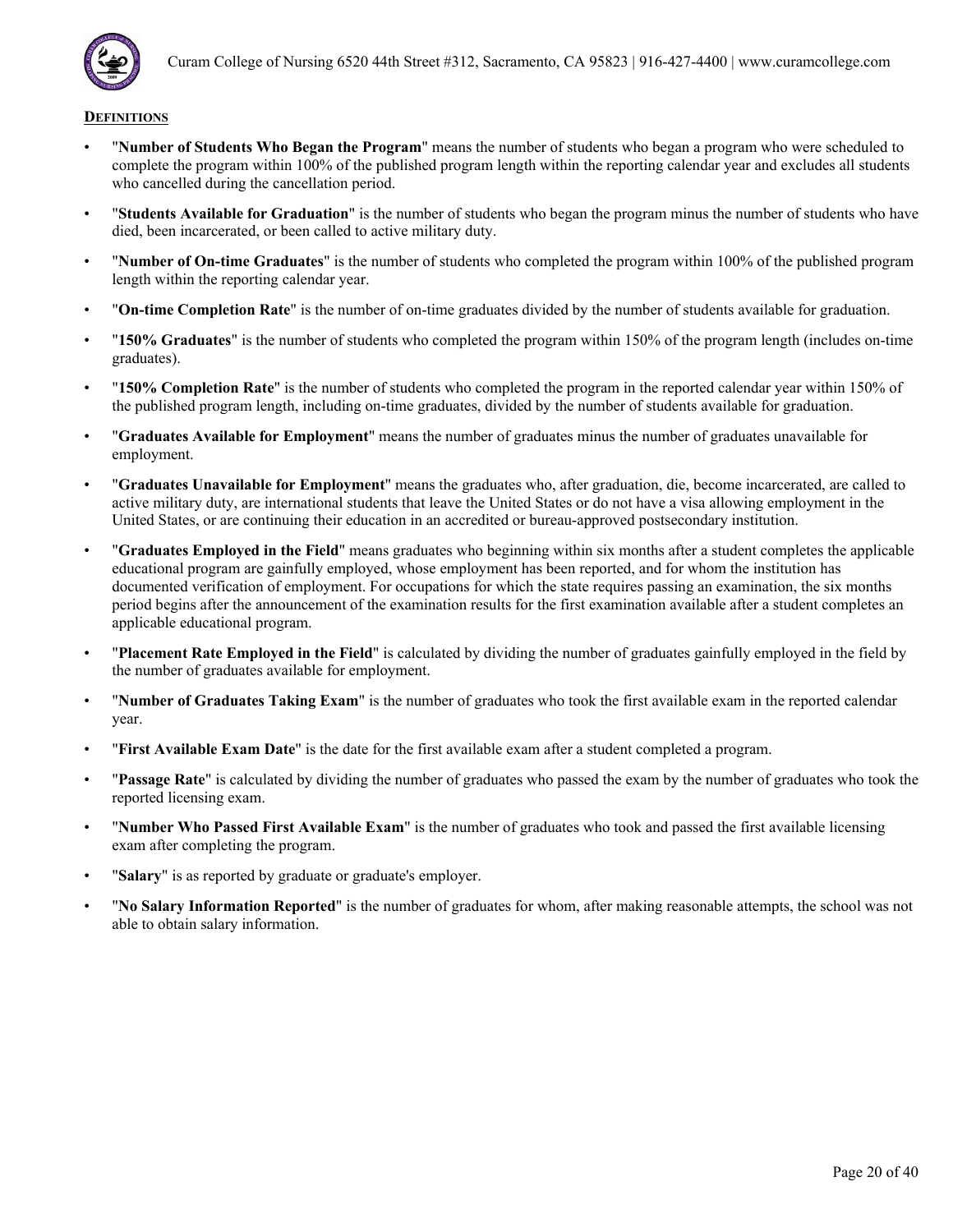# **NURSE ASSISTANT TRAINING PROGRAM (160 HOURS)**

# **ON-TIME COMPLETION RATES (GRADUATION RATES)**

(Includes data for the two calendar years prior to reporting)

| <b>Calendar Year</b> | <b>Number of Students Who Began</b><br>the Program | <b>Students Available for</b><br>Graduation | <b>Number of On-Time</b><br><b>Graduates</b> | <b>On-Time Completion</b><br><b>Rates</b> |
|----------------------|----------------------------------------------------|---------------------------------------------|----------------------------------------------|-------------------------------------------|
| 2018                 | 70                                                 | 70                                          |                                              | 76%                                       |
| 2019                 | 44                                                 | 44                                          |                                              | 93%                                       |
|                      |                                                    |                                             |                                              |                                           |

Student's Initials: Date: Date:

Initial only after you have sufficient time to read and understand the information.

# **JOB PLACEMENT RATES**

(Includes data for the two calendar years prior to reporting)

| Calendar<br>Year | Number of Students Who<br><b>Began Program</b> | Number of<br><b>Graduates</b> | <b>Graduates Available for</b><br>Emplovment | <b>Graduates Employed in</b><br>the Field | <b>Placement Rate %</b><br><b>Employed in the Field</b> |
|------------------|------------------------------------------------|-------------------------------|----------------------------------------------|-------------------------------------------|---------------------------------------------------------|
| 2018             |                                                |                               | ◡                                            |                                           | 100%                                                    |
| 2019             | 44                                             |                               |                                              | --                                        | 54%                                                     |

# **GAINFULLY EMPLOYED CATEGORIES**

Includes data for the two calendar years prior to reporting.

### Part-Time vs. Full-Time Employment

| Calendar<br><b>Year</b> | <b>Graduates Employed in the Field 20-29 Hours</b><br>Per Week | <b>Graduates Employed in the Field at Least 30</b><br><b>Hours Per Week</b> | <b>Total Graduates Employed in</b><br>the Field |
|-------------------------|----------------------------------------------------------------|-----------------------------------------------------------------------------|-------------------------------------------------|
| 2018                    |                                                                |                                                                             |                                                 |
| 2019                    |                                                                |                                                                             | --                                              |

# Single Position vs. Concurrent Aggregated Position

| Calendar    | Graduates Employed in the Field in a | <b>Graduates Employed in the Field in Concurrent</b> | <b>Total Graduates Employed in</b> |
|-------------|--------------------------------------|------------------------------------------------------|------------------------------------|
| <b>Vear</b> | <b>Single Position</b>               | <b>Aggregated Positions</b>                          | the Field                          |
| 2018        |                                      |                                                      |                                    |
| 2019        | --                                   |                                                      | --                                 |

### Self-Employed / Freelance Positions

| <b>Calendar Year</b> | Graduates Employed who are Self-Employed or Working Freelance | <b>Total Graduates Employed in the Field</b> |
|----------------------|---------------------------------------------------------------|----------------------------------------------|
| 2018                 |                                                               |                                              |
| 2019                 |                                                               | --                                           |

### Institutional Employment

| 2018 | Calendar<br>Year | Graduates Employed in the Field who are Employed by the Institution, an Employer Owned by the<br>Institution, or an Employer who Shares Ownership with the Institution | <b>Total Graduates Employed</b><br>in the Field |
|------|------------------|------------------------------------------------------------------------------------------------------------------------------------------------------------------------|-------------------------------------------------|
|      |                  |                                                                                                                                                                        |                                                 |
|      | 2019             |                                                                                                                                                                        |                                                 |

Student's Initials: Date: Date: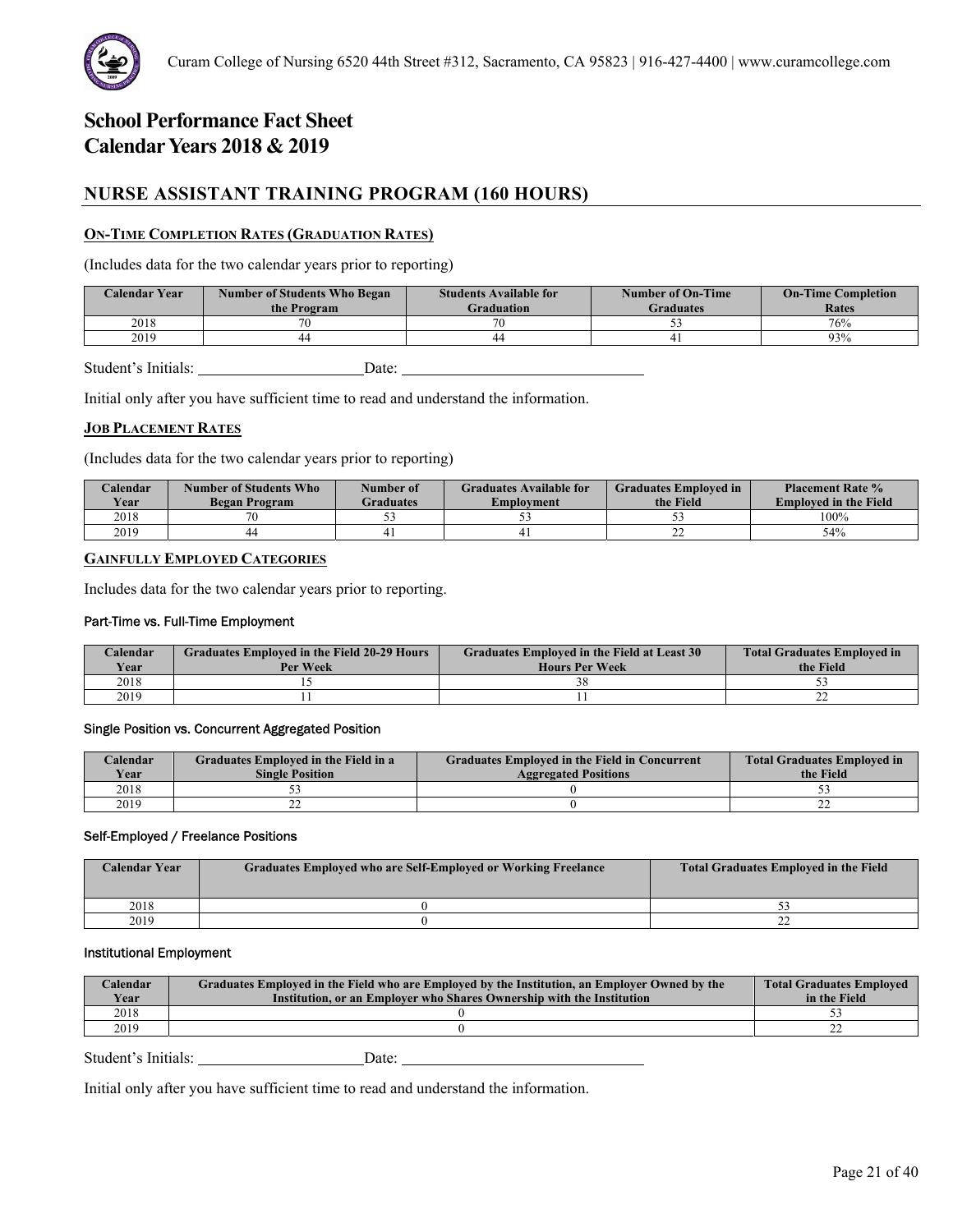

Includes data for the two calendar years prior to reporting. This is a prerequisite course and does not have a state certification or licensing examination.

| <b>Calendar</b><br>Year | <b>Number of Graduates in</b><br>Calendar Year | <b>Number of Graduates</b><br><b>Taking Exam</b> | <b>Number Who Passed First</b><br><b>Available Exam</b> | <b>Number Who Failed First</b><br><b>Available Exam</b> | <b>Passage</b><br>Rate |
|-------------------------|------------------------------------------------|--------------------------------------------------|---------------------------------------------------------|---------------------------------------------------------|------------------------|
| 2018                    |                                                |                                                  | 42                                                      |                                                         | 79%                    |
| 2019                    |                                                |                                                  |                                                         |                                                         | 90%                    |

Licensure examination passage data is not available from the state agency administering the examination. We are unable to collect date from # graduates.

Student's Initials: Date: Date:

Initial only after you have sufficient time to read and understand the information.

#### **SALARY AND WAGE INFORMATION**

Includes data for the two calendar years prior to reporting.

# Annual salary and wages reported for graduates employed in the field.

| Calendar<br><b>Year</b> | Graduates Available for<br>Employment | Graduates<br><b>Employed in Field</b> | $$20.001-$<br>\$25,000 | $$35,001 -$<br>\$40,000 | $$40,001 -$<br>\$45,000 | $$45.001 -$<br>\$50,000 | <b>No Salary Information</b><br><b>Reported</b> |
|-------------------------|---------------------------------------|---------------------------------------|------------------------|-------------------------|-------------------------|-------------------------|-------------------------------------------------|
| 2018                    | 44                                    | 42                                    | $\sim$                 |                         |                         |                         |                                                 |
| 2019                    |                                       | n n<br>∸                              | $\sim$<br>∸∸           |                         |                         |                         |                                                 |

A list of sources used to substantiate salary disclosures is available from the school. (Refer to the "The Standard Occupational Classification (SOC) code" section on page one for more information)

Student's Initials: Date:

Initial only after you have sufficient time to read and understand the information.

### **COST OF EDUCATIONAL PROGRAM**

Total charges for the program for students completing on-time in (2018: \$1465.00 ) (2019: \$1470.00). Additional charges may be incurred if the program is not completed on-time.

Student's Initials: Date:

Initial only after you have sufficient time to read and understand the information.

#### **FEDERAL STUDENT LOAN DEBT**

Students at Curam College of Nursing are not eligible for federal student loans. This institution does not meet the U.S. Department of Education criteria that would allow its students to participate in federal student aid programs.

Student's Initials: Date: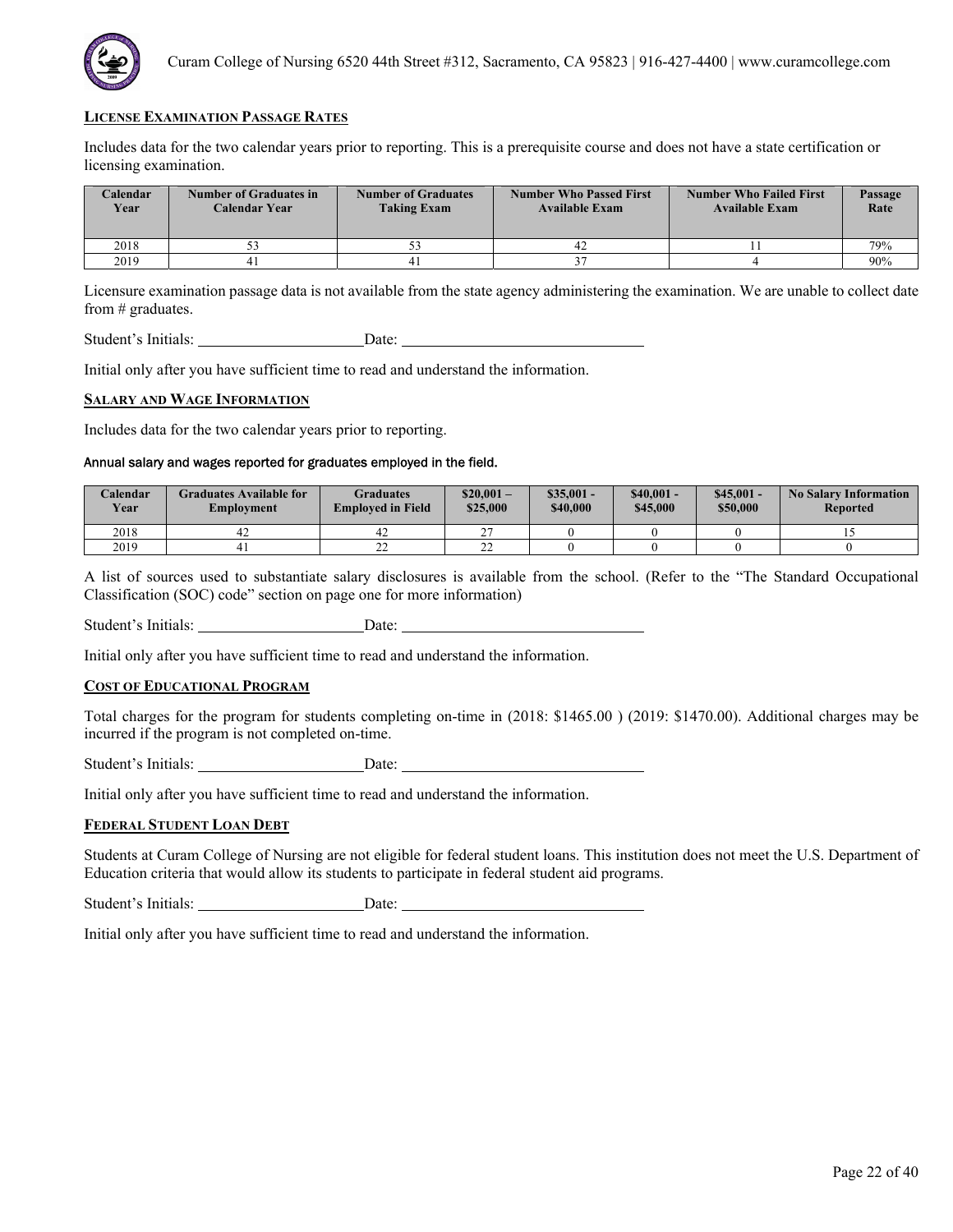

Any questions a student may have regarding this fact sheer that have not been satisfactorily answered by the institution may be directed to the:

# **Bureau for Private Postsecondary Education**

1747 North Market Blvd., Suite 225 Sacramento, CA 95834 www.bppe.ca.gov Toll-free telephone number: (888) 370-7589 Fax: (916) 263-1897

Student Name – Print

Student Signature Date

School Official Date

# **"STUDENT'S RIGHT TO CANCEL"**

The student has the right to cancel his or her enrollment agreement for a course of instruction, without any penalty or obligations, through attendance at the first class session, or the seventh day after enrollment, whichever is later. A student may not cancel by telephoning the school or not attending the class. After the end of cancellation period, the student also has the right to stop school at any time; and has the right to receive a pro rata refund if the student has completed 60 percent or less of the program less the registration fee and uniforms. The refund is to be paid within 30 days after cancellation date. Cancellation must be made in writing and delivered via U.S Postal Service or hand delivered to the following address: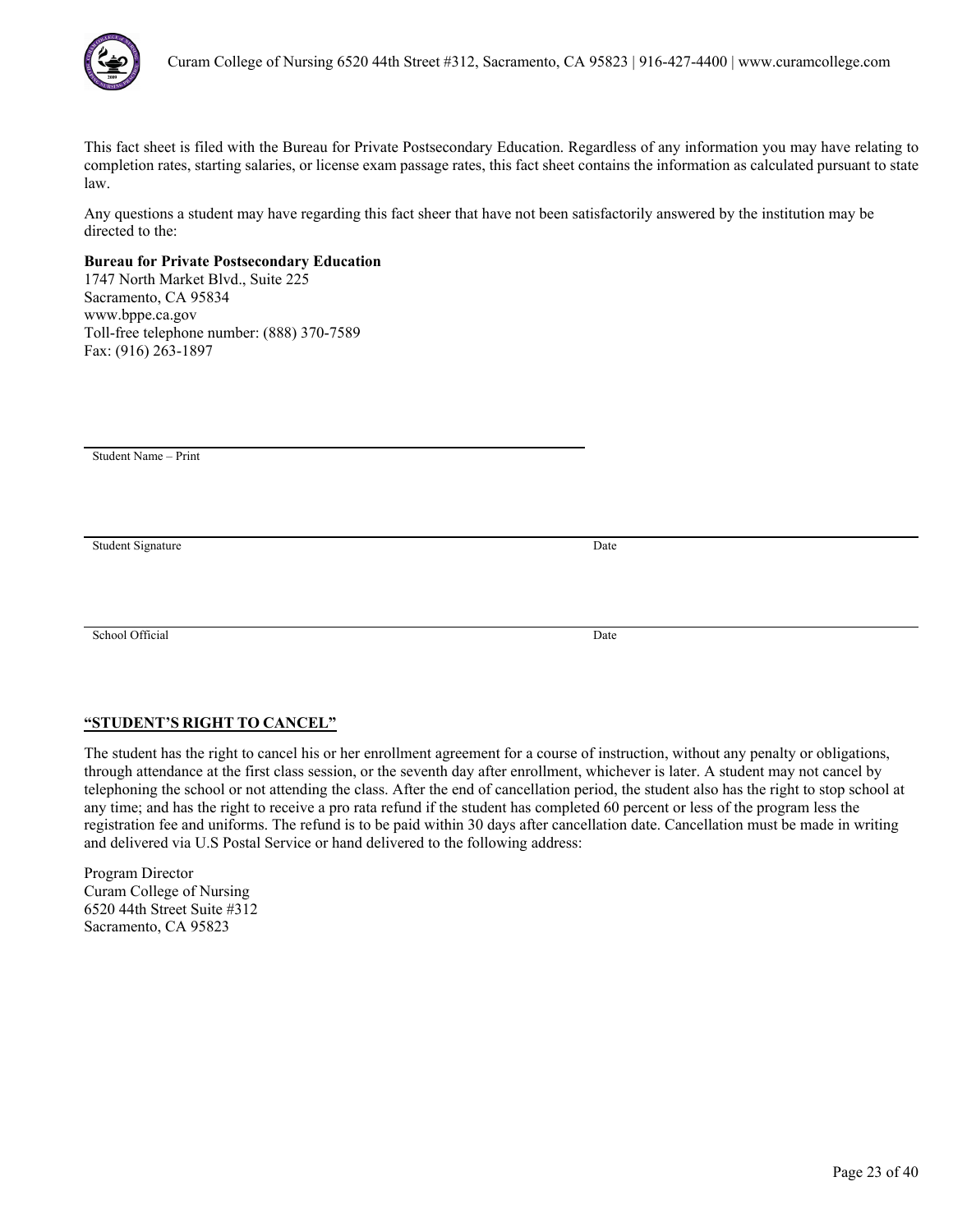

- "**Number of Students Who Began the Program**" means the number of students who began a program who were scheduled to complete the program within 100% of the published program length within the reporting calendar year and excludes all students who cancelled during the cancellation period.
- "**Students Available for Graduation**" is the number of students who began the program minus the number of students who have died, been incarcerated, or been called to active military duty.
- "**Number of On-time Graduates**" is the number of students who completed the program within 100% of the published program length within the reporting calendar year.
- "**On-time Completion Rate**" is the number of on-time graduates divided by the number of students available for graduation.
- "**150% Graduates**" is the number of students who completed the program within 150% of the program length (includes on-time graduates).
- "**150% Completion Rate**" is the number of students who completed the program in the reported calendar year within 150% of the published program length, including on-time graduates, divided by the number of students available for graduation.
- "**Graduates Available for Employment**" means the number of graduates minus the number of graduates unavailable for employment.
- "**Graduates Unavailable for Employment**" means the graduates who, after graduation, die, become incarcerated, are called to active military duty, are international students that leave the United States or do not have a visa allowing employment in the United States, or are continuing their education in an accredited or bureau-approved postsecondary institution.
- "**Graduates Employed in the Field**" means graduates who beginning within six months after a student completes the applicable educational program are gainfully employed, whose employment has been reported, and for whom the institution has documented verification of employment. For occupations for which the state requires passing an examination, the six months period begins after the announcement of the examination results for the first examination available after a student completes an applicable educational program.
- "**Placement Rate Employed in the Field**" is calculated by dividing the number of graduates gainfully employed in the field by the number of graduates available for employment.
- "**Number of Graduates Taking Exam**" is the number of graduates who took the first available exam in the reported calendar year.
- "**First Available Exam Date**" is the date for the first available exam after a student completed a program.
- "**Passage Rate**" is calculated by dividing the number of graduates who passed the exam by the number of graduates who took the reported licensing exam.
- "**Number Who Passed First Available Exam**" is the number of graduates who took and passed the first available licensing exam after completing the program.
- "**Salary**" is as reported by graduate or graduate's employer.
- "**No Salary Information Reported**" is the number of graduates for whom, after making reasonable attempts, the school was not able to obtain salary information.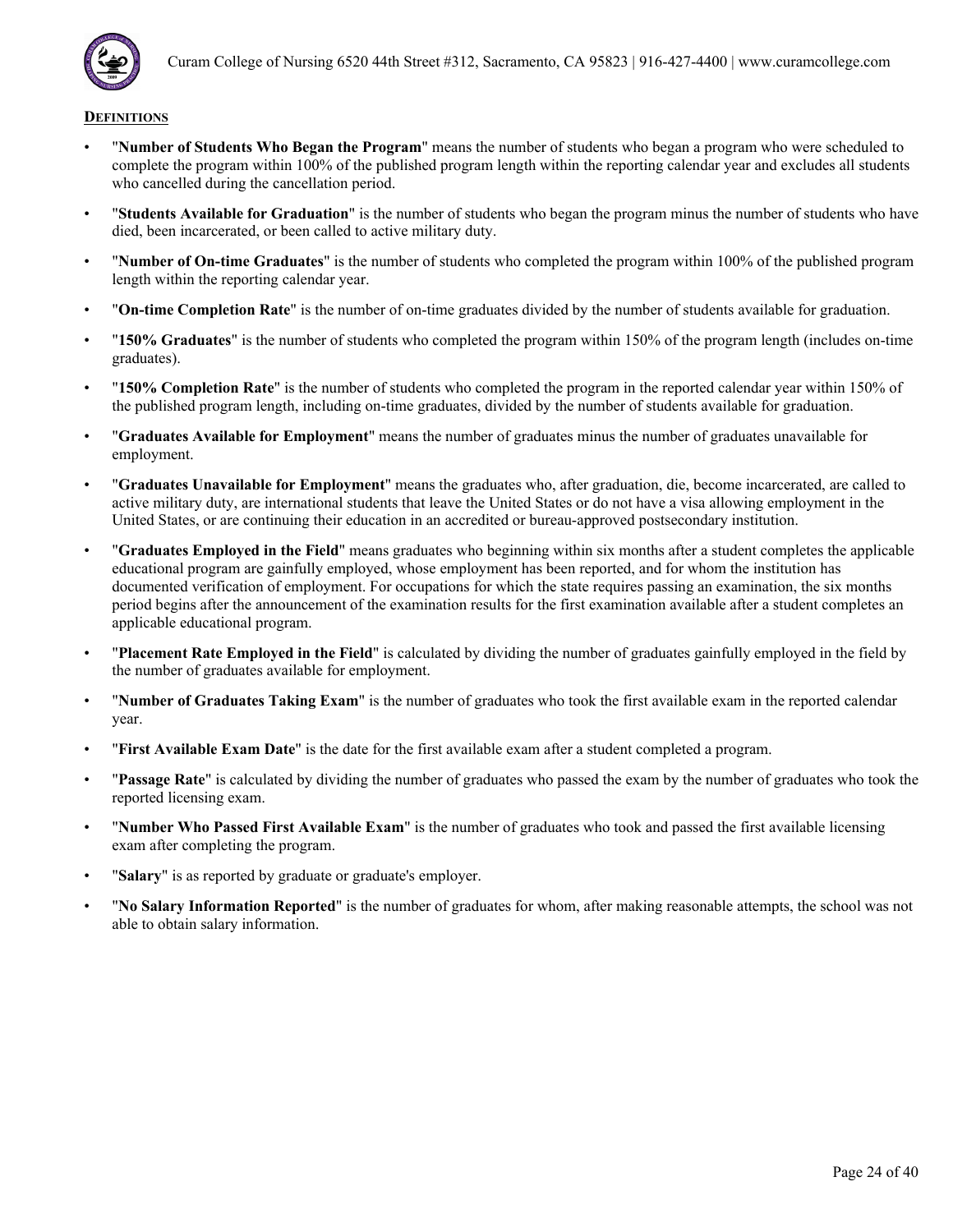

# **NUTRITION FOR NURSES (36 HOURS)**

This is a prerequisite course and does not directly lead to employment.

# **ON-TIME COMPLETION RATES (GRADUATION RATES)**

(Includes data for the two calendar years prior to reporting)

| <b>Calendar Year</b> | <b>Number of Students Who Began</b><br>the Program | <b>Students Available for</b><br><b>Graduation</b> | <b>Number of On-Time</b><br><b>Graduates</b> | <b>On-Time Completion</b><br>Rates |
|----------------------|----------------------------------------------------|----------------------------------------------------|----------------------------------------------|------------------------------------|
| 2018                 |                                                    |                                                    | 20                                           | 67%                                |
| 2019                 | --                                                 | --                                                 |                                              | 70%                                |

Student's Initials: Date:

Initial only after you have sufficient time to read and understand the information.

### **JOB PLACEMENT RATES**

(Includes data for the two calendar years prior to reporting)

| Calendar<br>Year | Number of Students Who<br>Began Program | Number of<br><b>Graduates</b> | <b>Graduates Available for</b><br>Emplovment | <b>Graduates Employed in</b><br>the Field | <b>Placement Rate %</b><br><b>Employed in the Field</b> |
|------------------|-----------------------------------------|-------------------------------|----------------------------------------------|-------------------------------------------|---------------------------------------------------------|
| 2018             | n/a                                     | n/a                           | n/a                                          | n/a                                       | n/a                                                     |
| 2019             | n/a                                     | n/a                           | n/a                                          | n/a                                       | n/a                                                     |

# **GAINFULLY EMPLOYED CATEGORIES**

Includes data for the two calendar years prior to reporting.

#### Part-Time vs. Full-Time Employment

| Calendar<br>Year | <b>Graduates Employed in the Field 20-29 Hours</b><br>Per Week | Graduates Employed in the Field at Least 30<br><b>Hours Per Week</b> | <b>Total Graduates Employed in</b><br>the Field |
|------------------|----------------------------------------------------------------|----------------------------------------------------------------------|-------------------------------------------------|
| 2018             | n/a                                                            | n/a                                                                  | n/a                                             |
| 2019             | n/a                                                            | n/a                                                                  | n/a                                             |

#### Single Position vs. Concurrent Aggregated Position

| Calendar    | Graduates Employed in the Field in a | <b>Graduates Employed in the Field in Concurrent</b> | <b>Total Graduates Employed in</b> |
|-------------|--------------------------------------|------------------------------------------------------|------------------------------------|
| <b>Year</b> | <b>Single Position</b>               | <b>Aggregated Positions</b>                          | the Field                          |
| 2018        | n/a                                  | n/a                                                  | n/a                                |
| 2019        | n/a                                  | n/a                                                  | n/a                                |

#### Self-Employed / Freelance Positions

| <b>Calendar Year</b> | <b>Graduates Employed who are Self-Employed or Working Freelance</b> | <b>Total Graduates Employed in the Field</b> |
|----------------------|----------------------------------------------------------------------|----------------------------------------------|
| 2018                 | n/a                                                                  | n/a                                          |
| 2019                 | n/a                                                                  | n/a                                          |

# Institutional Employment

| Calendar<br>Year | Graduates Employed in the Field who are Employed by the Institution, an Employer Owned by the<br>Institution, or an Employer who Shares Ownership with the Institution | <b>Total Graduates Employed</b><br>in the Field |
|------------------|------------------------------------------------------------------------------------------------------------------------------------------------------------------------|-------------------------------------------------|
| 2018             | n/a                                                                                                                                                                    | n/a                                             |
| 2019             | n/a                                                                                                                                                                    | n/a                                             |

Student's Initials: Date: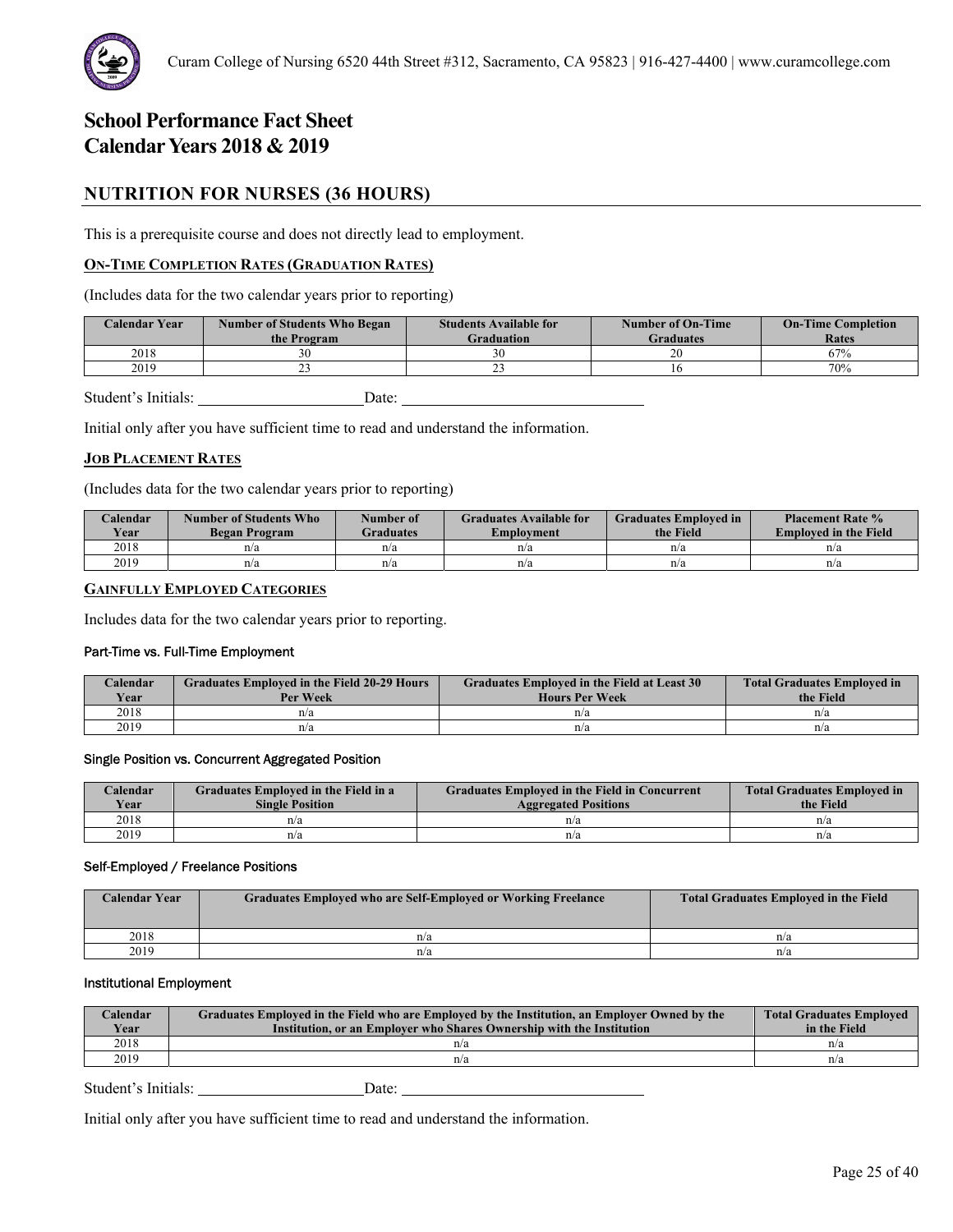

Includes data for the two calendar years prior to reporting. This is a prerequisite course and does not have a state certification or licensing examination.

| <b>Calendar</b><br>Year | Number of Graduates in<br>Calendar Year | <b>Number of Graduates</b><br><b>Taking Exam</b> | <b>Number Who Passed First</b><br><b>Available Exam</b> | <b>Number Who Failed First</b><br><b>Available Exam</b> | Passage<br>Rate |
|-------------------------|-----------------------------------------|--------------------------------------------------|---------------------------------------------------------|---------------------------------------------------------|-----------------|
| 2018                    | n/a                                     | n/a                                              | n/a                                                     | n/a                                                     | n/a             |
| 2019                    | n/a                                     | n/a                                              | n/a                                                     | n/a                                                     | n/a             |

Licensure examination passage data is not available from the state agency administering the examination. We are unable to collect date from # graduates.

Student's Initials: Date: Date:

Initial only after you have sufficient time to read and understand the information.

#### **SALARY AND WAGE INFORMATION**

Includes data for the two calendar years prior to reporting.

# Annual salary and wages reported for graduates employed in the field.

| Calendar<br><b>Year</b> | Graduates Available for<br>Employment | Graduates<br><b>Employed in Field</b> | $$20.001-$<br>\$25,000 | $\$35.001 -$<br>\$40,000 | $$40.001 -$<br>\$45,000 | $$45,001 -$<br>\$50,000 | <b>No Salary Information</b><br><b>Reported</b> |
|-------------------------|---------------------------------------|---------------------------------------|------------------------|--------------------------|-------------------------|-------------------------|-------------------------------------------------|
| 2018                    | n/a                                   | n/a                                   | n/a                    | n/a                      | n/a                     | n/a                     | n/a                                             |
| 2019                    | n/a                                   | n/a                                   | n/a                    | n/a                      | n/a                     | n/a                     | n/a                                             |

A list of sources used to substantiate salary disclosures is available from the school. (Refer to the "The Standard Occupational Classification (SOC) code" section on page one for more information)

Student's Initials: Date:

Initial only after you have sufficient time to read and understand the information.

### **COST OF EDUCATIONAL PROGRAM**

Total charges for the program for students completing on-time in (2018: \$480.00 ) (2019: \$485.00). Additional charges may be incurred if the program is not completed on-time.

Student's Initials: Date:

Initial only after you have sufficient time to read and understand the information.

#### **FEDERAL STUDENT LOAN DEBT**

Students at Curam College of Nursing are not eligible for federal student loans. This institution does not meet the U.S. Department of Education criteria that would allow its students to participate in federal student aid programs.

Student's Initials: Date: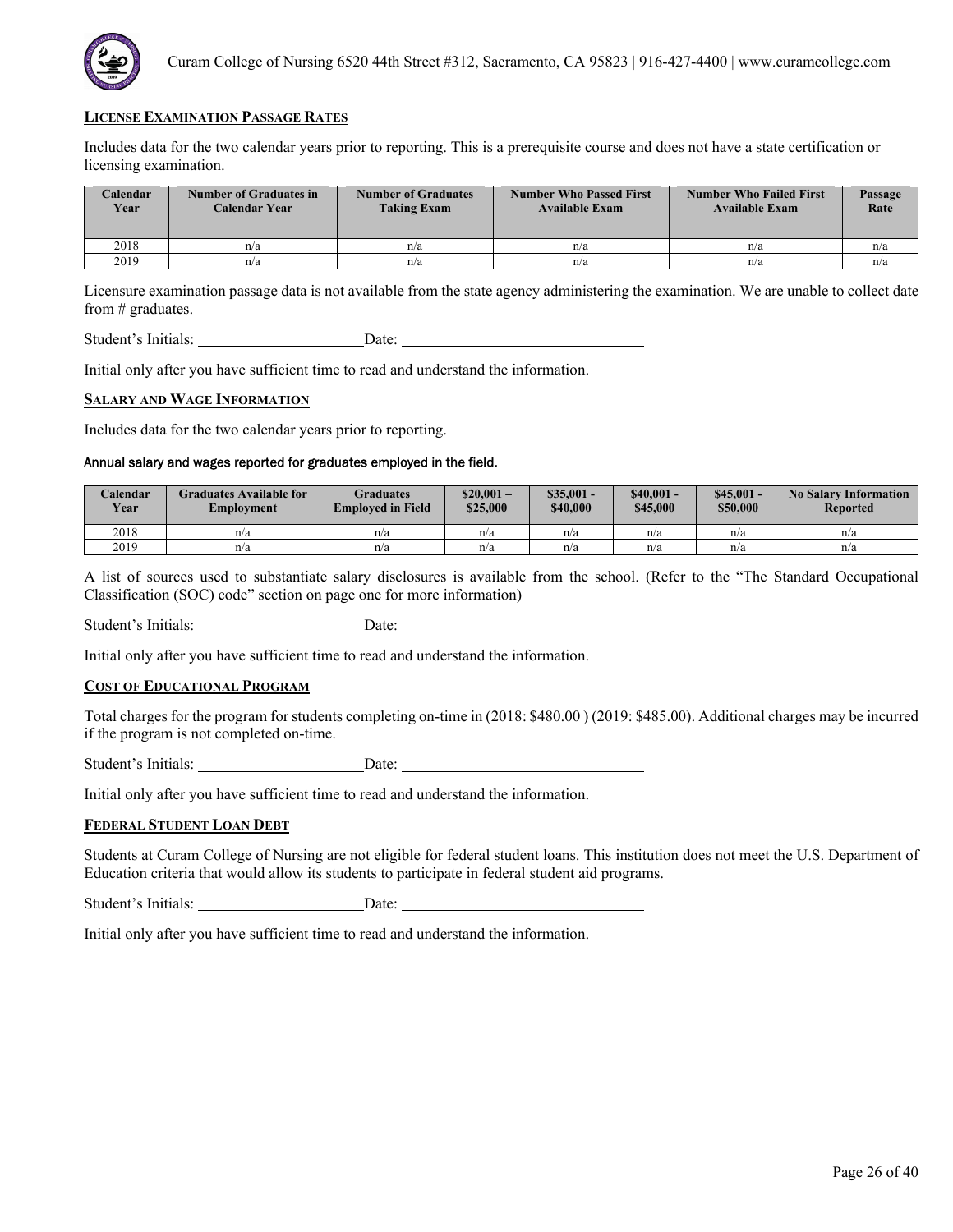

Any questions a student may have regarding this fact sheer that have not been satisfactorily answered by the institution may be directed to the:

# **Bureau for Private Postsecondary Education**

1747 North Market Blvd., Suite 225 Sacramento, CA 95834 www.bppe.ca.gov Toll-free telephone number: (888) 370-7589 Fax: (916) 263-1897

Student Name – Print

Student Signature Date

School Official Date

# **"STUDENT'S RIGHT TO CANCEL"**

The student has the right to cancel his or her enrollment agreement for a course of instruction, without any penalty or obligations, through attendance at the first class session, or the seventh day after enrollment, whichever is later. A student may not cancel by telephoning the school or not attending the class. After the end of cancellation period, the student also has the right to stop school at any time; and has the right to receive a pro rata refund if the student has completed 60 percent or less of the program less the registration fee and uniforms. The refund is to be paid within 30 days after cancellation date. Cancellation must be made in writing and delivered via U.S Postal Service or hand delivered to the following address: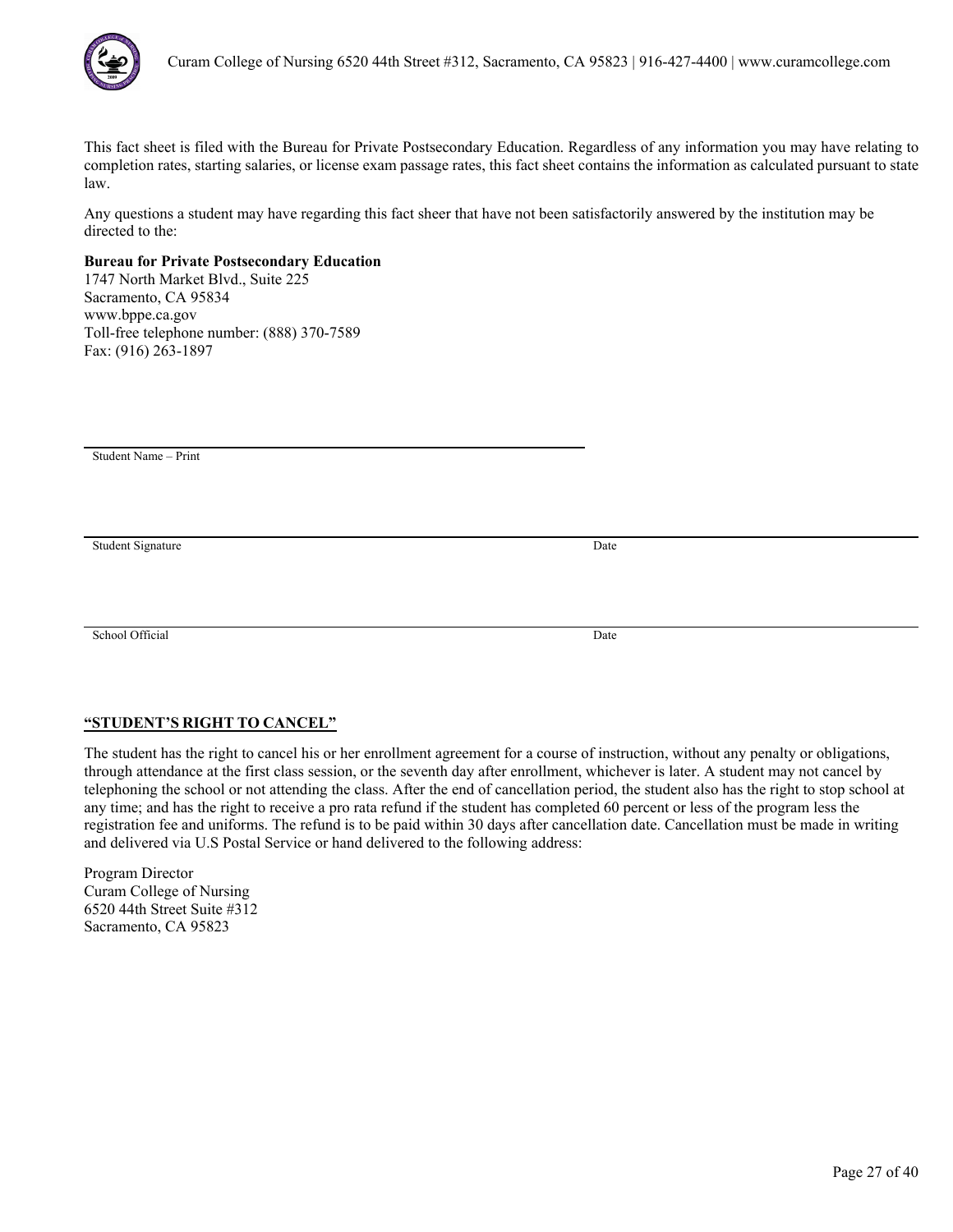

- "**Number of Students Who Began the Program**" means the number of students who began a program who were scheduled to complete the program within 100% of the published program length within the reporting calendar year and excludes all students who cancelled during the cancellation period.
- "**Students Available for Graduation**" is the number of students who began the program minus the number of students who have died, been incarcerated, or been called to active military duty.
- "**Number of On-time Graduates**" is the number of students who completed the program within 100% of the published program length within the reporting calendar year.
- "**On-time Completion Rate**" is the number of on-time graduates divided by the number of students available for graduation.
- "**150% Graduates**" is the number of students who completed the program within 150% of the program length (includes on-time graduates).
- "**150% Completion Rate**" is the number of students who completed the program in the reported calendar year within 150% of the published program length, including on-time graduates, divided by the number of students available for graduation.
- "**Graduates Available for Employment**" means the number of graduates minus the number of graduates unavailable for employment.
- "**Graduates Unavailable for Employment**" means the graduates who, after graduation, die, become incarcerated, are called to active military duty, are international students that leave the United States or do not have a visa allowing employment in the United States, or are continuing their education in an accredited or bureau-approved postsecondary institution.
- "**Graduates Employed in the Field**" means graduates who beginning within six months after a student completes the applicable educational program are gainfully employed, whose employment has been reported, and for whom the institution has documented verification of employment. For occupations for which the state requires passing an examination, the six months period begins after the announcement of the examination results for the first examination available after a student completes an applicable educational program.
- "**Placement Rate Employed in the Field**" is calculated by dividing the number of graduates gainfully employed in the field by the number of graduates available for employment.
- "**Number of Graduates Taking Exam**" is the number of graduates who took the first available exam in the reported calendar year.
- "**First Available Exam Date**" is the date for the first available exam after a student completed a program.
- "**Passage Rate**" is calculated by dividing the number of graduates who passed the exam by the number of graduates who took the reported licensing exam.
- "**Number Who Passed First Available Exam**" is the number of graduates who took and passed the first available licensing exam after completing the program.
- "**Salary**" is as reported by graduate or graduate's employer.
- "**No Salary Information Reported**" is the number of graduates for whom, after making reasonable attempts, the school was not able to obtain salary information.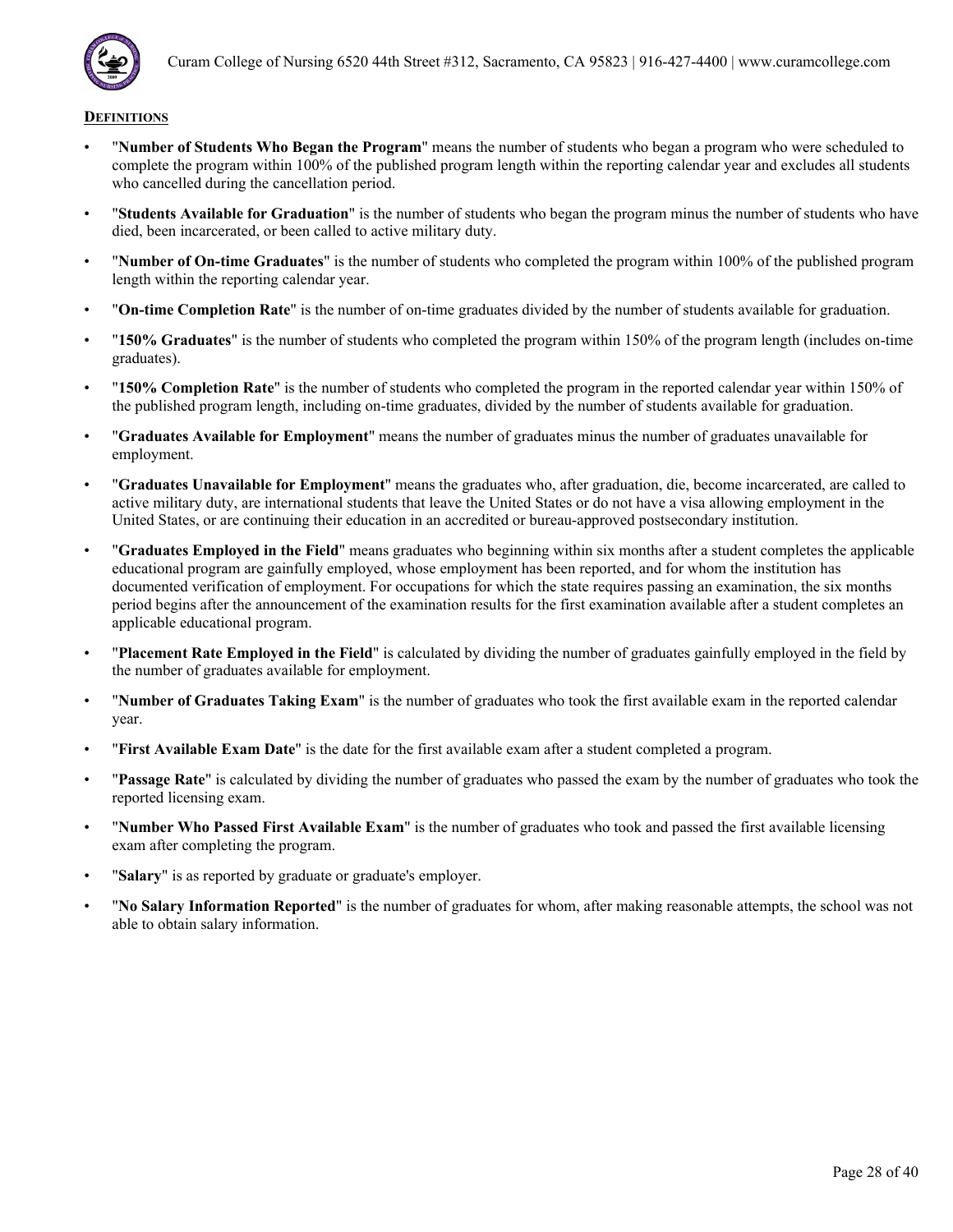# **PEDIATRIC NURSING (45 HOURS)**

This is a prerequisite course and does not directly lead to employment.

# **ON-TIME COMPLETION RATES (GRADUATION RATES)**

(Includes data for the two calendar years prior to reporting)

| <b>Calendar Year</b> | <b>Number of Students Who Began</b><br>the Program | <b>Students Available for</b><br><b>Graduation</b> | <b>Number of On-Time</b><br><b>Graduates</b> | <b>On-Time Completion</b><br>Rates |
|----------------------|----------------------------------------------------|----------------------------------------------------|----------------------------------------------|------------------------------------|
| 2018                 |                                                    |                                                    |                                              | 100%                               |
| 2019                 |                                                    |                                                    |                                              | 100%                               |

Student's Initials: Date:

Initial only after you have sufficient time to read and understand the information.

# **JOB PLACEMENT RATES**

(Includes data for the two calendar years prior to reporting)

| Calendar<br><b>Year</b> | Number of Students Who<br>Began Program | Number of<br>Graduates | <b>Graduates Available for</b><br>Employment | <b>Graduates Employed in</b><br>the Field | <b>Placement Rate %</b><br><b>Employed in the Field</b> |
|-------------------------|-----------------------------------------|------------------------|----------------------------------------------|-------------------------------------------|---------------------------------------------------------|
| 2018                    | n/a                                     | n/a                    | n/a                                          | n/a                                       | n/a                                                     |
| 2019                    | n/a                                     | n/a                    | n/a                                          | n/a                                       | n/a                                                     |

# **GAINFULLY EMPLOYED CATEGORIES**

Includes data for the two calendar years prior to reporting.

### Part-Time vs. Full-Time Employment

| Calendar<br>Year | <b>Graduates Employed in the Field 20-29 Hours</b><br>Per Week | Graduates Employed in the Field at Least 30<br><b>Hours Per Week</b> | <b>Total Graduates Employed in</b><br>the Field |
|------------------|----------------------------------------------------------------|----------------------------------------------------------------------|-------------------------------------------------|
| 2018             | n/a                                                            | n/a                                                                  | n/a                                             |
| 2019             | n/a                                                            | n/a                                                                  | n/a                                             |

### Single Position vs. Concurrent Aggregated Position

| Calendar    | Graduates Employed in the Field in a | <b>Graduates Employed in the Field in Concurrent</b> | <b>Total Graduates Employed in</b> |
|-------------|--------------------------------------|------------------------------------------------------|------------------------------------|
| <b>Year</b> | <b>Single Position</b>               | <b>Aggregated Positions</b>                          | the Field                          |
| 2018        | n/a                                  | n/a                                                  | n/a                                |
| 2019        | n/a                                  | n/a                                                  | n/a                                |

### Self-Employed / Freelance Positions

| <b>Calendar Year</b> | Graduates Employed who are Self-Employed or Working Freelance | <b>Total Graduates Employed in the Field</b> |
|----------------------|---------------------------------------------------------------|----------------------------------------------|
| 2018                 | n/a                                                           | n/a                                          |
| 2019                 | n/a                                                           | n/a                                          |

# Institutional Employment

| Calendar<br>Year | Graduates Employed in the Field who are Employed by the Institution, an Employer Owned by the<br>Institution, or an Employer who Shares Ownership with the Institution | <b>Total Graduates Employed</b><br>in the Field |
|------------------|------------------------------------------------------------------------------------------------------------------------------------------------------------------------|-------------------------------------------------|
| 2018             | n/a                                                                                                                                                                    | n/a                                             |
| 2019             | n/a                                                                                                                                                                    | n/a                                             |

Student's Initials: Date: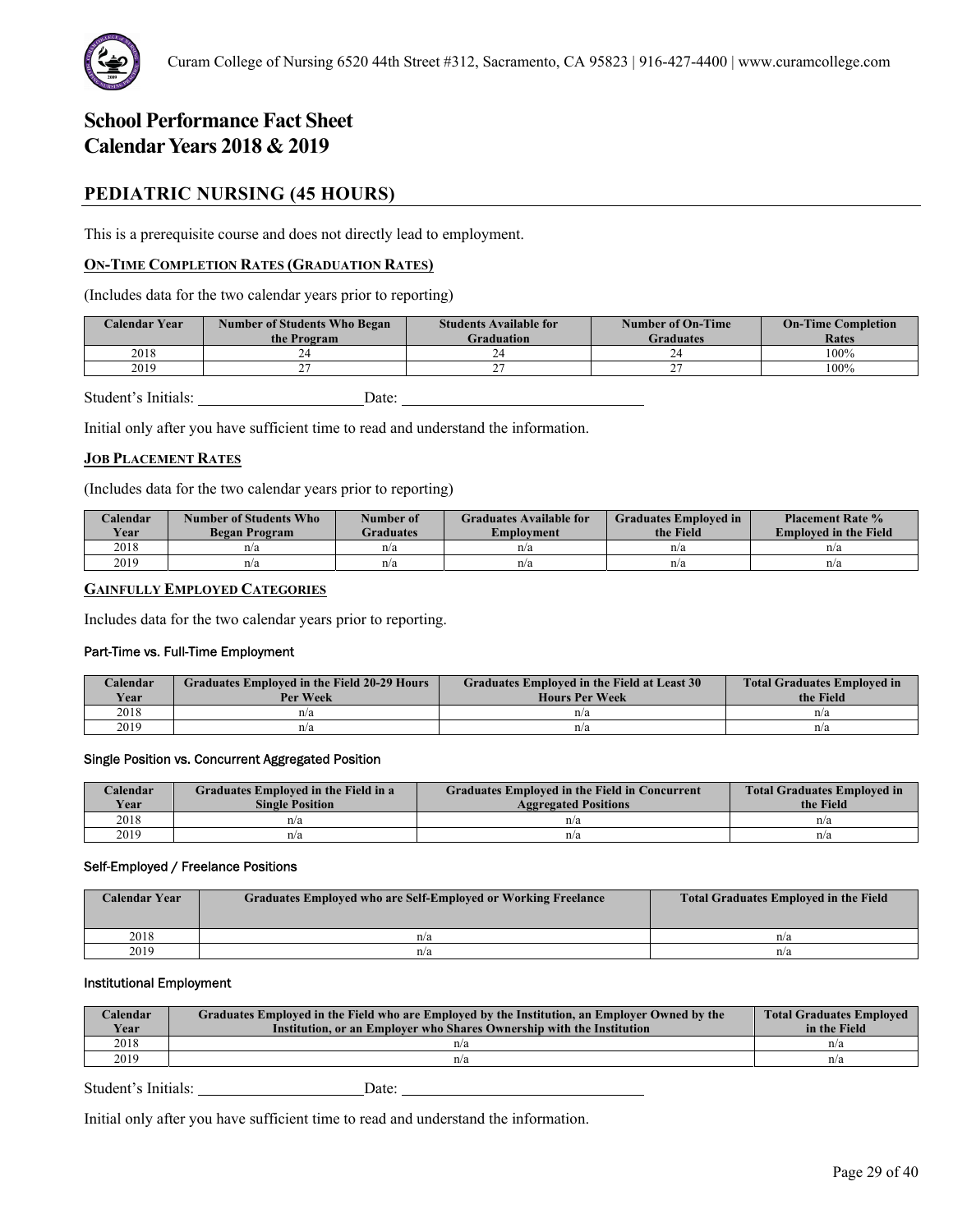

Includes data for the two calendar years prior to reporting. This is a prerequisite course and does not have a state certification or licensing examination.

| <b>Calendar</b><br>Year | <b>Number of Graduates in</b><br>Calendar Year | <b>Number of Graduates</b><br><b>Taking Exam</b> | <b>Number Who Passed First</b><br><b>Available Exam</b> | <b>Number Who Failed First</b><br><b>Available Exam</b> | Passage<br>Rate |
|-------------------------|------------------------------------------------|--------------------------------------------------|---------------------------------------------------------|---------------------------------------------------------|-----------------|
| 2018                    | n/a                                            | n/a                                              | n/a                                                     | n/a                                                     | n/a             |
| 2019                    | n/a                                            | n/a                                              | n/a                                                     | n/a                                                     | n/a             |

Licensure examination passage data is not available from the state agency administering the examination. We are unable to collect date from # graduates.

Student's Initials: Date: Date:

Initial only after you have sufficient time to read and understand the information.

#### **SALARY AND WAGE INFORMATION**

Includes data for the two calendar years prior to reporting.

# Annual salary and wages reported for graduates employed in the field.

| Calendar<br><b>Year</b> | Graduates Available for<br>Employment | Graduates<br><b>Employed in Field</b> | $$20.001-$<br>\$25,000 | $$35.001 -$<br>\$40,000 | $$40.001 -$<br>\$45,000 | $$45,001 -$<br>\$50,000 | <b>No Salary Information</b><br>Reported |
|-------------------------|---------------------------------------|---------------------------------------|------------------------|-------------------------|-------------------------|-------------------------|------------------------------------------|
| 2018                    | n/a                                   | n/a                                   | n/a                    | n/a                     | n/a                     | n/a                     | n/a                                      |
| 2019                    | n/a                                   | n/a                                   | n/a                    | n/a                     | n/a                     | n/a                     | n/a                                      |

A list of sources used to substantiate salary disclosures is available from the school. (Refer to the "The Standard Occupational Classification (SOC) code" section on page one for more information)

Student's Initials: Date:

Initial only after you have sufficient time to read and understand the information.

### **COST OF EDUCATIONAL PROGRAM**

Total charges for the program for students completing on-time in (2018: \$1385.00 ) (2019: \$1346.00). Additional charges may be incurred if the program is not completed on-time.

Student's Initials: Date:

Initial only after you have sufficient time to read and understand the information.

#### **FEDERAL STUDENT LOAN DEBT**

Students at Curam College of Nursing are not eligible for federal student loans. This institution does not meet the U.S. Department of Education criteria that would allow its students to participate in federal student aid programs.

Student's Initials: Date: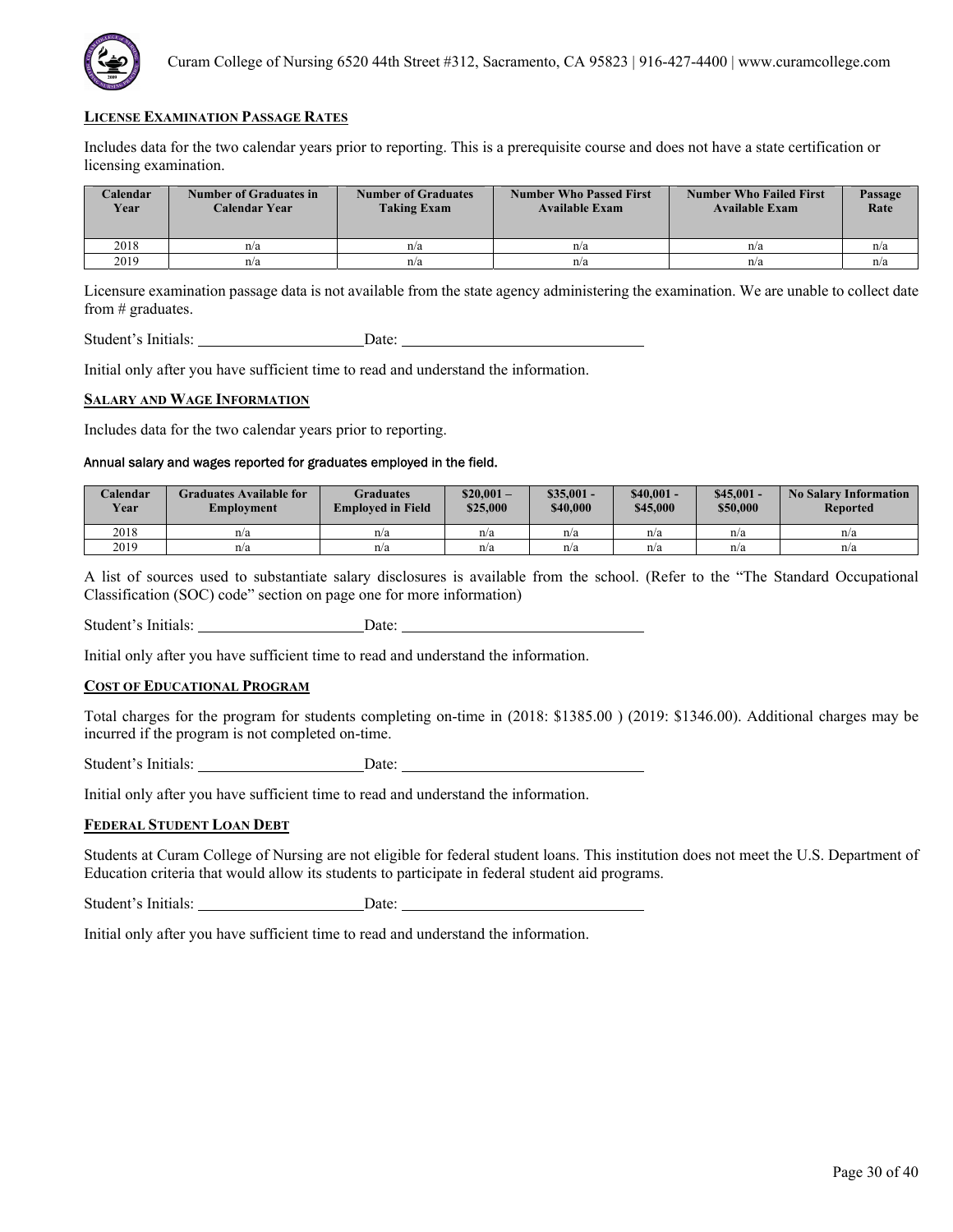

Any questions a student may have regarding this fact sheer that have not been satisfactorily answered by the institution may be directed to the:

# **Bureau for Private Postsecondary Education**

1747 North Market Blvd., Suite 225 Sacramento, CA 95834 www.bppe.ca.gov Toll-free telephone number: (888) 370-7589 Fax: (916) 263-1897

Student Name – Print

Student Signature Date

School Official Date

# **"STUDENT'S RIGHT TO CANCEL"**

The student has the right to cancel his or her enrollment agreement for a course of instruction, without any penalty or obligations, through attendance at the first class session, or the seventh day after enrollment, whichever is later. A student may not cancel by telephoning the school or not attending the class. After the end of cancellation period, the student also has the right to stop school at any time; and has the right to receive a pro rata refund if the student has completed 60 percent or less of the program less the registration fee and uniforms. The refund is to be paid within 30 days after cancellation date. Cancellation must be made in writing and delivered via U.S Postal Service or hand delivered to the following address: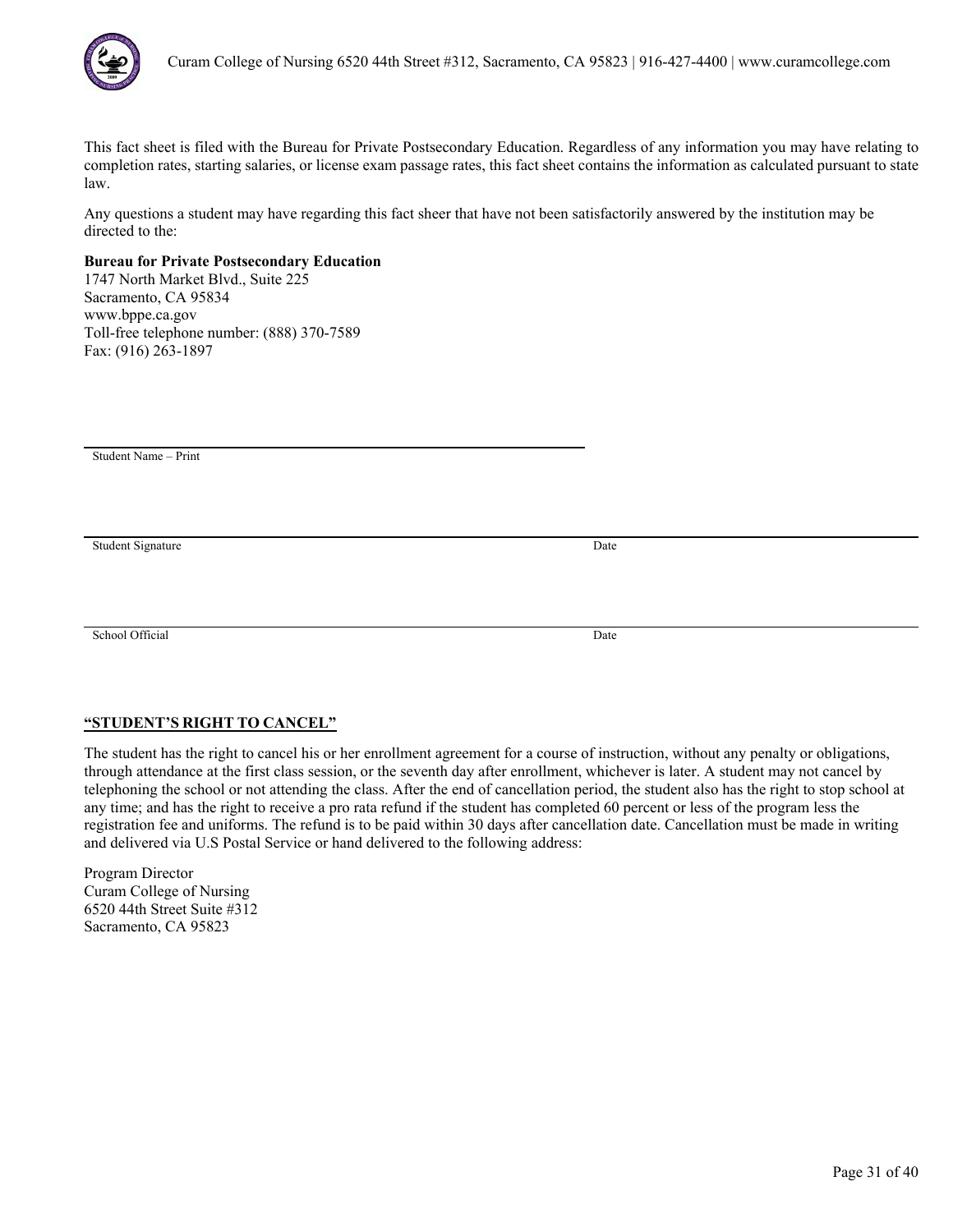

- "**Number of Students Who Began the Program**" means the number of students who began a program who were scheduled to complete the program within 100% of the published program length within the reporting calendar year and excludes all students who cancelled during the cancellation period.
- "**Students Available for Graduation**" is the number of students who began the program minus the number of students who have died, been incarcerated, or been called to active military duty.
- "**Number of On-time Graduates**" is the number of students who completed the program within 100% of the published program length within the reporting calendar year.
- "**On-time Completion Rate**" is the number of on-time graduates divided by the number of students available for graduation.
- "**150% Graduates**" is the number of students who completed the program within 150% of the program length (includes on-time graduates).
- "**150% Completion Rate**" is the number of students who completed the program in the reported calendar year within 150% of the published program length, including on-time graduates, divided by the number of students available for graduation.
- "**Graduates Available for Employment**" means the number of graduates minus the number of graduates unavailable for employment.
- "**Graduates Unavailable for Employment**" means the graduates who, after graduation, die, become incarcerated, are called to active military duty, are international students that leave the United States or do not have a visa allowing employment in the United States, or are continuing their education in an accredited or bureau-approved postsecondary institution.
- "**Graduates Employed in the Field**" means graduates who beginning within six months after a student completes the applicable educational program are gainfully employed, whose employment has been reported, and for whom the institution has documented verification of employment. For occupations for which the state requires passing an examination, the six months period begins after the announcement of the examination results for the first examination available after a student completes an applicable educational program.
- "**Placement Rate Employed in the Field**" is calculated by dividing the number of graduates gainfully employed in the field by the number of graduates available for employment.
- "**Number of Graduates Taking Exam**" is the number of graduates who took the first available exam in the reported calendar year.
- "**First Available Exam Date**" is the date for the first available exam after a student completed a program.
- "**Passage Rate**" is calculated by dividing the number of graduates who passed the exam by the number of graduates who took the reported licensing exam.
- "**Number Who Passed First Available Exam**" is the number of graduates who took and passed the first available licensing exam after completing the program.
- "**Salary**" is as reported by graduate or graduate's employer.
- "**No Salary Information Reported**" is the number of graduates for whom, after making reasonable attempts, the school was not able to obtain salary information.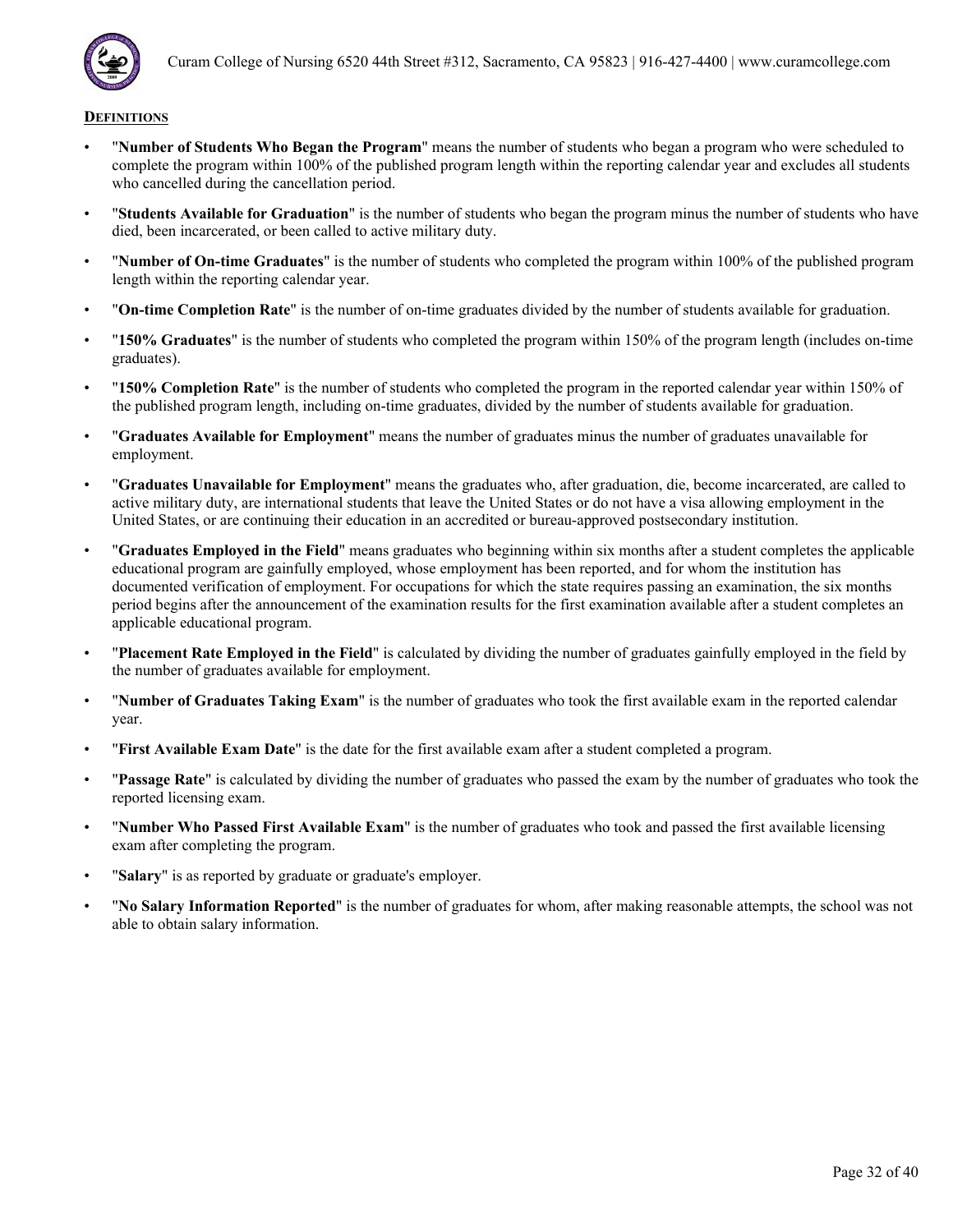

# **PHARMACOLOGY FOR NURSES (54 HOURS)**

This is a prerequisite course and does not directly lead to employment.

# **ON-TIME COMPLETION RATES (GRADUATION RATES)**

(Includes data for the two calendar years prior to reporting)

| <b>Calendar Year</b> | <b>Number of Students Who Began</b><br>the Program | <b>Students Available for</b><br>Graduation | Number of On-Time<br>Graduates | <b>On-Time Completion</b><br>Rates |
|----------------------|----------------------------------------------------|---------------------------------------------|--------------------------------|------------------------------------|
| 2018                 |                                                    | 48                                          |                                | 81%                                |
| 2019                 |                                                    |                                             |                                | 72%                                |

Student's Initials: Date:

Initial only after you have sufficient time to read and understand the information.

### **JOB PLACEMENT RATES**

(Includes data for the two calendar years prior to reporting)

| Calendar<br><b>Year</b> | Number of Students Who<br>Began Program | Number of<br>Graduates | <b>Graduates Available for</b><br>Emplovment | <b>Graduates Employed in</b><br>the Field | <b>Placement Rate %</b><br><b>Employed in the Field</b> |
|-------------------------|-----------------------------------------|------------------------|----------------------------------------------|-------------------------------------------|---------------------------------------------------------|
| 2018                    | n/a                                     | n/a                    | n/a                                          | n/a                                       | n/a                                                     |
| 2019                    | n/a                                     | n/a                    | n/a                                          | n/a                                       | n/a                                                     |

# **GAINFULLY EMPLOYED CATEGORIES**

Includes data for the two calendar years prior to reporting.

#### Part-Time vs. Full-Time Employment

| Calendar<br><b>Year</b> | <b>Graduates Employed in the Field 20-29 Hours</b><br>Per Week | Graduates Employed in the Field at Least 30<br><b>Hours Per Week</b> | <b>Total Graduates Employed in</b><br>the Field |
|-------------------------|----------------------------------------------------------------|----------------------------------------------------------------------|-------------------------------------------------|
| 2018                    | n/a                                                            | n/a                                                                  | n/a                                             |
| 2019                    | n/a                                                            | n/a                                                                  | n/a                                             |

#### Single Position vs. Concurrent Aggregated Position

| Calendar    | Graduates Employed in the Field in a | <b>Graduates Employed in the Field in Concurrent</b> | <b>Total Graduates Employed in</b> |
|-------------|--------------------------------------|------------------------------------------------------|------------------------------------|
| <b>Year</b> | <b>Single Position</b>               | <b>Aggregated Positions</b>                          | the Field                          |
| 2018        | n/a                                  | n/a                                                  | n/a                                |
| 2019        | n/a                                  | n/a                                                  | n/a                                |

#### Self-Employed / Freelance Positions

| <b>Calendar Year</b> | <b>Graduates Employed who are Self-Employed or Working Freelance</b> | <b>Total Graduates Employed in the Field</b> |
|----------------------|----------------------------------------------------------------------|----------------------------------------------|
| 2018                 | n/a                                                                  | n/a                                          |
| 2019                 | n/a                                                                  | n/a                                          |

# Institutional Employment

| Calendar<br>Year | Graduates Employed in the Field who are Employed by the Institution, an Employer Owned by the<br>Institution, or an Employer who Shares Ownership with the Institution | <b>Total Graduates Employed</b><br>in the Field |
|------------------|------------------------------------------------------------------------------------------------------------------------------------------------------------------------|-------------------------------------------------|
| 2018             | n/a                                                                                                                                                                    | n/a                                             |
| 2019             | n/a                                                                                                                                                                    | n/a                                             |

Student's Initials: Date: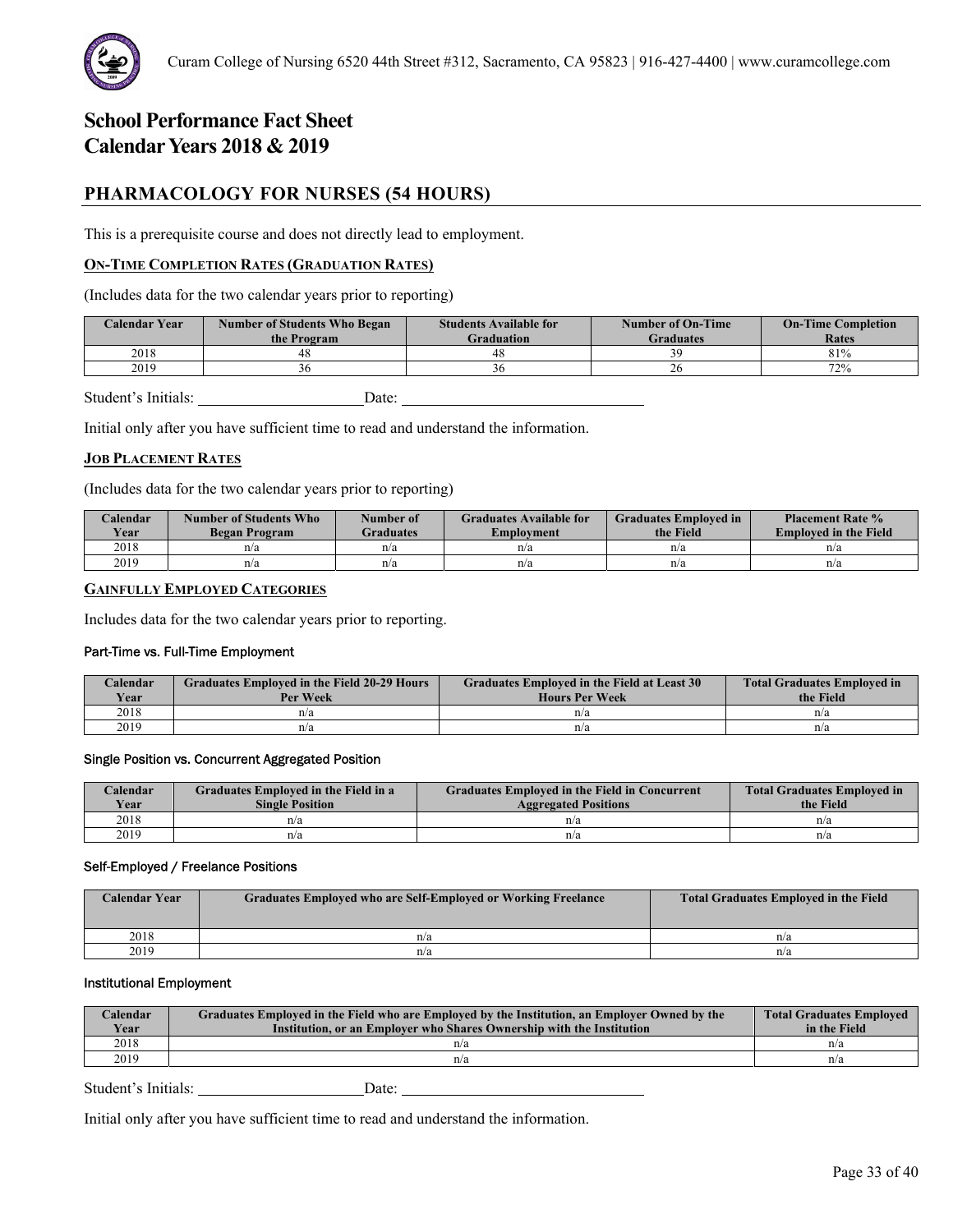

Includes data for the two calendar years prior to reporting. This is a prerequisite course and does not have a state certification or licensing examination.

| <b>Calendar</b><br>Year | Number of Graduates in<br>Calendar Year | <b>Number of Graduates</b><br><b>Taking Exam</b> | <b>Number Who Passed First</b><br><b>Available Exam</b> | <b>Number Who Failed First</b><br><b>Available Exam</b> | Passage<br>Rate |
|-------------------------|-----------------------------------------|--------------------------------------------------|---------------------------------------------------------|---------------------------------------------------------|-----------------|
| 2018                    | n/a                                     | n/a                                              | n/a                                                     | n/a                                                     | n/a             |
| 2019                    | n/a                                     | n/a                                              | n/a                                                     | n/a                                                     | n/a             |

Licensure examination passage data is not available from the state agency administering the examination. We are unable to collect date from # graduates.

Student's Initials: Date: Date:

Initial only after you have sufficient time to read and understand the information.

#### **SALARY AND WAGE INFORMATION**

Includes data for the two calendar years prior to reporting.

# Annual salary and wages reported for graduates employed in the field.

| Calendar<br><b>Year</b> | Graduates Available for<br>Employment | Graduates<br><b>Employed in Field</b> | $$20.001-$<br>\$25,000 | $\$35.001 -$<br>\$40,000 | $$40.001 -$<br>\$45,000 | $$45,001 -$<br>\$50,000 | <b>No Salary Information</b><br><b>Reported</b> |
|-------------------------|---------------------------------------|---------------------------------------|------------------------|--------------------------|-------------------------|-------------------------|-------------------------------------------------|
| 2018                    | n/a                                   | n/a                                   | n/a                    | n/a                      | n/a                     | n/a                     | n/a                                             |
| 2019                    | n/a                                   | n/a                                   | n/a                    | n/a                      | n/a                     | n/a                     | n/a                                             |

A list of sources used to substantiate salary disclosures is available from the school. (Refer to the "The Standard Occupational Classification (SOC) code" section on page one for more information)

Student's Initials: Date:

Initial only after you have sufficient time to read and understand the information.

### **COST OF EDUCATIONAL PROGRAM**

Total charges for the program for students completing on-time in (2018: \$600.00 ) (2019: \$610.00). Additional charges may be incurred if the program is not completed on-time.

Student's Initials: Date:

Initial only after you have sufficient time to read and understand the information.

#### **FEDERAL STUDENT LOAN DEBT**

Students at Curam College of Nursing are not eligible for federal student loans. This institution does not meet the U.S. Department of Education criteria that would allow its students to participate in federal student aid programs.

Student's Initials: Date: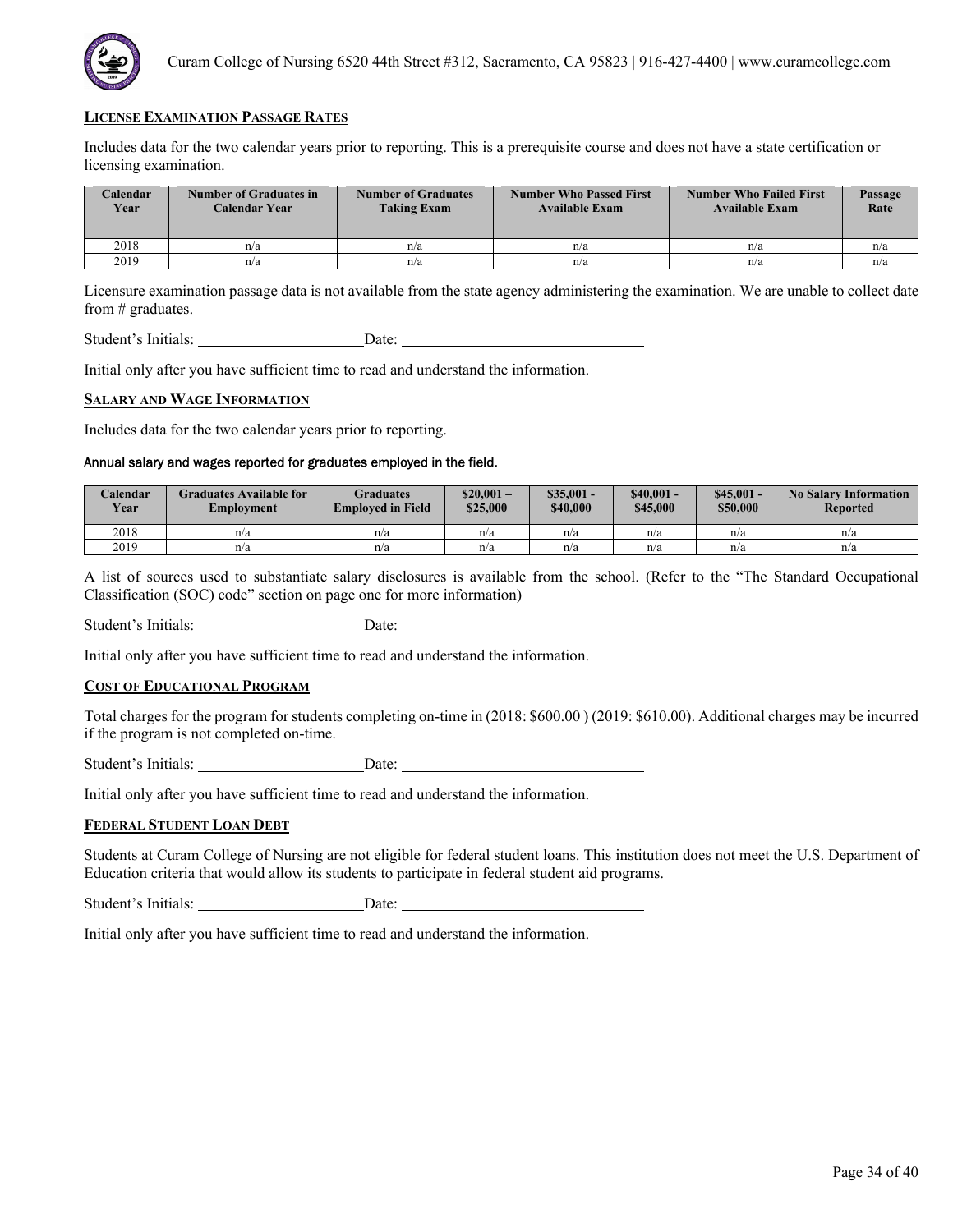

Any questions a student may have regarding this fact sheer that have not been satisfactorily answered by the institution may be directed to the:

# **Bureau for Private Postsecondary Education**

1747 North Market Blvd., Suite 225 Sacramento, CA 95834 www.bppe.ca.gov Toll-free telephone number: (888) 370-7589 Fax: (916) 263-1897

Student Name – Print

Student Signature Date

School Official Date

# **"STUDENT'S RIGHT TO CANCEL"**

The student has the right to cancel his or her enrollment agreement for a course of instruction, without any penalty or obligations, through attendance at the first class session, or the seventh day after enrollment, whichever is later. A student may not cancel by telephoning the school or not attending the class. After the end of cancellation period, the student also has the right to stop school at any time; and has the right to receive a pro rata refund if the student has completed 60 percent or less of the program less the registration fee and uniforms. The refund is to be paid within 30 days after cancellation date. Cancellation must be made in writing and delivered via U.S Postal Service or hand delivered to the following address: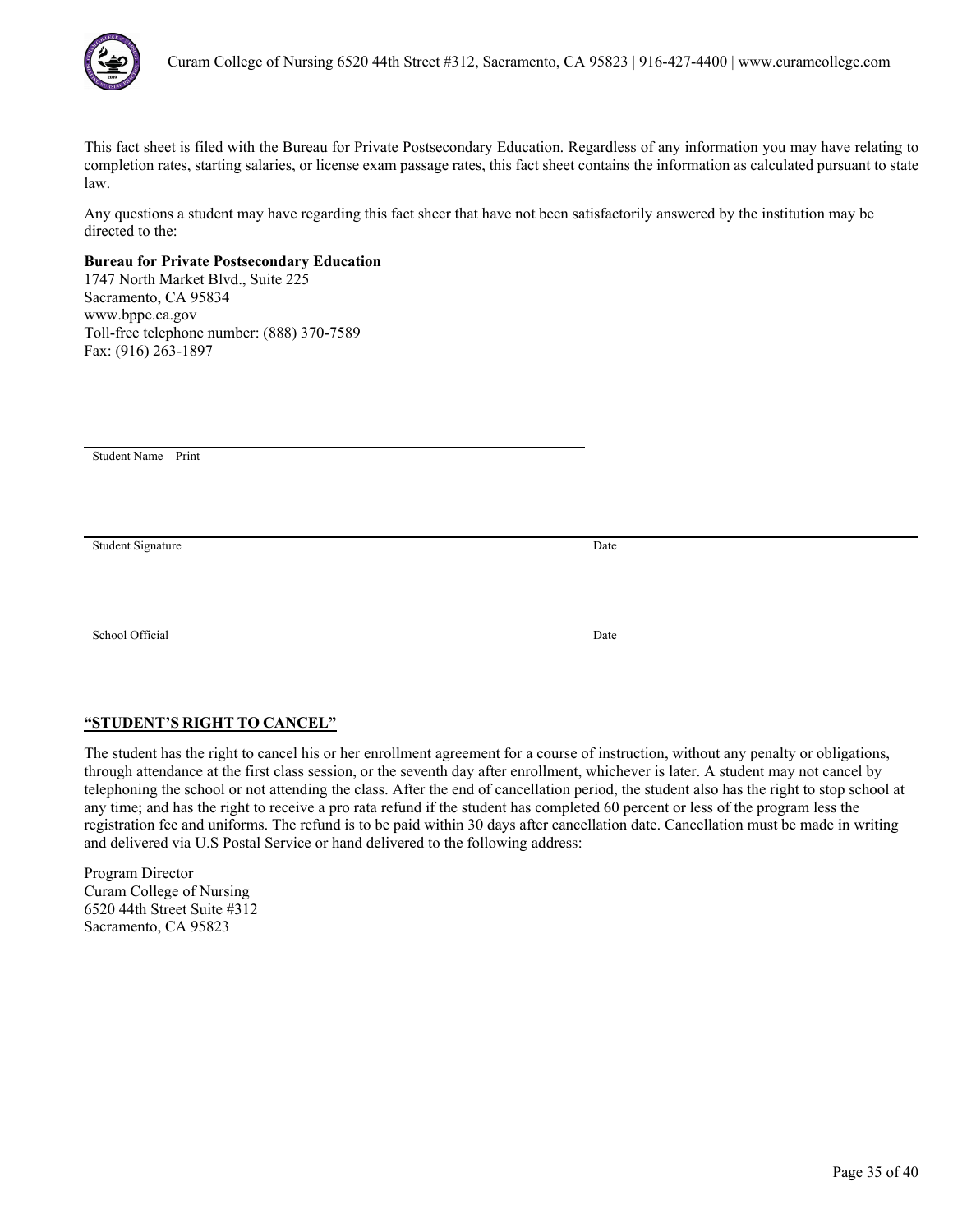

- "**Number of Students Who Began the Program**" means the number of students who began a program who were scheduled to complete the program within 100% of the published program length within the reporting calendar year and excludes all students who cancelled during the cancellation period.
- "**Students Available for Graduation**" is the number of students who began the program minus the number of students who have died, been incarcerated, or been called to active military duty.
- "**Number of On-time Graduates**" is the number of students who completed the program within 100% of the published program length within the reporting calendar year.
- "**On-time Completion Rate**" is the number of on-time graduates divided by the number of students available for graduation.
- "**150% Graduates**" is the number of students who completed the program within 150% of the program length (includes on-time graduates).
- "**150% Completion Rate**" is the number of students who completed the program in the reported calendar year within 150% of the published program length, including on-time graduates, divided by the number of students available for graduation.
- "**Graduates Available for Employment**" means the number of graduates minus the number of graduates unavailable for employment.
- "**Graduates Unavailable for Employment**" means the graduates who, after graduation, die, become incarcerated, are called to active military duty, are international students that leave the United States or do not have a visa allowing employment in the United States, or are continuing their education in an accredited or bureau-approved postsecondary institution.
- "**Graduates Employed in the Field**" means graduates who beginning within six months after a student completes the applicable educational program are gainfully employed, whose employment has been reported, and for whom the institution has documented verification of employment. For occupations for which the state requires passing an examination, the six months period begins after the announcement of the examination results for the first examination available after a student completes an applicable educational program.
- "**Placement Rate Employed in the Field**" is calculated by dividing the number of graduates gainfully employed in the field by the number of graduates available for employment.
- "**Number of Graduates Taking Exam**" is the number of graduates who took the first available exam in the reported calendar year.
- "**First Available Exam Date**" is the date for the first available exam after a student completed a program.
- "**Passage Rate**" is calculated by dividing the number of graduates who passed the exam by the number of graduates who took the reported licensing exam.
- "**Number Who Passed First Available Exam**" is the number of graduates who took and passed the first available licensing exam after completing the program.
- "**Salary**" is as reported by graduate or graduate's employer.
- "**No Salary Information Reported**" is the number of graduates for whom, after making reasonable attempts, the school was not able to obtain salary information.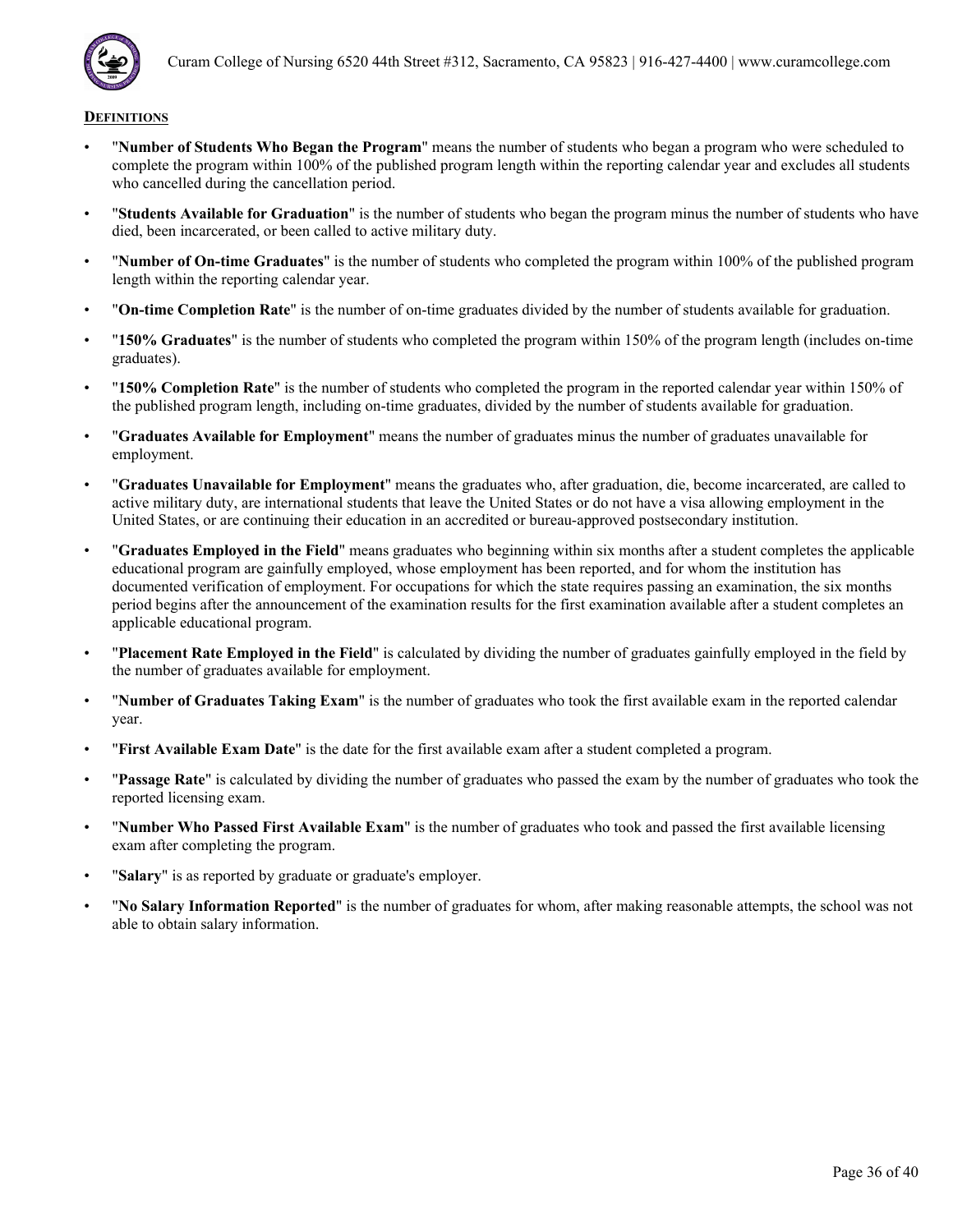# **VOCATIONAL NURSING PROGRAM (1720 HOURS)**

# **ON-TIME COMPLETION RATES (GRADUATION RATES)**

(Includes data for the two calendar years prior to reporting)

| <b>Calendar Year</b> | <b>Number of Students Who Began</b><br>the Program | <b>Students Available for</b><br><b>Graduation</b> | Number of On-Time<br><b>Graduates</b> | <b>On-Time Completion</b><br>Rates |
|----------------------|----------------------------------------------------|----------------------------------------------------|---------------------------------------|------------------------------------|
| 2018                 | 49                                                 | 49                                                 | 40                                    | 82%                                |
| 2019                 | 40                                                 | 40                                                 |                                       | 95%                                |
|                      |                                                    |                                                    |                                       |                                    |

Student's Initials: Date: Date:

Initial only after you have sufficient time to read and understand the information.

# **JOB PLACEMENT RATES**

(Includes data for the two calendar years prior to reporting)

| Calendar<br>Year | Number of Students Who<br><b>Began Program</b> | Number of<br><b>Graduates</b> | <b>Graduates Available for</b><br>Emplovment | <b>Graduates Employed in</b><br>the Field | <b>Placement Rate %</b><br><b>Employed in the Field</b> |
|------------------|------------------------------------------------|-------------------------------|----------------------------------------------|-------------------------------------------|---------------------------------------------------------|
| 2018             | 49.                                            | 40                            | 40                                           | າດ<br>۷Õ                                  | 100%                                                    |
| 2019             | 40                                             | 40                            | <u>. .</u>                                   |                                           | 86%                                                     |

# **GAINFULLY EMPLOYED CATEGORIES**

Includes data for the two calendar years prior to reporting.

### Part-Time vs. Full-Time Employment

| Calendar | <b>Graduates Employed in the Field 20-29 Hours</b> | Graduates Employed in the Field at Least 30 | <b>Total Graduates Employed in</b> |  |
|----------|----------------------------------------------------|---------------------------------------------|------------------------------------|--|
| Year     | Per Week                                           | <b>Hours Per Week</b>                       | the Field                          |  |
| 2018     |                                                    | $\angle$                                    | no                                 |  |
| 2019     |                                                    | 20                                          | 30                                 |  |

# Single Position vs. Concurrent Aggregated Position

| $\angle$ alendar | Graduates Employed in the Field in a | <b>Graduates Employed in the Field in Concurrent</b> | <b>Total Graduates Employed in</b> |  |
|------------------|--------------------------------------|------------------------------------------------------|------------------------------------|--|
| <b>Vear</b>      | <b>Single Position</b>               | <b>Aggregated Positions</b>                          | the Field                          |  |
| 2018             |                                      |                                                      | 20                                 |  |
| 2019             | 30                                   |                                                      |                                    |  |

#### Self-Employed / Freelance Positions

| <b>Calendar Year</b> | Graduates Employed who are Self-Employed or Working Freelance | <b>Total Graduates Employed in the Field</b> |
|----------------------|---------------------------------------------------------------|----------------------------------------------|
| 2018                 |                                                               | ∼                                            |
| 2019                 |                                                               |                                              |

### Institutional Employment

| Year<br>Institution, or an Employer who Shares Ownership with the Institution | in the Field |
|-------------------------------------------------------------------------------|--------------|
| 2018                                                                          |              |
| 2019                                                                          |              |

Student's Initials: Date: Date: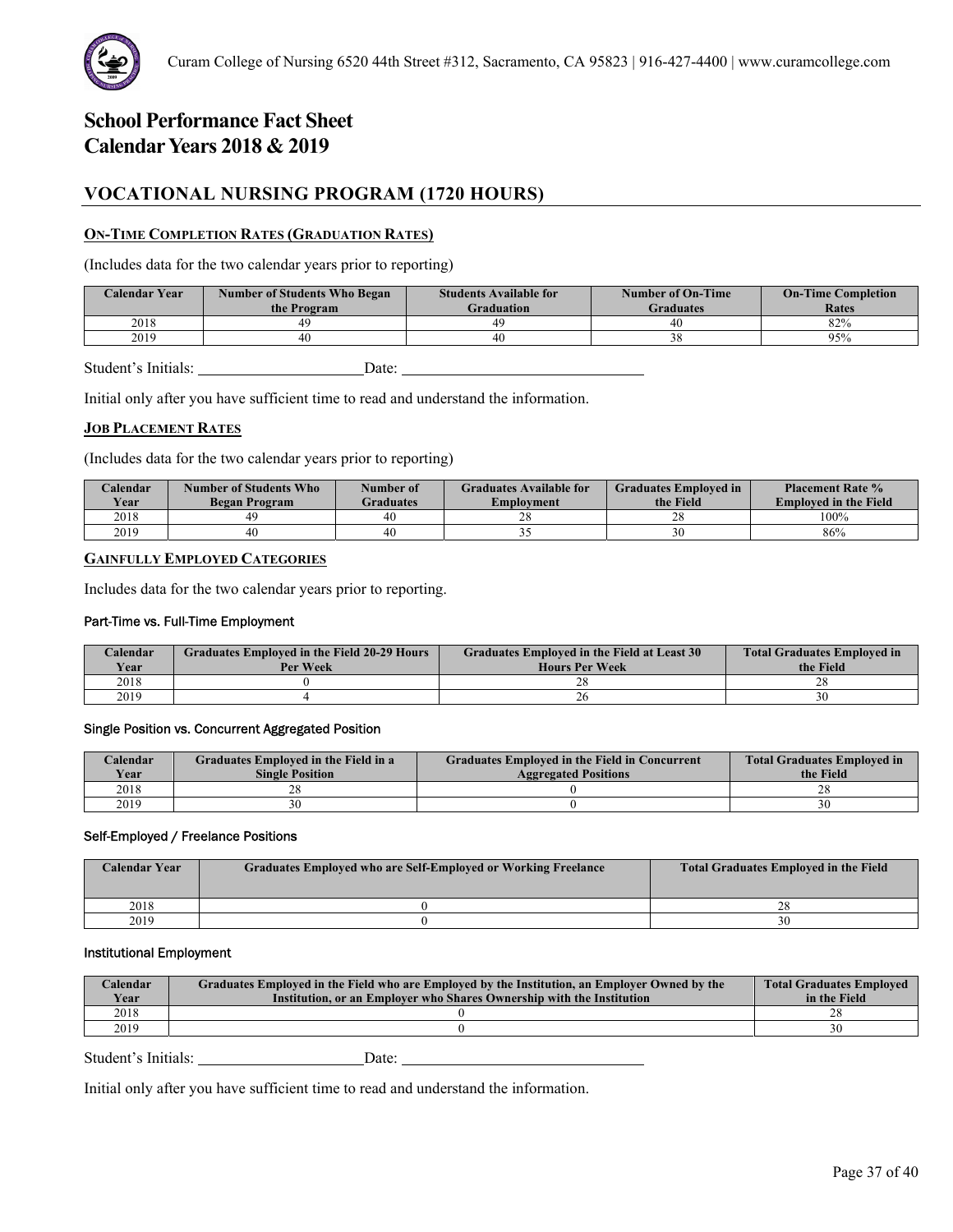

Includes data for the two calendar years prior to reporting. This is a prerequisite course and does not have a state certification or licensing examination.

| <b>Calendar</b><br>Year | <b>Number of Graduates in</b><br>Calendar Year | <b>Number of Graduates</b><br><b>Taking Exam</b> | <b>Number Who Passed First</b><br><b>Available Exam</b> | <b>Number Who Failed First</b><br><b>Available Exam</b> | Passage<br>Rate |
|-------------------------|------------------------------------------------|--------------------------------------------------|---------------------------------------------------------|---------------------------------------------------------|-----------------|
| 2018                    | 40                                             | 28                                               |                                                         |                                                         | 68%             |
| 2019                    | 40                                             |                                                  |                                                         |                                                         | 92%             |

Licensure examination passage data is not available from the state agency administering the examination. We are unable to collect date from # graduates.

Student's Initials: Date:

Initial only after you have sufficient time to read and understand the information.

#### **SALARY AND WAGE INFORMATION**

Includes data for the two calendar years prior to reporting.

# Annual salary and wages reported for graduates employed in the field.

| Calendar<br><b>Year</b> | <b>Graduates Available for</b><br>Employment | Graduates<br><b>Employed in Field</b> | $$20.001 -$<br>\$25,000 | $$35,001 -$<br>\$40,000 | $$40,001-$<br>\$45,000 | $$45,001-$<br>\$50,000 | <b>No Salary Information</b><br><b>Reported</b> |
|-------------------------|----------------------------------------------|---------------------------------------|-------------------------|-------------------------|------------------------|------------------------|-------------------------------------------------|
| 2018                    | 28                                           | $\gamma$<br>20                        |                         |                         |                        | $\sim$<br>ت ک          |                                                 |
| 2019                    | ັ                                            | 30                                    |                         |                         | $\angle 0$             |                        |                                                 |

A list of sources used to substantiate salary disclosures is available from the school.

Student's Initials: Date:

Initial only after you have sufficient time to read and understand the information.

# **COST OF EDUCATIONAL PROGRAM**

Total charges for the program for students completing on-time in (2018: \$25,419.00 ) (2019: \$25,418.00). Additional charges may be incurred if the program is not completed on-time.

Student's Initials: Date:

Initial only after you have sufficient time to read and understand the information.

#### **FEDERAL STUDENT LOAN DEBT**

Students at Curam College of Nursing are not eligible for federal student loans. This institution does not meet the U.S. Department of Education criteria that would allow its students to participate in federal student aid programs.

Student's Initials: Date: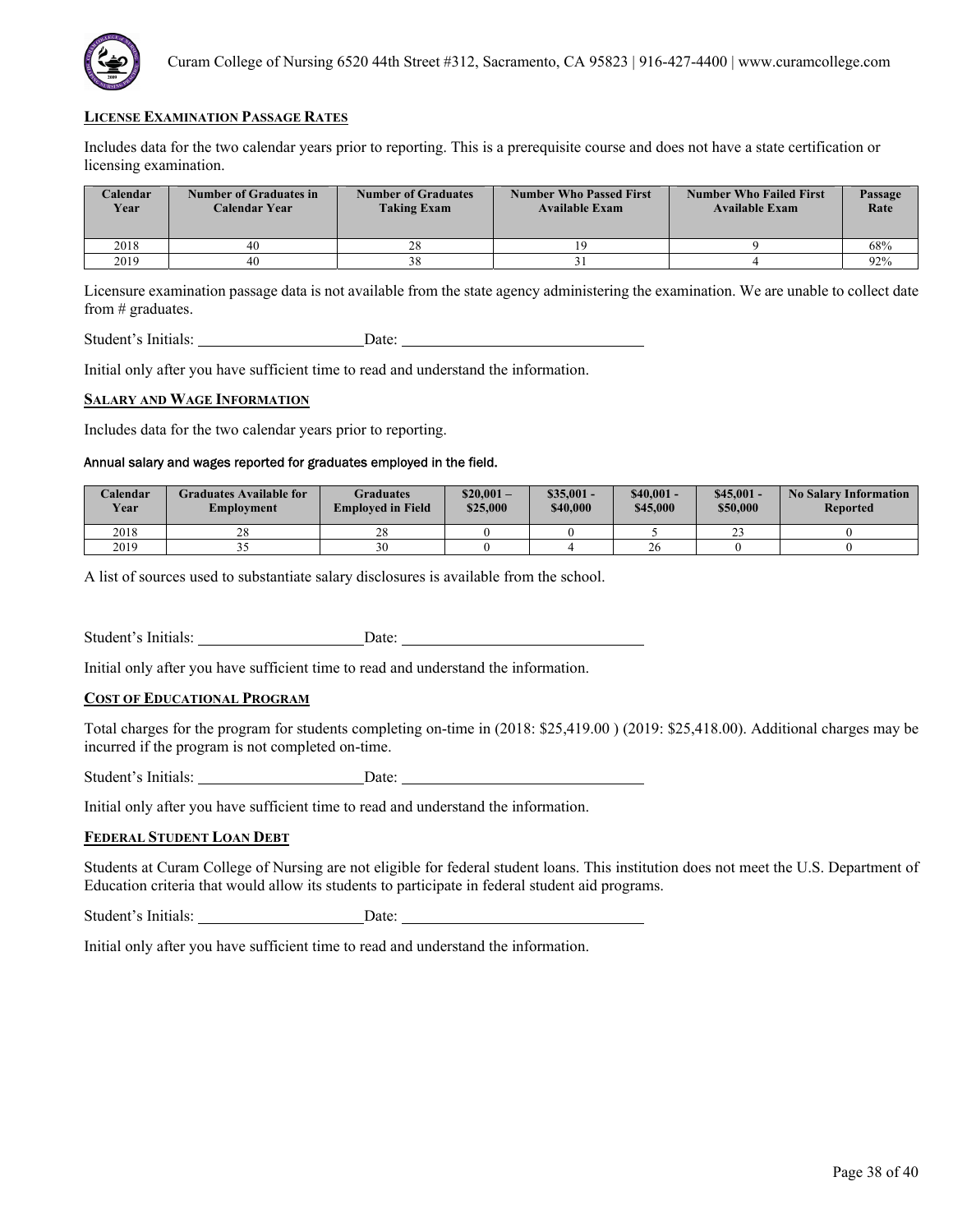

Any questions a student may have regarding this fact sheer that have not been satisfactorily answered by the institution may be directed to the:

# **Bureau for Private Postsecondary Education**

1747 North Market Blvd., Suite 225 Sacramento, CA 95834 www.bppe.ca.gov Toll-free telephone number: (888) 370-7589 Fax: (916) 263-1897

Student Name – Print

Student Signature Date

School Official Date

# **"STUDENT'S RIGHT TO CANCEL"**

The student has the right to cancel his or her enrollment agreement for a course of instruction, without any penalty or obligations, through attendance at the first class session, or the seventh day after enrollment, whichever is later. A student may not cancel by telephoning the school or not attending the class. After the end of cancellation period, the student also has the right to stop school at any time; and has the right to receive a pro rata refund if the student has completed 60 percent or less of the program less the registration fee and uniforms. The refund is to be paid within 30 days after cancellation date. Cancellation must be made in writing and delivered via U.S Postal Service or hand delivered to the following address: